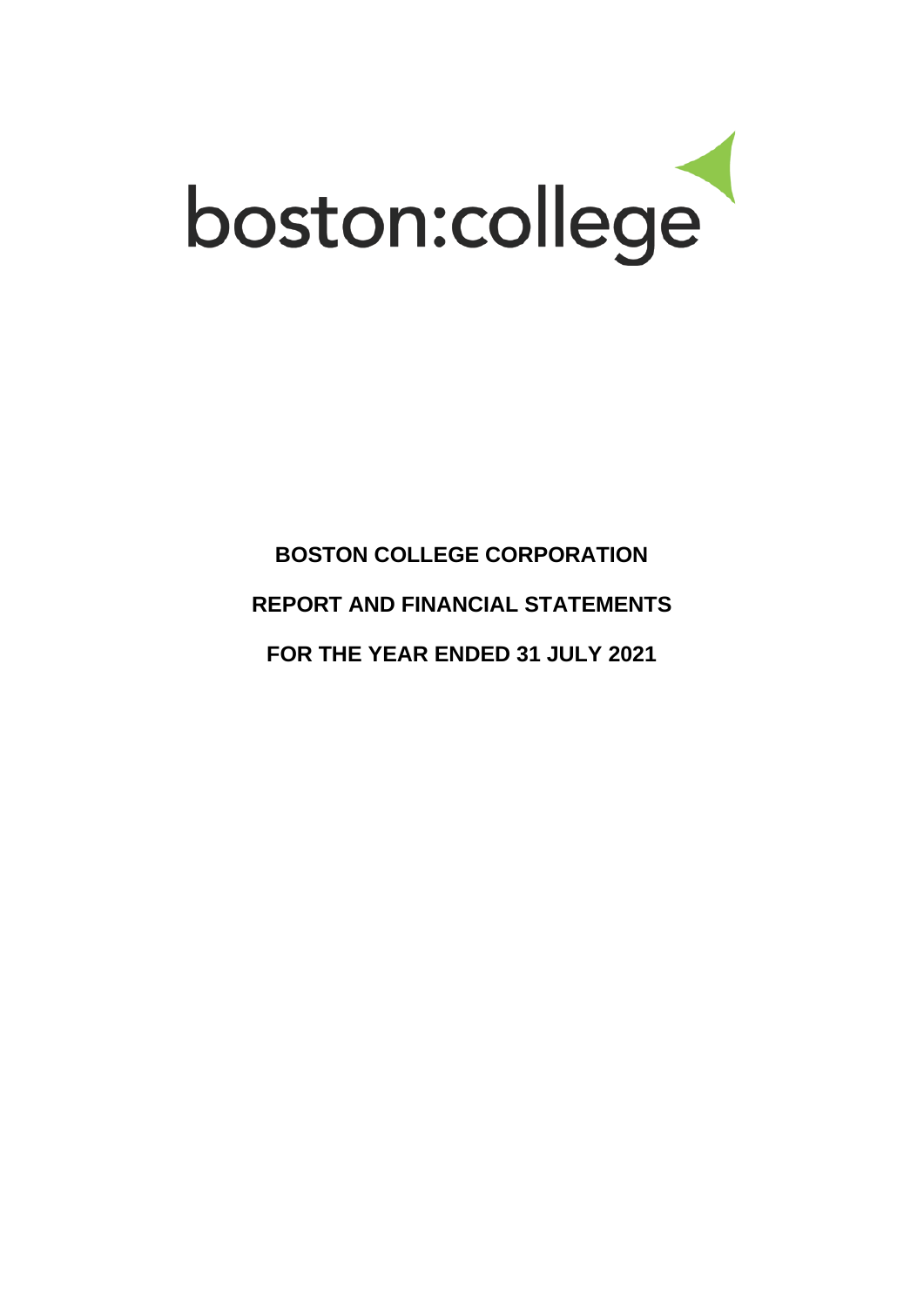FINANCIAL STATEMENTS for the year ended 31 July 2021

### **KEY MANAGEMENT PERSONNEL, BOARD OF GOVERNORS AND PROFESSIONAL ADVISERS**

#### **Key management personnel**

Key management personnel are defined as members of the College Executive Team and were represented by the following in 2020/21:

**Claire Foster** Principal and CEO; Accounting Officer **Vicki Locke** Deputy Principal **Debbie Holland** Vice Principal Finance and Corporate Services **Adrian Humphreys** Executive Director Business, Innovation and Partnerships (started 1 March 2021) **Jen Durrant** Executive Director People (started 1 October 2020)

#### **Board of Governors**

A full list of Governors is given on page 15 of these financial statements. **Janet Hemmant** acted as Clerk to the Corporation throughout the period.

#### **Professional advisers**

#### **Financial statements auditors and reporting accountants:**

RSM UK Audit LLP Rivermead House 7 Lewis Court Grove Park Leicester Leicestershire LE19 1SD

### **Internal auditors**

ICCA Education Training and Skills 11th Floor McLaren House 46 Priory Queensway Birmingham B4 7LR

### **Bankers**

National Westminster Bank Plc 10 Market Place Boston Lincolnshire PE21 6EJ

#### **Solicitors**

Riverside East 28 Wide Bargate<br>
2 Millsands 2 Boston 58 High Street 2 Millsands Boston Hull Sheffield Lincolnshire<br>
HU1 1QE S3 8DT PE21 6RT

Rollits Irwin Mitchell Solicitors Chattertons Legal Services Ltd<br>Citadel House Riverside East 28 Wide Bargate PE21 6RT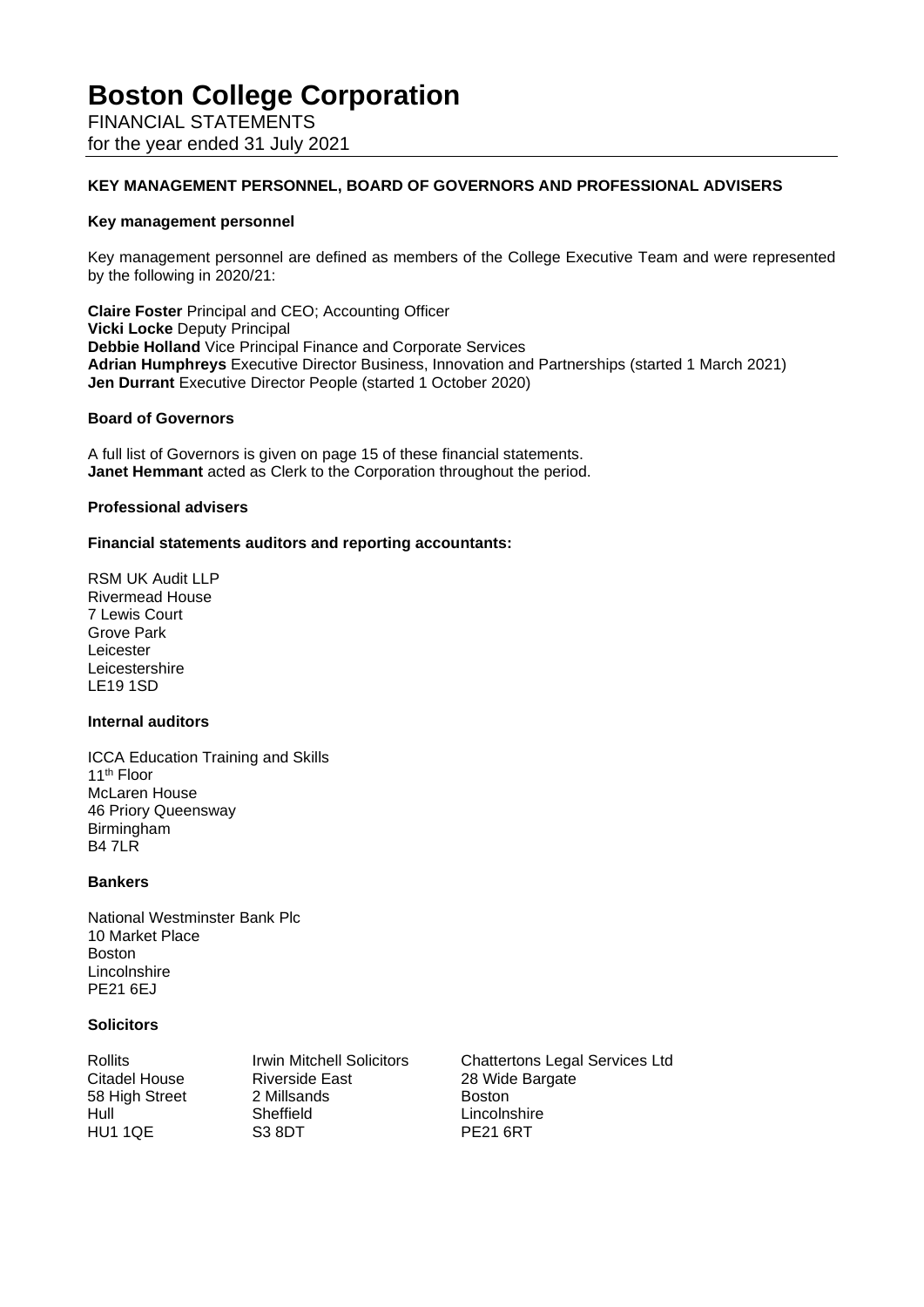# **CONTENTS**

# Page number

| Report of the Governing Body                                                                                                          | 1  |
|---------------------------------------------------------------------------------------------------------------------------------------|----|
| Statement of Corporate Governance and Internal Control                                                                                | 14 |
| Governing Body's Statement on the College's Regularity, Propriety and<br>Compliance with Funding Body Terms and Conditions of Funding | 22 |
| Statement of Responsibilities of the Members of the Corporation                                                                       | 23 |
| Independent Auditor's Report to the Corporation of Boston College                                                                     | 24 |
| Consolidated and College Statement of Comprehensive Income                                                                            | 27 |
| Balance Sheets as at 31 July 2021                                                                                                     | 28 |
| Consolidated and College Statement of Changes in Reserves                                                                             | 29 |
| <b>Consolidated Statement of Cash Flows</b>                                                                                           | 30 |
| Notes to the Financial Statements                                                                                                     | 31 |

Reporting Accountant's Assurance Report on Regularity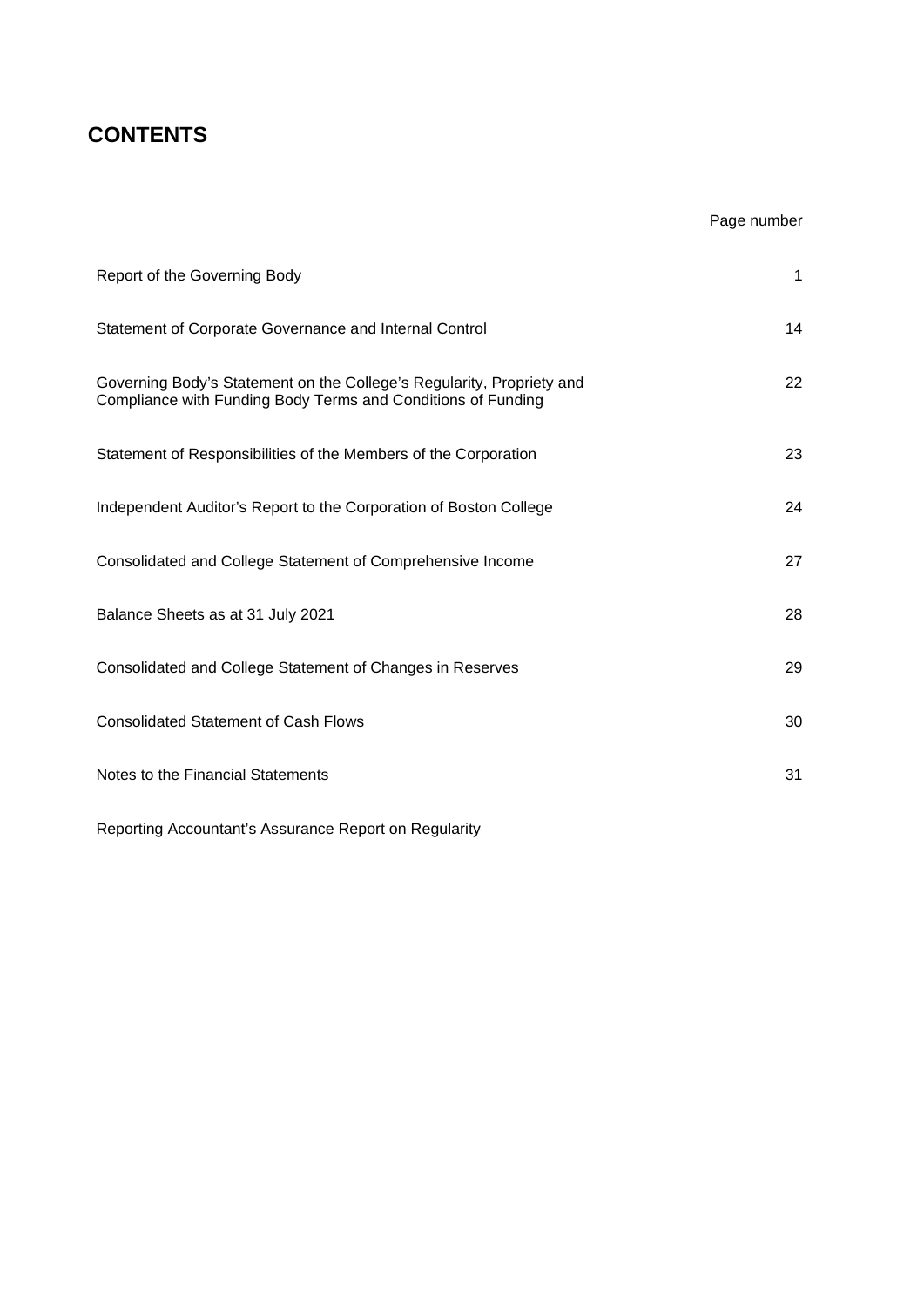FINANCIAL STATEMENTS for the year ended 31 July 2021

# **REPORT OF THE GOVERNING BODY**

# **Objectives and Strategy**

The members present their annual report together with the financial statements and auditor's report for Boston College for the year ended 31 July 2021.

## **Legal status**

The Corporation was established under the Further and Higher Education Act 1992 for the purpose of conducting Boston College (the College). The College is an exempt charity for the purposes of part 3 of the Charities Act 2011.

## **Mission, Vision, Strategy and Objectives**

### **Vision**

The College's vision is 'Brilliant Today, Better Tomorrow' reflecting the College's long standing affinity with the term 'brilliant' to mean outstanding in all its forms and across all aspects of the organisation. The importance of continuous improvement 'better tomorrow' has also never been more critical in a constantly changing world.

### **Mission**

To ensure that all our students achieve their brilliant 'best' for their employers, their communities, for themselves and for the future.

This mission is supported by the College's key values:

- **B**rave
- **R**espectful
- **I**nspiring
- **G**rowing
- **H**opeful
- **T**ruthful
- **E**nergetic
- **N**urturing

### **Implementation of strategic plan**

In October 2020, the College defined its strategic priorities and direction based on five key pillars – People, Performance, Productivity, Partnerships and Personality. This structure forms the basis of the strategic or 'leadership' plan for 2020-23. The aim is to ensure that the college's mission is transparent, easily communicated and achieved through a 'distributed leadership' model. Top level strategic targets have been set within the five key pillars and the Corporation monitors the performance of the College against these targets which are reviewed and updated annually. Each area of the college produces an operational or 'business' plan with clear milestones and based on the overall strategic priorities. Individual performance targets then emerge from the operational plan for each area of the organisation, monitored through the IPR – Individual Performance Review.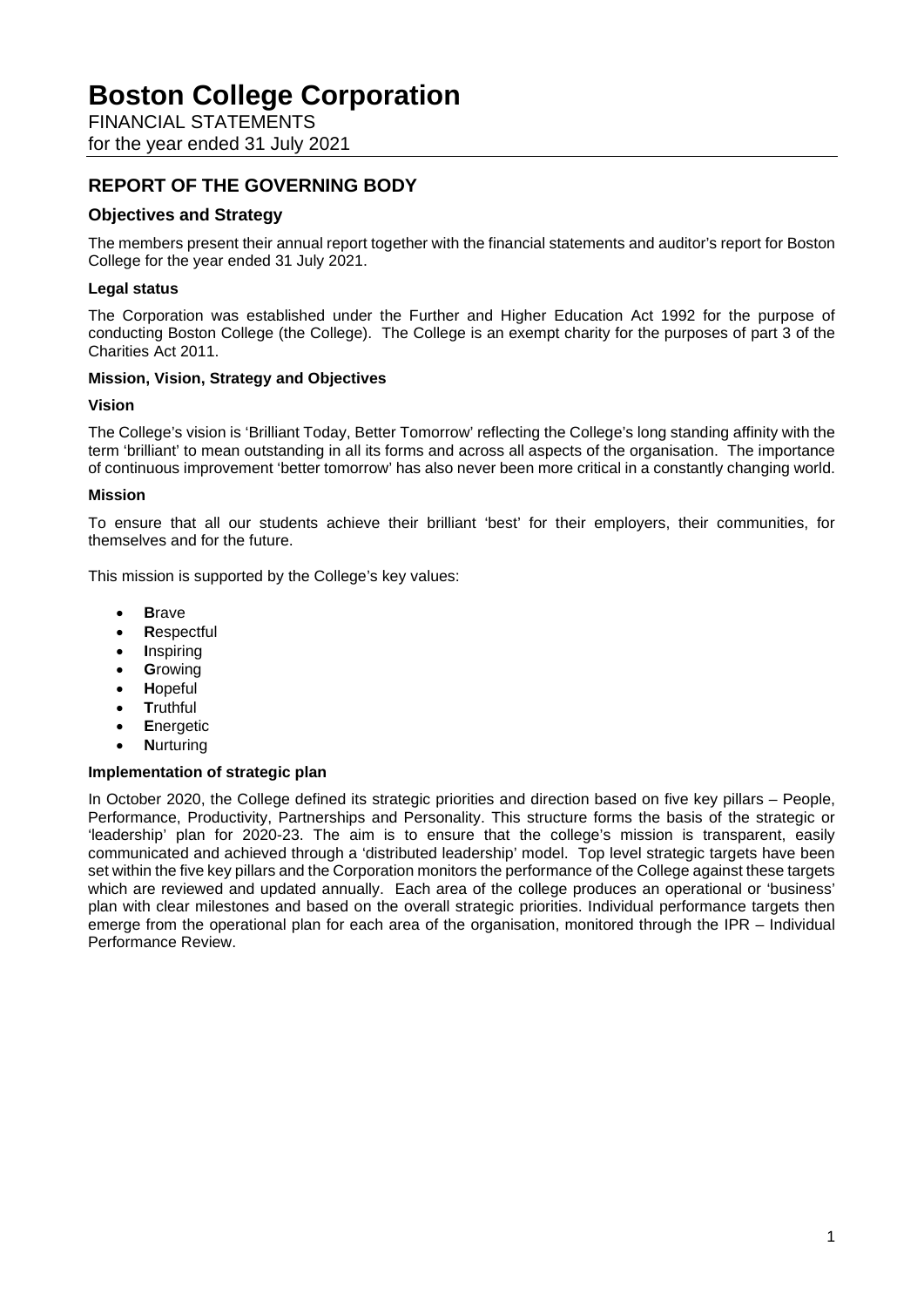FINANCIAL STATEMENTS for the year ended 31 July 2021

# **REPORT OF THE GOVERNING BODY (CONTINUED)**

## **Mission, Strategy and Objectives (continued)**

The College's primary financial objectives are:

- To use its resources to support delivery of its vision in an efficient and effective way, maintaining adequate liquidity and financial stability
- To continue to generate and secure new income streams and funding
- Strict vacancy management to protect jobs and the financial position
- Invest capital expenditure in remodelling classroom space and digital infrastructure to enhance the virtual learning experience and enable blended learning models, accessing external funding when available
- Build flexibility into financial plans wherever possible to allow for mitigation in the event of downturns or to support growth

### **Key Performance indicators**

| Key performance indicator                                    | <b>Measure/Target</b> | <b>Actual for</b><br>2020/21 |
|--------------------------------------------------------------|-----------------------|------------------------------|
| Ofsted rating                                                | Good                  | Good                         |
| <b>Education specific EBITDA</b>                             | $> 4\%$               | 5.35%                        |
| <b>Operating Surplus / (Deficit)</b>                         | > £100,000            | £66,000                      |
| Cash Days                                                    | > 50                  | 61                           |
| Current ratio                                                | > 1                   | 1.35                         |
| Cash balances                                                | $>$ £1m               | £2.6m                        |
| Staff Costs as % of income (excluding FRS 102 pension costs) | $< 65\%$              | 74%                          |
| Borrowing to income                                          | $< 20\%$              | 11%                          |
| <b>Financial Health Score</b>                                | Good                  | Good                         |

The College is required to complete the annual Finance Record for the Education and Skills Funding Agency ("ESFA"). The College is assessed by the ESFA as having a 'good' financial health grading.

## **Resources**

The College has various resources that it can deploy in pursuit of its strategic objectives.

The College employs 456 people, (2019/20: 431) of whom 159 (2019/20: 137) are teaching.

The college enrolled 5,710 students. The college's student populations include 1,840 16 to 18 year old students, 560 apprentices, 254 higher education students, 185 advanced learner loan students, 2,396 adult learners and approximately 475 Local Authority community learning students.

The College has £6.5m (2019/20: £5.9m) of net assets including £7.4m pension liability (2019/20: £8.0m) and one long-term debt of £1.7m (2019/20: £1.8m).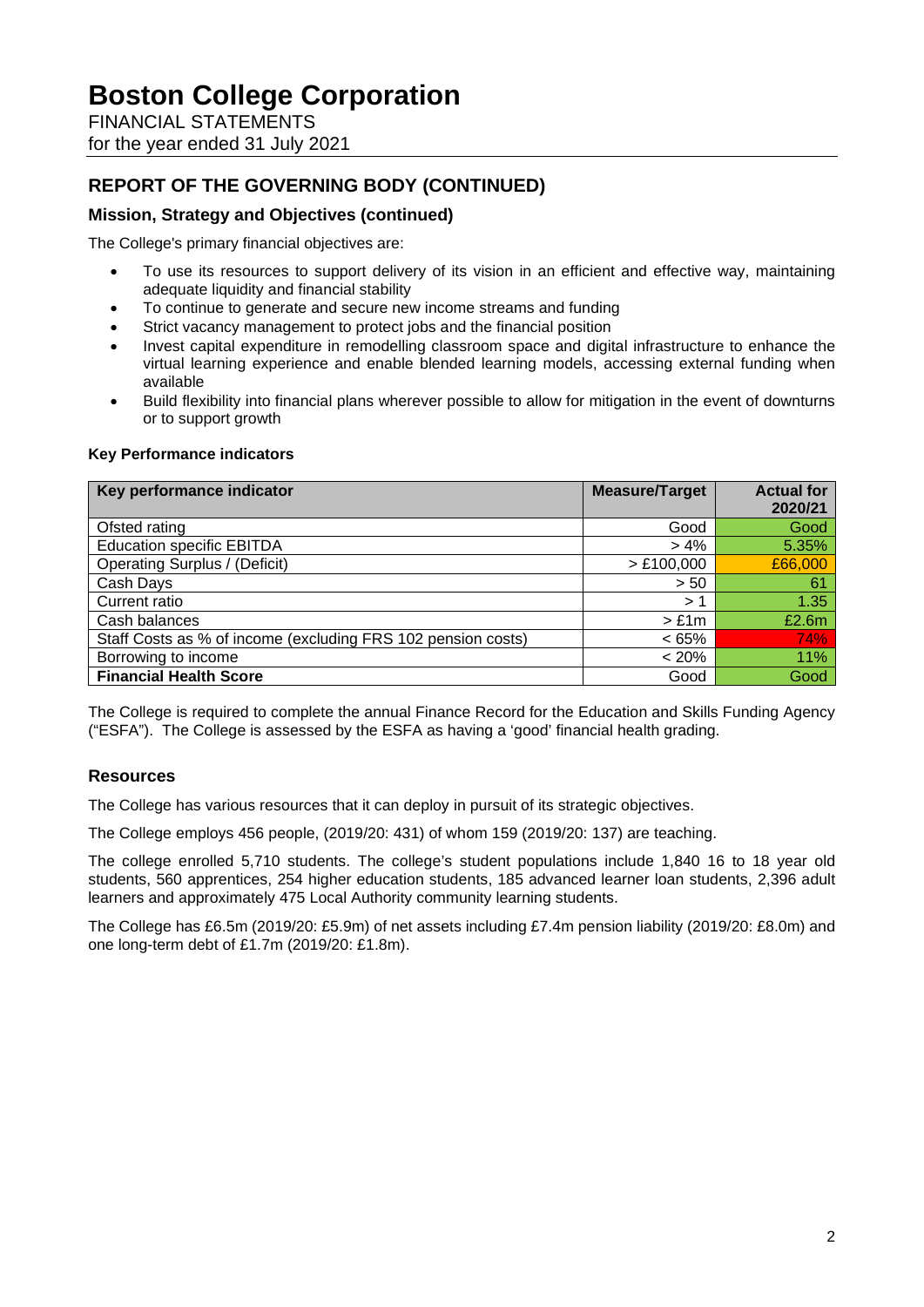FINANCIAL STATEMENTS for the year ended 31 July 2021

# **REPORT OF THE GOVERNING BODY (CONTINUED)**

# **Resources (continued)**

Tangible resources include the main college site, the Peter Paine Performance Centre, the Ingelow Centre, the Sam Newsom Music Centre, and the Red Lion Quarter at Spalding campus. There were no assets in the course of construction at the 31<sup>st</sup> July 2021, the Care CoRe refurbishment started in August 2021 and will provide an industry standard health and social care department inclusive of a ward and flat.

The College has an excellent reputation locally and nationally enhanced by our strong stakeholder's links and engagement, as well as ranking 5<sup>th</sup> out of over 180 Further Education Colleges in the most recent national league tables. The Business, Innovation and Partnerships (BIP) Team ensure the College's high quality brand is promoted to support success in attracting students and building external relationships. Our quality is evident in the Ofsted "Good" rating confirming high standards of provision. Despite the impact of the pandemic on young people and adults, education and training and apprenticeship achievement and performance continues to be positive. Students develop expert outcomes and essential knowledge, skills and behaviours to a high standard, and this helps them to access high quality destinations. The most recent Ofsted inspection for social and residential care provision was rated "Outstanding" across all areas, finding that the College provides highly effective services that consistently exceed the standards of good.

## **Stakeholder relationships**

Boston College is proud to work with a number of key stakeholders. These include:

- Students and their families
- Student union past, current and future
- Employers that we work with
- Staff the Executive Leadership Team are named on the first page
- The voluntary sector
- Greater Lincolnshire LEP
- Education Sector Funding Bodies
- Association of Colleges
- **Schools**
- Universities
- FE Commissioner
- Local and Regional Authorities
- The local community
- Other FE institutions
- Trade unions
- Professional bodies
- **Suppliers**

The College values these important relationships and engages in regular engagement with them through service provision, meeting attendance, conferences, the college website, direct interaction and through opportunities for collaborative working.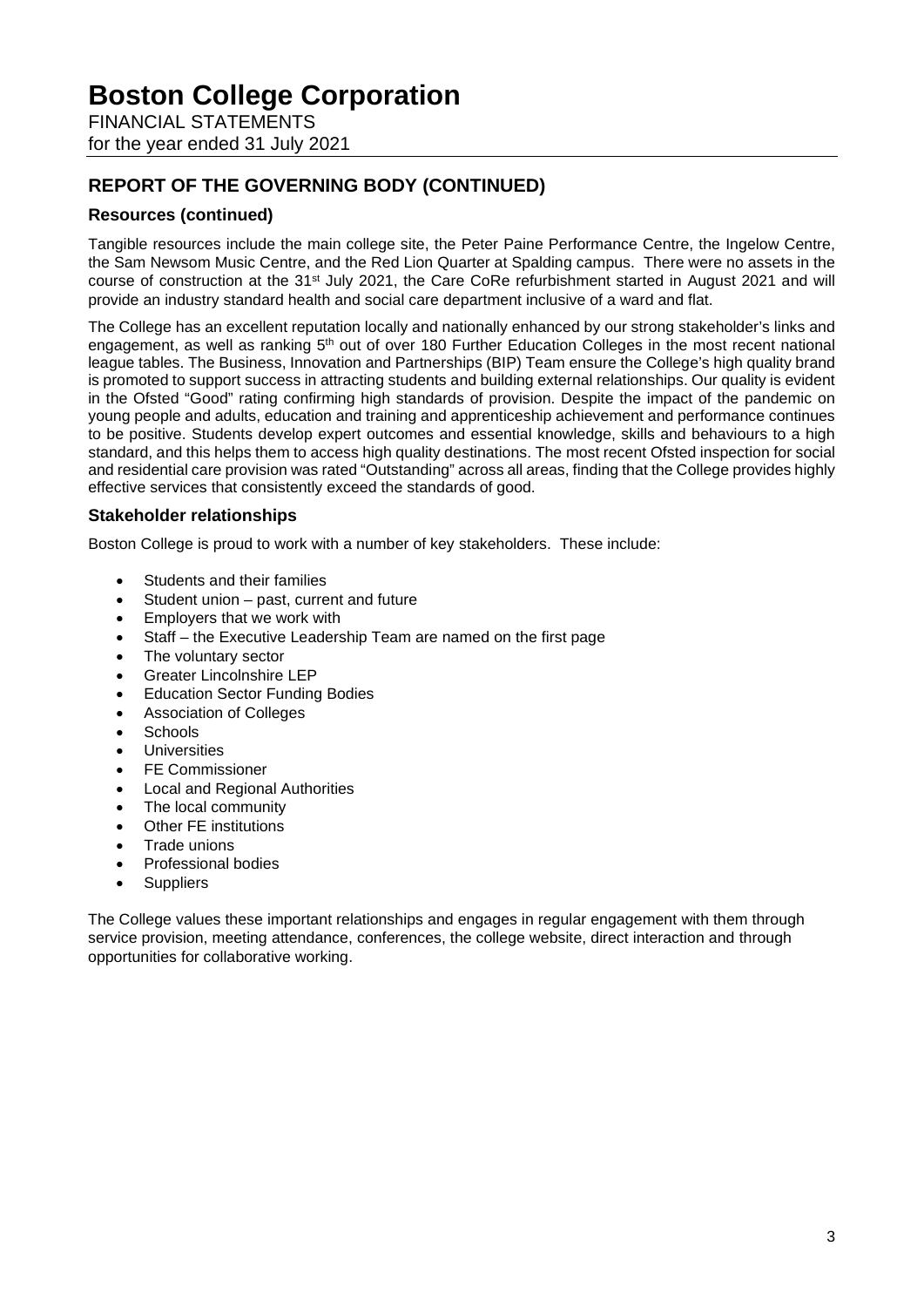FINANCIAL STATEMENTS for the year ended 31 July 2021

# **REPORT OF THE GOVERNING BODY (CONTINUED)**

## **Financial position**

## **Financial results**

The College generated a deficit before other gains and losses in the year of £838,000 (2019/20 £589,000), the majority of the deficit was due to the Local Government Pension Scheme charge to the Income and Expenditure account of £904,000. The College's financial outturn has been impacted by the ongoing COVID-19 pandemic with Boston entering Tier 4 restrictions in December 2020 and then the third national lockdown until March 2021. The college moved to online learning for most of the full time students, however the adult education delivery was significantly affected. This has meant the Adult Education budget allocated was not met, with 63% delivery achieved against the 90% threshold which would have resulted in a clawback of £556,000. The college submitted a business case to the ESFA for additional support due to the local circumstances affecting the college's ability to deliver the adult education budget, which was successful and therefore the clawback value was reduced to £403,000. Activity based income from commercial activity, apprenticeship activity and international learners returning home has also been affected in 2020/21. Due to the large clawback in Adult Education budget and reduced income levels, the college proactively managed its spending, ensuring efficiency savings were made from management of vacancies and strict control of non-pay spend resulting in an end of year surplus of £66,000. The college received additional support from the government through the job retention scheme for commercial activity areas where income was lost.

The total comprehensive income in 2020/21 of £645,000 (2019/20 expenditure of £4,750,000) is stated after accounting for the actuarial gain on the Lincolnshire County Council Pension Fund for the year of £1,483,000.

### **Developments**

Tangible fixed asset additions during the year amounted to £4,639,000. This was split between premises of £3,343,000 and equipment purchased of £1,296,000. The premises additions included DTLA project costs of £1,887,000, IOT project costs of £737,000 and £405,000 for new roof and window replacements. The equipment additions related to IT equipment, furniture for the DTLA building and IOT area, a simulator for DTLA, specialist equipment for the IOT and other equipment purchased for teaching.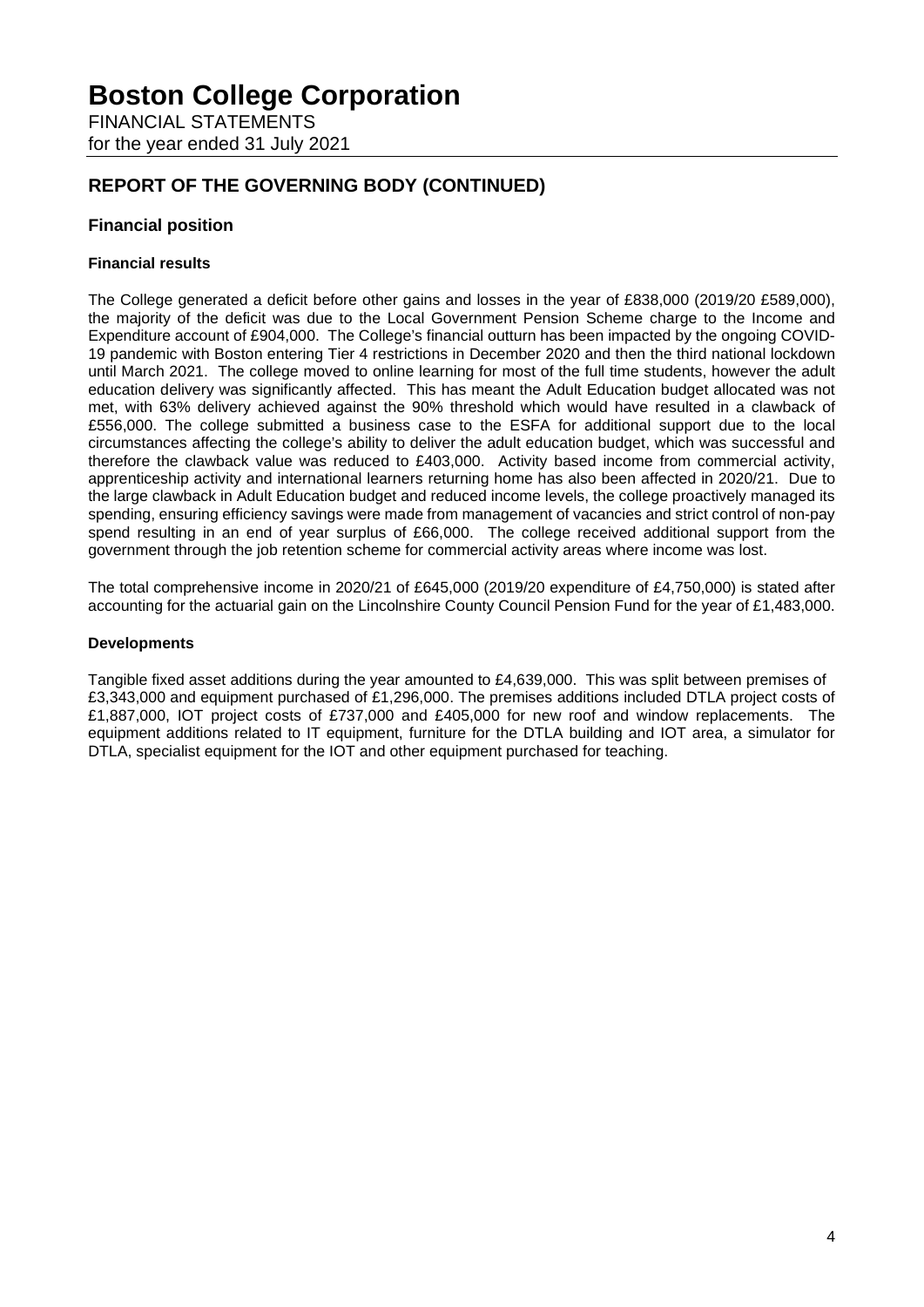FINANCIAL STATEMENTS for the year ended 31 July 2021

# **REPORT OF THE GOVERNING BODY (CONTINUED)**

## **Financial position (continued)**

## **Reserves**

The College has accumulated reserves of £6.5m and cash of £2.6m.

### **Sources of income**

The College has significant reliance on the Education Sector Funding bodies for its principal funding sources, largely from recurrent grants. In 2020/21 these organisations provided 79.4% of the College's total income.

## **Group Companies**

The College had one subsidiary company trading during 2020/21, Eastern Enterprises Limited, whose principal activity related to commercial lettings in the property known as the Red Lion Quarter in Spalding. Surpluses generated by the company are transferred to the College under gift aid. In the current year, the surplus generated was £20,742. The College has one dormant company called Boston College Group.

The COVID-19 lockdown did not impact upon the commercial lettings of Eastern Enterprises Limited however, it did affect smaller income generating activities such as conference hire.

## **Current and future development and performance**

During the academic year 2020-21 Boston College maintained its trend in high quality results and despite the financial challenges from COVID-19 the College retained the financial health grade of good. The College has seen a significant fall in adult education delivery and commercial activity based income due to the impact of COVID-19 restrictions, but through careful management of spend and efficiencies the College maintained the good financial position through these challenging times. The good financial health grade means the College has good liquidity which is forecast to continue throughout 2021/22 and beyond. The long term loan of £1.7m has been renegotiated in 2021/22 ensuring liquidity is maintained and investment into the College estate and infrastructure can continue.

Improvements in our campus to modernise an aspirational learning environment underpins our approach to high quality teaching and learning. Our Engineering, Manufacturing and Technology Centre, a £4.2 million investment, supported by the Greater Lincolnshire LEP, opened in autumn 2019. We are proud to be a partner of the prestigious Lincolnshire Institute of Technology bid which secured £1.25 million in 100% grant capital funding for Boston College and opened in February 2021. The College is part of the Lincolnshire Institute of Technology joint venture. In 2020/21 we also completed the Digital Technology, Logistics and Transport Academy, a £3.275 million build part funded by £2.4 million in GLLEP funding. The curriculum is being expanded with heavy involvement from the Port of Boston and the food sector. The college were successful in two further GLLEP bids in 2020/21 for skills capital funding, for the Care Core which is The Centre of Regional Excellence for Care and the Horncastle Public Sector Hub. The Care Core project will see the refurbishment of the second floor of the Trent building at Rochford campus into a dedicated industry-leading training suite for the health and social care sector by creating a real life ward, flat and three classrooms; the suite will be open at the end of September 2021. The Horncastle adult college campus is part of the Horncastle Public Sector Hub being built by East Lindsey District Council, and the college element is fully funded via the GLLEP. The new college facility will be operated by Boston College and the course provision will be linked to the requirements of local employers and adults focusing on digital skills in line with the GLLEP's Local Industrial Strategy. The college facility is part of a larger integrated public sector hub development, enabling the more efficient delivery of public, health and education services in the district for the benefit of local communities and economies. The College will operate the new learning space under a 25-year lease, with five year break clauses.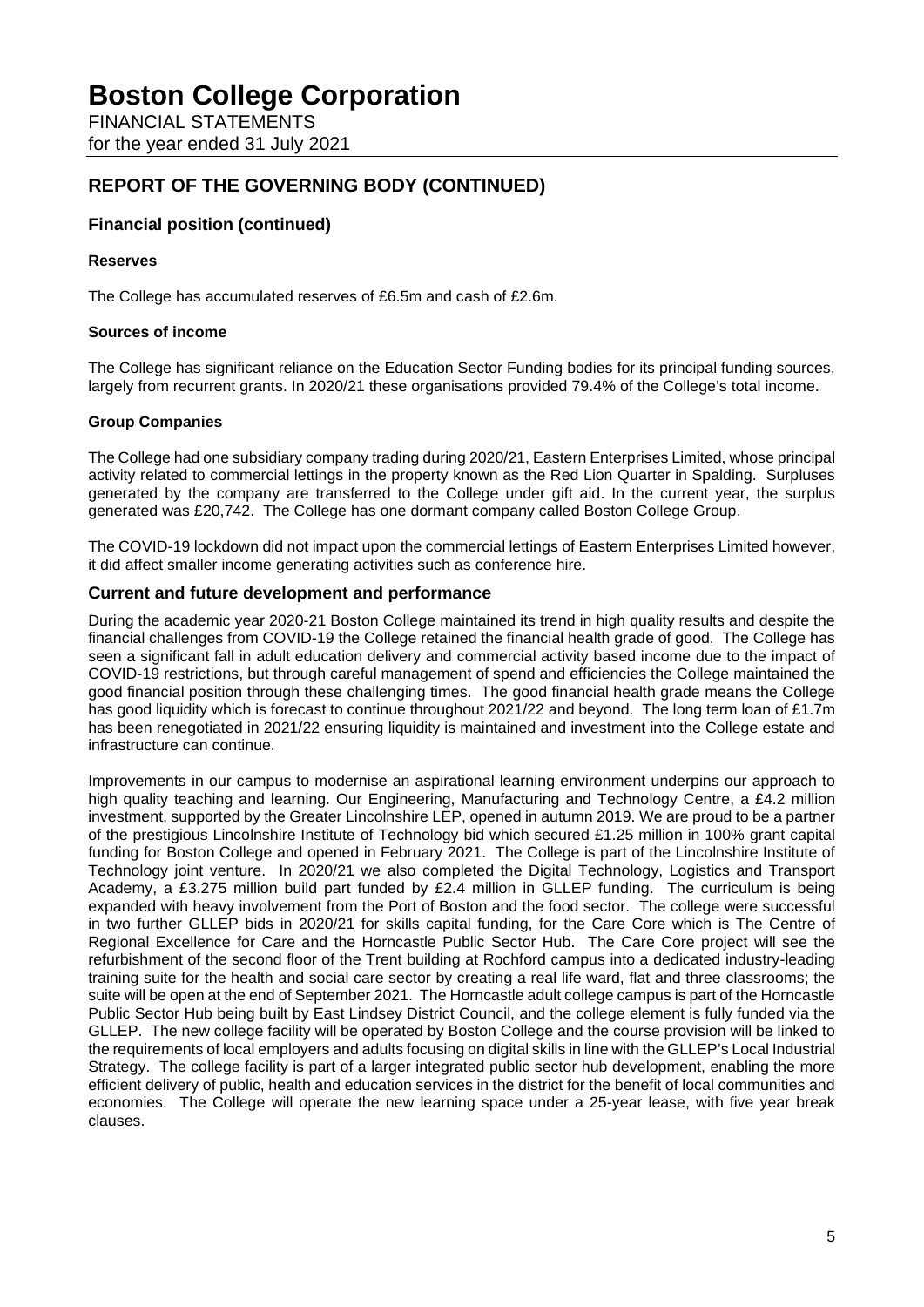FINANCIAL STATEMENTS for the year ended 31 July 2021

# **REPORT OF THE GOVERNING BODY (CONTINUED)**

## **Current and future development and performance (continued)**

The College have also been successful in a bid to the government through the Towns Deal for Boston, which will see £10 million investment to create a large scale 'front face' to the college that emulates a sense of bringing the outside in to be known as the Mayflower building. The Towns Deal for Boston will attract £21.9 million to support economic growth and productivity, of which the Mayflower building is part of. The College are also bidding into the FE Capital Transformation Fund and the Post-16 Capacity Fund which are parts of the £1.5 billion government funding allocated to further education colleges for upgrading the estate. The bids are for replacement double glazed windows for the Rochford building and expansion to the construction workshops and an additional classroom, allowing for the growth in numbers in this curriculum area.

The College continues to provide a high quality and responsive curriculum offer aligned to local needs as well as regional and national priorities. Effective engagement with our key regional and national stakeholders means that our curriculum is dynamically gearing to address future skills gaps, the productivity challenge and changing educational policies in a strategic way. Supporting the GLLEP's development of a Local Industrial Strategy, engaging in T-level roll out and national working groups and supporting the Association of Colleges national policy groups are examples of how Boston College is well prepared for changes to policy and skills requirements.

Headline achievement rates for 2020-21 are predicted to meet or exceed national averages for Apprenticeships, Study Programme Core Aims, and High Needs. Despite the challenges of COVID improvements to the high-grade rate at both GCSE and A level have been achieved. A 100% pass rate was also achieved for A Levels (sixth consecutive year). However, the impact of COVID has resulted in lower retention on some adult courses with high enrolment numbers, mainly Functional Skills, and as a result 19+ and all ages achievement rates, although slightly improved from 2019/20 by 1%, are predicted to decline to below national average by 2%. It should be noted that Ofsted do not intend to use 2020/21 achievement rates to inform their annual risk rating.

Learners benefit from high levels of effective support to enable them to successfully complete their studies in addition to highly effective and valuable information, advice, and guidance. Over 500 students are from an EU background and the team are working hard to ensure they apply for 'settled status' and are supported following Brexit. The proportion of learners with learning difficulties and disabilities, particularly emotional and behaviour disorders has continued to rise, with over 30% of 16-19 year old learners having a declared learning difficulty and/or disability. This places significant pressure on the additional learning support budget, which is planned to increase further again.

### **Future Developments**

Boston College strategic drivers for 2021-22 are through the five key pillars:

### **People**

Our staff are our greatest creators of value and they are supported to perform at their best.

### **Performance**

Our learners' achievements outperform expectations.

### **Productivity**

Our College is financially strong, sustainable, and future-ready.

### **Partnerships**

We value and harness the power of collaboration.

### **Personality**

We know who we are, what we do and what we stand for.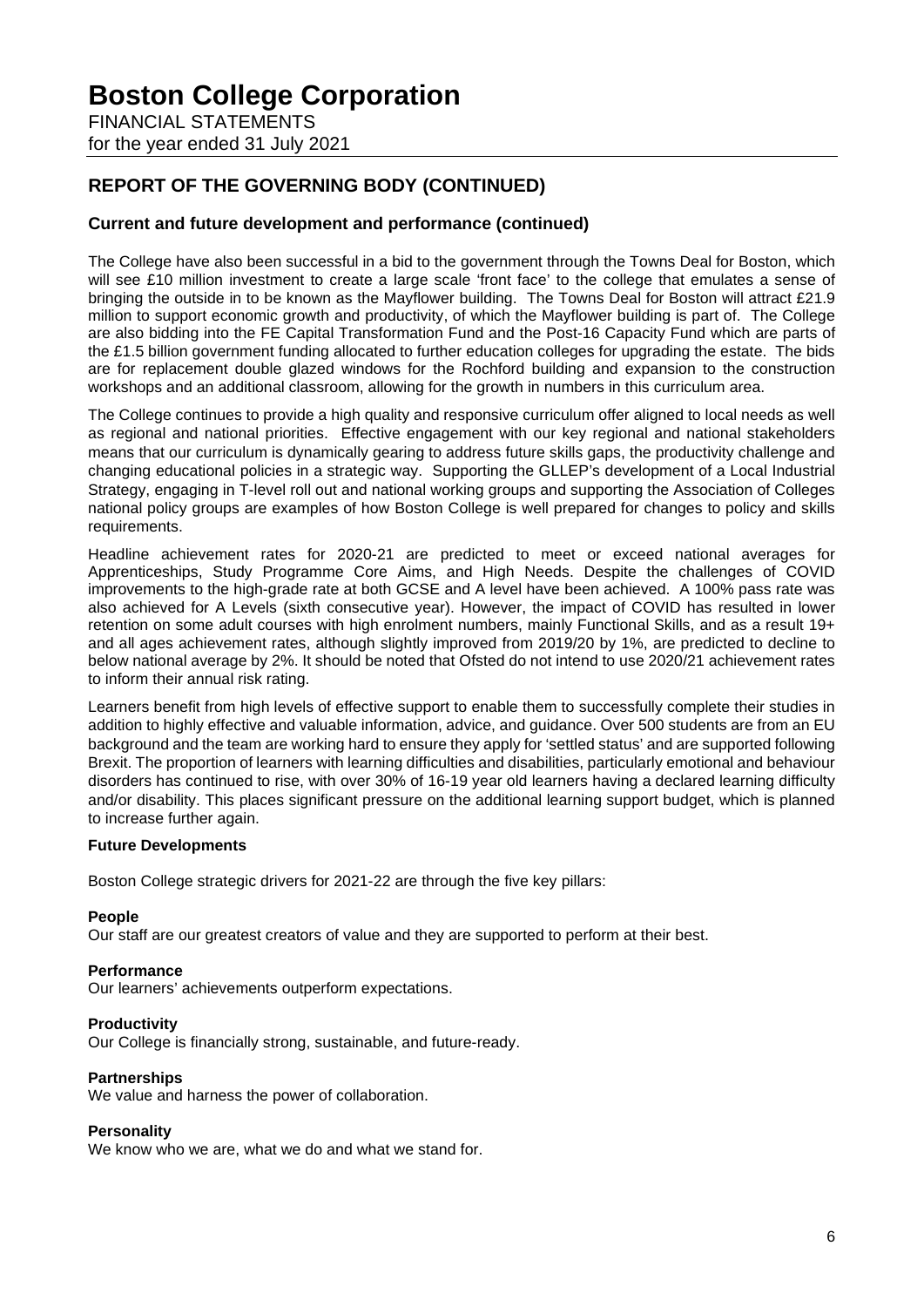FINANCIAL STATEMENTS for the year ended 31 July 2021

# **REPORT OF THE GOVERNING BODY (CONTINUED)**

## **Current and future development and performance (continued)**

Our existing high quality means that we need to innovate in line with industry to stay ahead. Investing in digital, health and social care, transport and logistics with a real focus on port and the food manufacturing sector are key elements required to support regional and national priorities. Attracting highly skilled teaching staff and ensuring our pedagogical practices are evidence-based and driving towards Ofsted's new 'Education Inspection Framework' are critical success factors.

The condition of the College's property has been subject to external review by the Department for Education and this FE Condition Data Collection has formed part of the development of the estate's strategy that was completed in March 2021. The College's investment in its physical resources underpins delivery of its strategic objectives and longer-term sustainability. Scanning the market for capital investment opportunities is important to invest in the College estate alongside the £1.5 billion of capital funds announced in June 2020 for upgrading of Further Education estate.

Enrolments are projected to be ahead of 2020-21 due to an overall increase in demographics and the loss of a local sixth form, with COVID-19 not affecting 16-18 year old enrolments. Apprenticeship growth has been significantly affected by COVID-19 and the impact on employers and apprenticeships available, however budget plans have modelled a decline in apprenticeship numbers, but numbers for 2021/22 are already higher than projected. Higher education is a priority growth area and planned numbers are likely to be achieved in 2021/22. The College had its Access and Participation Plan approved in 2020/21. The college continue to grow the adult curriculum using local market intelligence and employer forums to ensure the adult offer suits the local needs of the community. The reduction in subcontracting to minimum levels in 2021/22 ensures the adult education budget is diverted to the local needs of the community.

The most recent pension valuations saw increases in contribution rates which are included within our forecasts, the financial support provided by government ends in July 2022 and the increasing of National insurance contributions to meet the new Health and Social care levy, continuing pressure on pay and further living wage increases means that the college needs to pay close attention to staff to income ratios and continue its sound financial management practices.

The College is leaner, more efficient and in a sound position moving forward. The College believes it will be able to continue in operation and meet its liabilities taking account of the current position and principal risks for the foreseeable future and therefore can be regarded as a "going concern".

### **Teaching and Learning**

The College recruited a total of 1,745 funded students in 2020/21 onto its directly funded contracts for 16-19 ESFA, over-recruiting against its target of 1,653 by 92 students.

Covid-19 significantly affected the College ability to deliver face to face adult education in the year, resulting in the College not meeting the Adult Education Budget (AEB) funding target, delivery was 63% of the funding. Planned adult enrolments onto courses due to start in the Winter term did not start, full time courses moved to online learning and there continued to be enrolments on distance learning courses. The allocation for 2020/21 was similar to the prior year and the College are expecting a clawback of £556,000 in December 2021.

Funding from Advanced Learning Loans by adults aged 19+ was £440,775 which is 3.5% higher than in 2019/20.

HE numbers increased by 4.95% in 2020/21 with 212 students enrolled on HE courses, equating to an additional £226,823 of income for this area of provision. Continuing to grow our provision, including at Level 6, with our Higher Education Institute Partner (University of Derby) will help to secure more breadth of HE provision in the coming years, which will additionally attract more students to start their studies with us at level 3. Promotion of our new buildings including EMAT, IoT, and DTLA will also help to secure more HE learners. The College recruited 38 International Students, which is lower than previous years and is due to leaving the European Union on 31 January 2020 and the COVID-19 pandemic having a significant impact on numbers of EU and international students. The College have paused international recruitment for the 2021/22 academic year to revise the offer in readiness for 2022/23.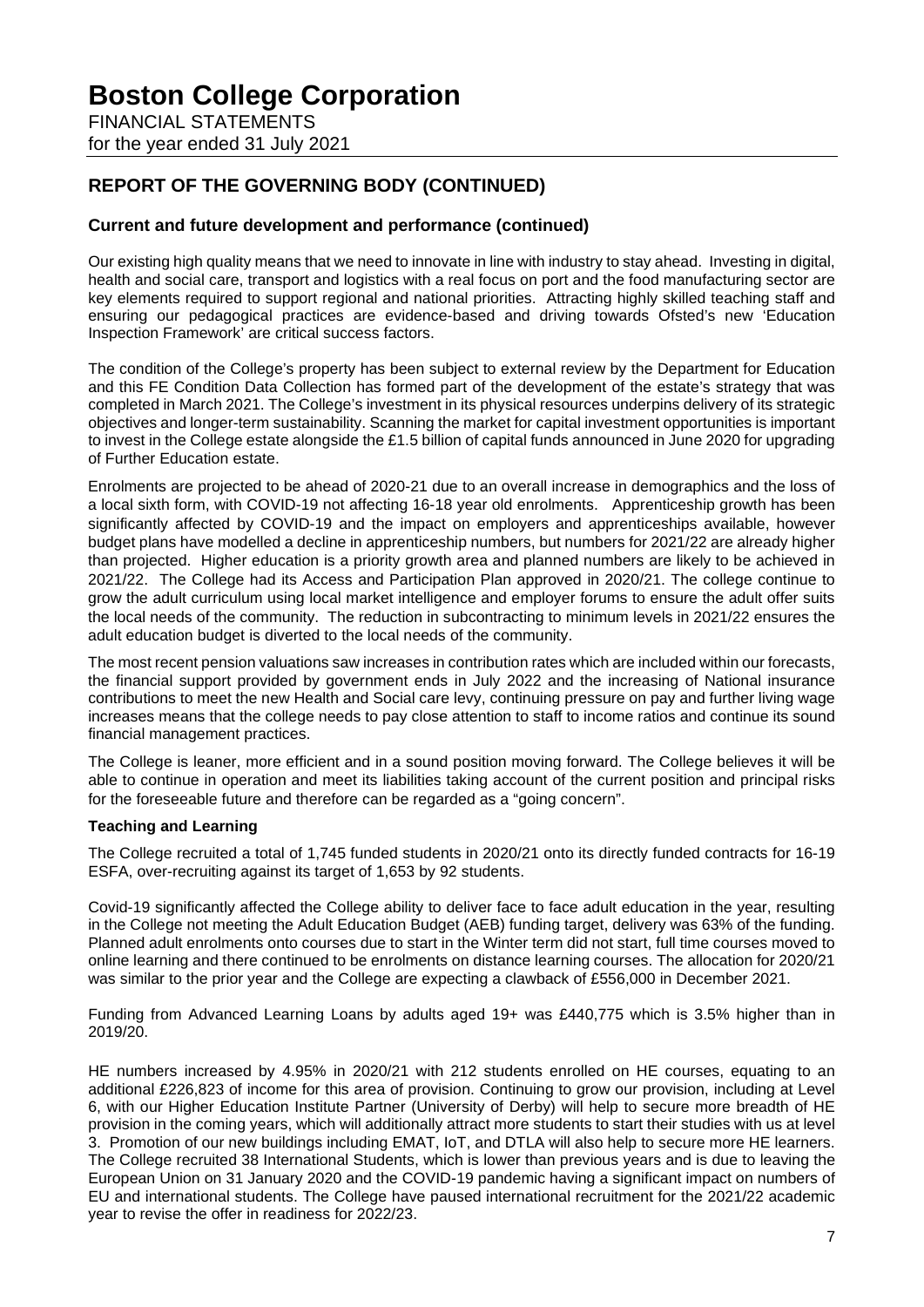FINANCIAL STATEMENTS for the year ended 31 July 2021

# **REPORT OF THE GOVERNING BODY (CONTINUED)**

## **Current and future development and performance (continued)**

Overall apprenticeship numbers have decreased which is largely due to the COVID-19 pandemic. In 2020/21 there were 560 active apprentices, this compares to 628 active apprentices in 2019/20 with 14 being with subcontracted provision. The large number of smaller non-levy employers in the area and the effect of COVID-19 on the workforce has meant an increase in apprentices being made redundant or taking breaks in learning, and a reduction in new starts. The College has worked hard to maintain its links with employers and organisations during and post-lockdown. An employer feedback project, promoting all strands of our employer facing work, has ensured the College remains in touch with business training needs in the area. This allows us to be well positioned to support with facilitating these needs, through apprenticeships as well as other new schemes e.g. Kickstart, as the economy and businesses recover.

## **Financial Plan**

The Corporation approved the financial plan in July 2021 which sets objectives for the period to 31<sup>st</sup> July 2022 and provided a forecast to 31st July 2023. The Corporation is satisfied that its resources are adequate to fund its plans, the College's cash reserves are healthy, and the college will remain in "Good" financial health for each year to 2023.

The Adult Education income saw a significant decrease in 2020/21 due to the inability to deliver face to face education to adults throughout the year because of Covid restrictions, a clawback of £403k is expected in December 2021 and has been included in the 2020/21 accounts. As this was due to Covid restrictions in 2020/21 it is not expected to repeat, and new adult courses are being offered in 2021/22, ensuring the full Adult Education budget is utilised.

The College is satisfied that, whilst the financial framework within which it operates is challenging and often unpredictable, adverse variances can be accommodated by strong risk management and contingency planning.

### **Treasury policies and objectives**

The College has treasury management arrangements in place to manage cash flows, banking arrangements and the effective control of the risks associated with those activities, and the pursuit of optimum performance consistent with those risks. Low rates of investment return have continued to affect College income during 2020/21. The long term loan was renegotiated in 2020/21 with no increase to borrowings and with no covenant requirements. The College has a treasury management policy in place.

### **Cash flows and liquidity**

The College had a cash inflow of £0.5m during 2020/21 and will continue to receive GLLEP grant funding in 2021/22 relating to the Care Core and Horncastle build. The College were able to receive additional cashflow support during the COVID-19 restrictions from the government through the job retention scheme ensuring the areas that saw a significant reduction in commercial income were able to continue their activity.

The College has a single bank loan in place which amounted to £1.7m on 31 July 2021. The borrowing had been authorised by the Accounting Officer and complies with the requirements of the College's conditions of funding with the Education and Skills Funding Agency. This bank loan was renegotiated in 2021/22 to ensure the college maintains its liquidity and continues to invest in the estate and infrastructure.

Short term borrowing for temporary revenue purposes is authorised by the Accounting Officer. All other borrowing requires the authorisation of the Corporation and complies with the requirements of the conditions of funding.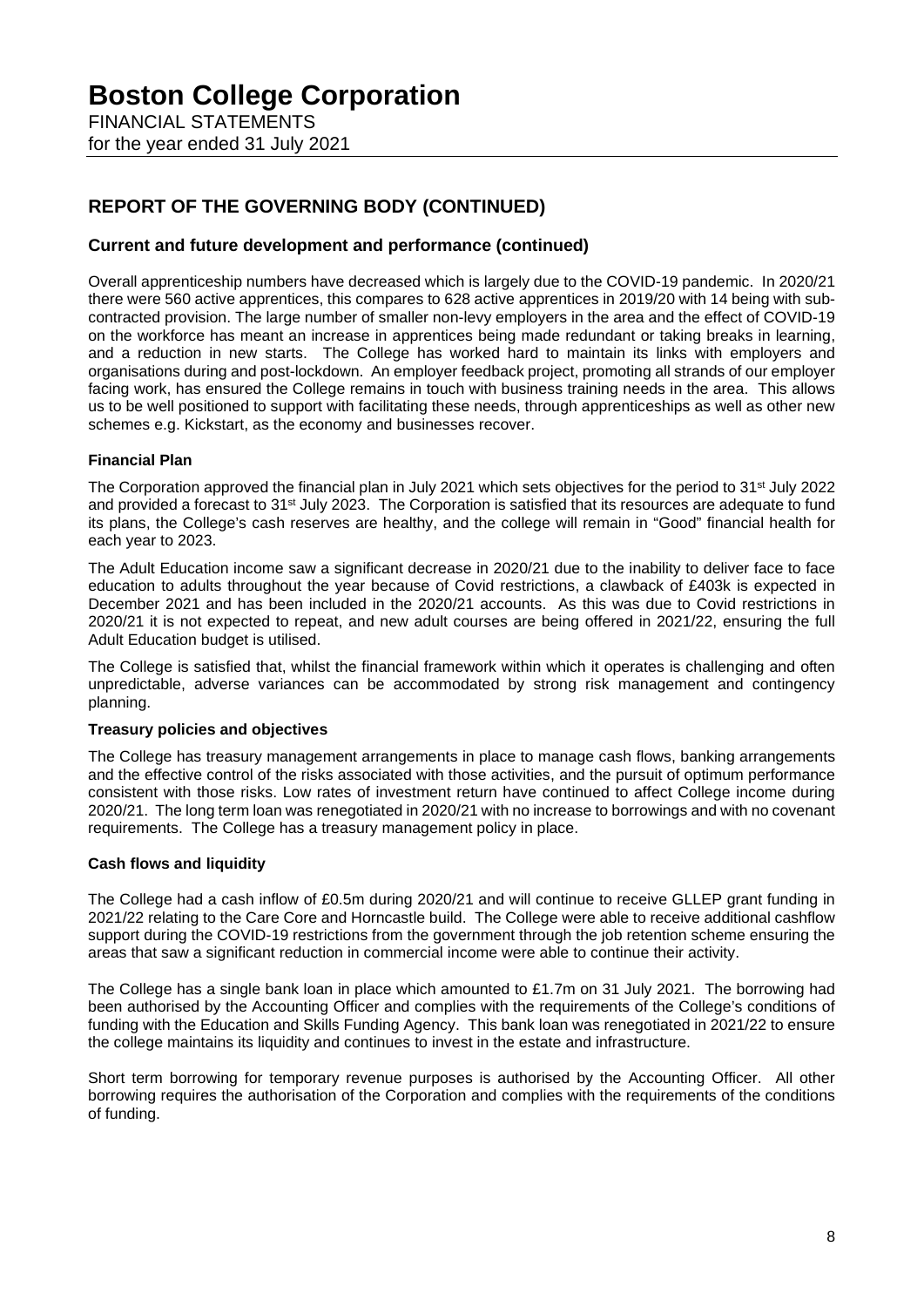FINANCIAL STATEMENTS for the year ended 31 July 2021

# **REPORT OF THE GOVERNING BODY (CONTINUED)**

## **Current and future development and performance (continued)**

## **Reserves policy**

The College has no formal Reserves Policy but recognises the importance of reserves in the financial stability of any organisation and ensures that there are adequate reserves to support the College's core activities. As at the balance sheet date the Income and Expenditure reserve stands at £3.765m (2020: £3.0m). The Corporation adopts a prudent policy on reserves, matching its need to maintain reserves with the need to invest in the future of the college. For this reason, the Corporation generally operates on the basis of unallocated cash reserves remaining in excess of £1 million which equates to 1-2 months of payroll costs. The actual cash balance at the end of 2020-21 was £2.6m. The College has no restricted reserves.

## **Principal risks and uncertainties**

The College has worked to continually develop and embed the systems of internal control, including financial, operational and risk management which are designed to protect the College's assets and reputation.

Based on the strategic plan, the Executive Leadership Team undertakes a comprehensive review of the risks to which the College is exposed. They identify systems and procedures, including specific actions to mitigate any potential impact on the College. These internal controls are implemented, and the subsequent year's appraisal reviews their effectiveness and progress against ongoing risk mitigation actions. In addition to the annual review, the Executive Leadership Team also considers any risks which may arise because of a new area of work being undertaken by the College.

A risk register is maintained at College level which is reviewed at least annually by the Corporation and more frequently where necessary. The risk register identifies the key risks, the likelihood of those risks occurring, their potential impact on the College and the actions being taken to reduce and mitigate the risks. Risks are prioritised using a consistent scoring system.

Outlined below is a description of the principal risk factors that may affect the College. Not all the factors are within the College's control. Other factors besides those listed below may also adversely affect the College.

### 1. Significant Funding Variance

The College has considerable reliance on continued government funding through the further education sector funding body (79% in 2020-21) and this is expected to continue. There can be no assurance that government policy or practice will remain the same or that public funding will continue at the same levels or on the same terms, particularly in the context of public sector spending constraints.

The biggest challenge now is the impact on businesses and the economy following the COVID-19 lockdown and their requirements for apprentices.

This risk is mitigated in several ways:

- Creating contingency plans for increased / decreased levels of activity based on priorities.
- Understanding and focusing on government priorities for funding in order to guarantee that activity generates income.
- Continuing to explore alternative income sources and access any suitable ones.
- Ensuring the College is rigorous in delivering high quality education and training.
- Considerable focus and investment is placed on maintaining dialogue and managing key relationships with funders and key stakeholders.
- Ensuring the College is focused on those priority sectors which will continue to benefit from public funding.
- Active pursuit of cost efficiencies and income generation opportunities.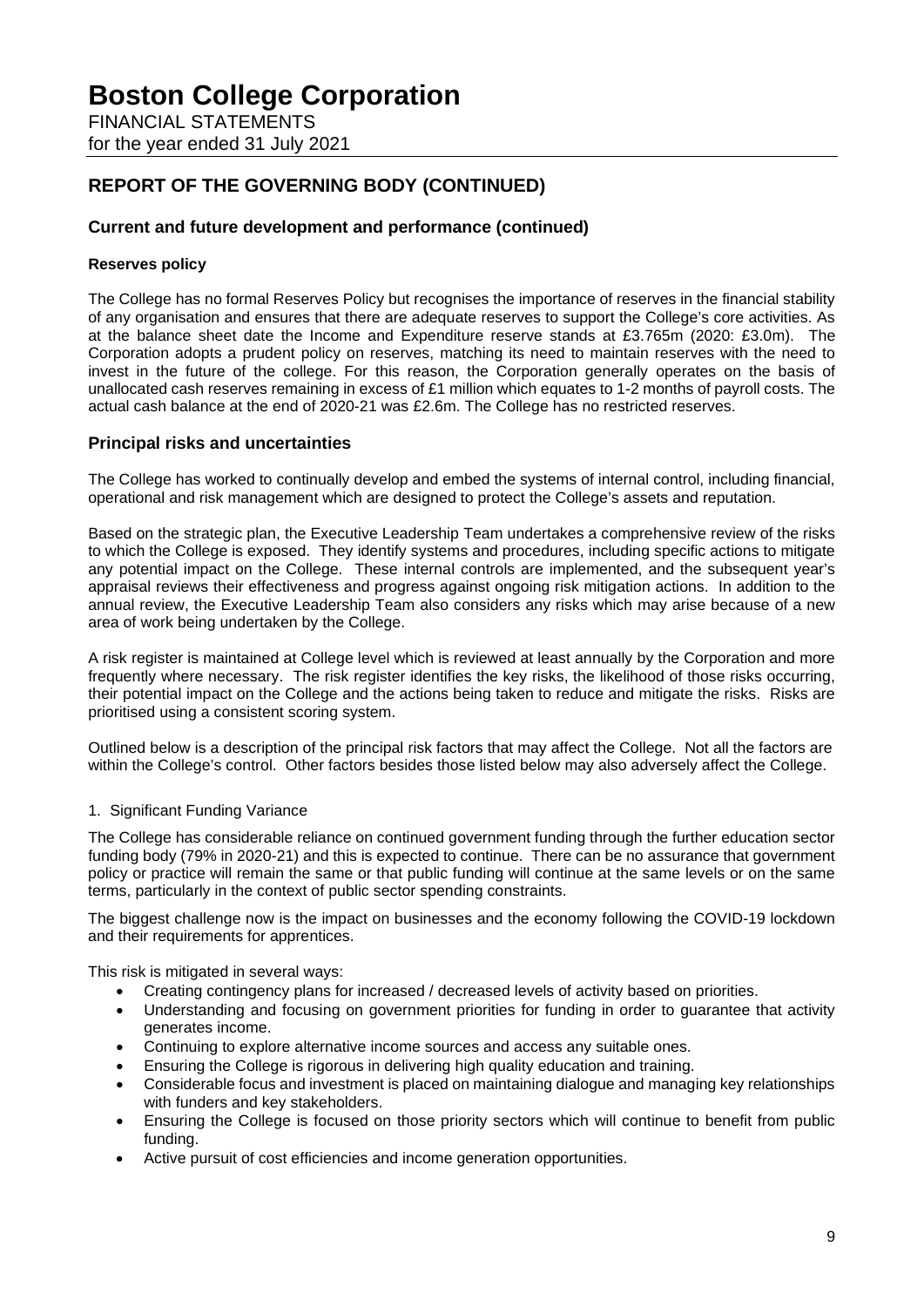FINANCIAL STATEMENTS for the year ended 31 July 2021

# **REPORT OF THE GOVERNING BODY (CONTINUED)**

# **Principal risks and uncertainties (continued)**

## 2. Pandemic Illness Outbreak

Due to the Covid 19 pandemic, the risks surrounding this are high in relation to staff and learners' health, costs of compliance and lost income. As more and more staff and learners are vaccinated, the risk is reducing and has been mitigated in the following ways:

- Following government and NHS guidelines
- Protecting vulnerable staff and learners
- Seeking funds where applicable and reducing costs where possible
- Testing arrangements onsite and home
- 3. Pension Liability

Changes in the factors which impact on the valuation of the local government pension scheme such as market conditions, interest rates and longevity of pensioners affect the College's liability and costs in respect of support staff pensions. With its obligation to participate in the scheme, the College has almost no control over these costs. The risk is mitigated by an agreed deficit recovery plan with the Lincolnshire County Council Pension Fund and an annual review of pension assumptions with actuary and audit advice.

Teacher's pension scheme contributions rose in September 2019, which has increased the College's pay costs, however the government has committed to funding these increased until July 2022. The Local Government Pension scheme next triennial valuation will be in November 2022, with any increases taking effect from April 2023.

### 4. European Union withdrawal

The United Kingdom left the European Union on 31<sup>st</sup> January 2020, and final settled status applications were on 30th June 2021. This has impacted on the number of EU learners enrolling at the College as residential learners and ESOL learners. This remains a risk to numbers of learners and so mitigations going forward include a new residential offer and review of curriculum offers.

## **Staff and student involvement**

The College considers good communication with its staff to be very important and to this end publishes regular newsletters and bulletins which are sent to all staff. The College uses staff meetings and briefings as additional mechanisms for staff communication. Minutes of internal meetings and plans are on the College intranet and on Teams. The College encourages staff and student involvement through membership of the Corporation and other cross-college groups such as the Equality & Diversity Group and the newly introduced Staff Council.

The College's Learner Involvement Strategy has been in place for several years. A Learner Involvement Coordinator is employed to involve learners more effectively in the review and improvement of all services within the College which impact directly on users. The co-ordinator has worked to develop materials and activities which promote 'learner voice' within the College, ensuring learners were fully aware of the benefits that the 'learner voice' brought them as individuals and the impact it has had in the development of College services.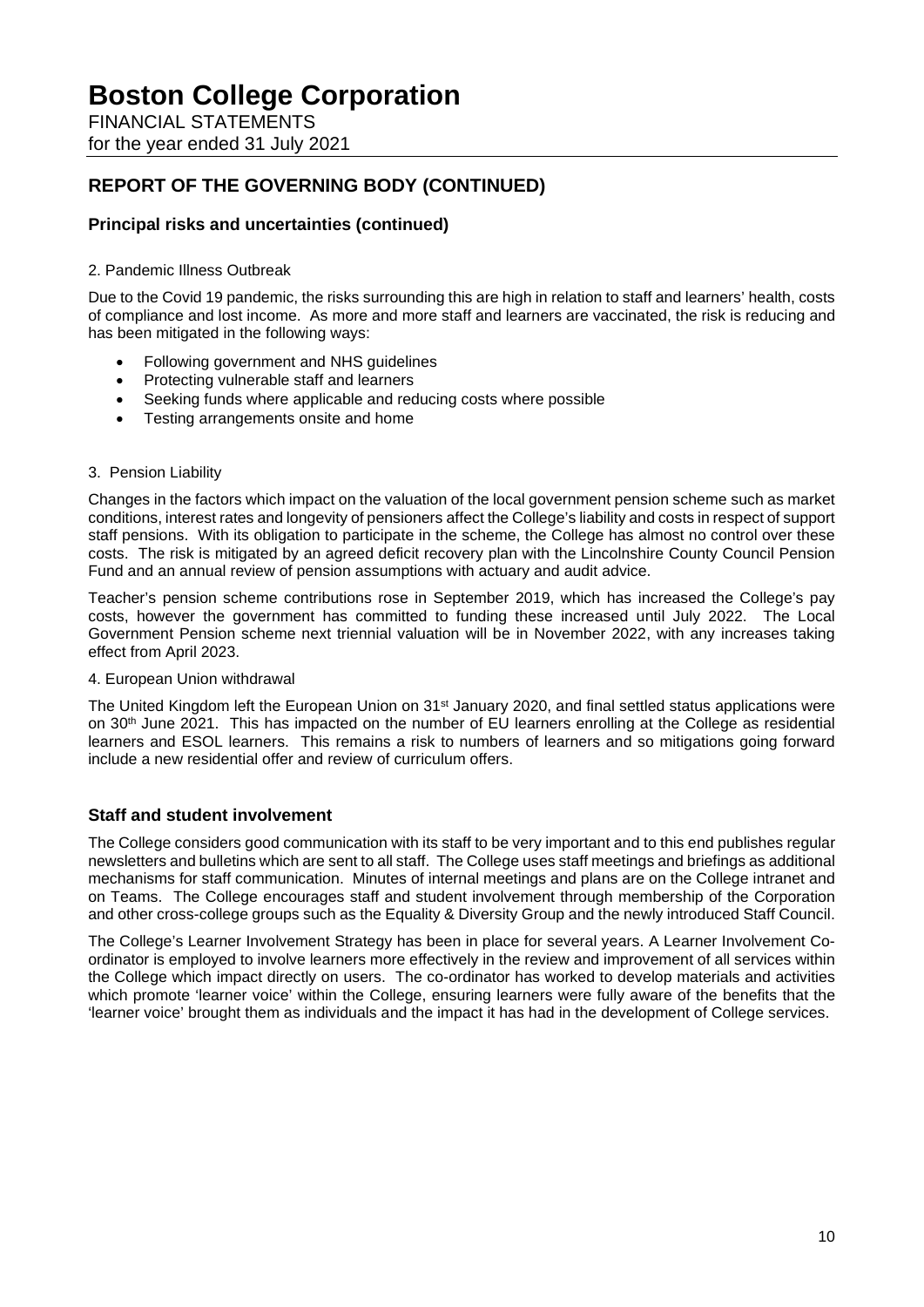FINANCIAL STATEMENTS for the year ended 31 July 2021

# **REPORT OF THE GOVERNING BODY (CONTINUED)**

# **Principal risks and uncertainties (continued)**

## **Public Benefit**

Boston College is an exempt charity under Part 3 of the Charities Act 2011 is regulated by the Secretary of State for Education. The members of the Governing Body, who are trustees of the Charity, are disclosed on page 16.

In setting and reviewing the College's strategic objectives, the Governing Body has had due regard for the Charity Commission's guidance on public benefit and particularly upon its supplementary guidance on the advancement of education. The guidance sets out the requirement that all organisations wishing to be recognised as charities must demonstrate, explicitly, that their aims are for the public benefit.

In delivering its mission, the College provides the following identifiable public benefits through the advancement of education:

- High-quality teaching and excellent outcomes for learners
- Working with employers to meet skills needs thereby improving their profitability and increasing productivity
- Supporting disadvantaged and unemployed learners to access education
- Excellent student progression into work and/or Higher Education
- Strong student support systems
- Links with Local Enterprise Partnerships (LEPs)

The delivery of public benefit is covered throughout the report of the governing body.

## **Equality and Diversity**

Advancing Equality, Diversity and Inclusion so that it is central to our College culture is one of our key strategic aims. It will help fulfil our vision to be a brilliant college that transforms people's lives and makes an outstanding contribution to the economy of Greater Lincolnshire by working in partnership with employers and other key stakeholders.

We recognise our duties under the Equality Act. Certain groups with 'Protected Characteristics' are covered under the Act from discrimination, harassment and victimisation. The Protected Characteristics are: -

- age
- disability
- gender reassignment
- marriage and civil partnership (but only in respect of eliminating unlawful discrimination)
- pregnancy and maternity
- race this includes ethnic or national origins, colour or nationality
- religion or belief this includes lack of belief
- sex/gender
- sexual orientation

The Equality Act also includes the Public Sector Equality Duty, which requires public authorities such as ourselves to help:

- eliminate unlawful discrimination, harassment and victimisation and other conduct prohibited by the Equality Act 2010
- advance equality of opportunity between people from different groups
- foster good relations between people from different groups

Underpinning this statement are our employer, student and visitor policies and procedures. Each give consideration to equality, diversity and inclusion and are routinely analysed and monitored to ensure they achieve the desired impacts and outcomes.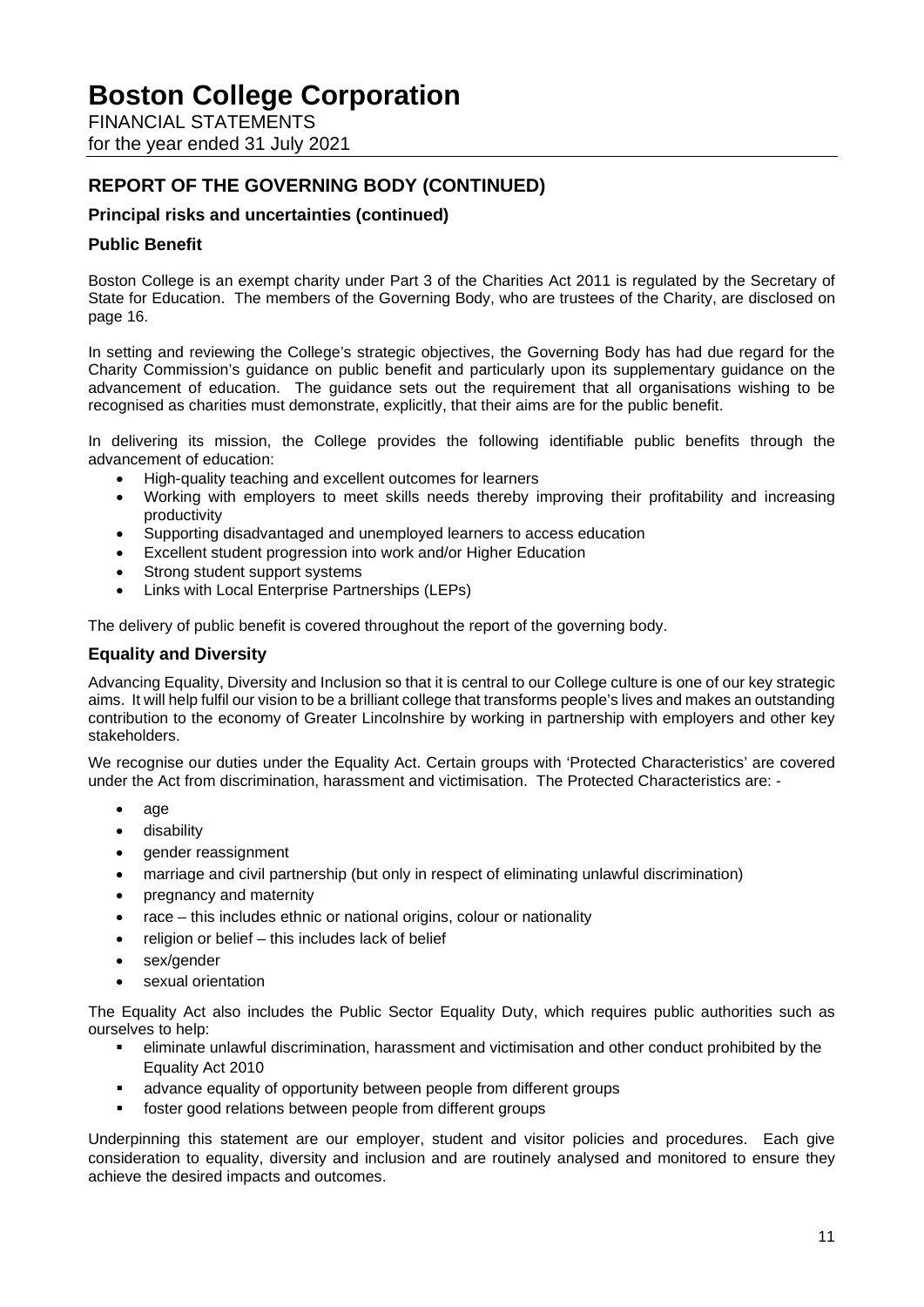FINANCIAL STATEMENTS for the year ended 31 July 2021

# **REPORT OF THE GOVERNING BODY (CONTINUED)**

## **Trade union facility time**

The Trade Union (Facility Time Publication Requirements) Regulations 2017 require the College to publish information on facility time arrangements for trade union officials at the College.

### **Relevant Union Officials**

| Numbers of employees who were relevant union | <b>FTE</b> employee |
|----------------------------------------------|---------------------|
| officials during the relevant period         | number              |
|                                              | 0.0624              |

## **Percentage of time spent on facility time**

| Percentage of | <b>Number of employees</b> |
|---------------|----------------------------|
| time          |                            |
| 1-50%         |                            |

#### **Percentage of pay bill spent on facility time**

| Total cost of facility time                     | £2,484.87   |
|-------------------------------------------------|-------------|
| Total pay bill                                  | £12,005,000 |
| Percentage of total bill spent on facility time | 0.0207%     |

#### **Paid trade union activities**

| Time spent on paid trade union activities as a $\vert$ 0.0624% |  |
|----------------------------------------------------------------|--|
| percentage of total paid facility time                         |  |

### **Accessibility**

The College continually monitors, adapts and extends its curriculum offer to ensure that it effectively serves its community. Learners with complex needs are well catered for at the Ingelow Centre which has the capacity for increased numbers, but growth is dependent on the numbers approved for high needs funding by the Local Authority.

Due to the predominantly rural location of the College, efforts are made to offer outreach services both through direct provision in main centres of population outside Boston and collaboration with partner organisations within the wider community. Reductions in government funding for adult provision has limited the range and scope of outreach provision so, whilst curriculum planning processes continue to take account of the need to provide education and training across a wide geographical spread, methods to do this more cost-effectively are being developed.

Higher Education opportunities in Boston have increased since September 2013 when the College started its full-time HE offer of local, affordable Higher National diplomas and Foundation degrees. The provision is growing steadily and the recently approved Access and Participation Plan will lead to more growth.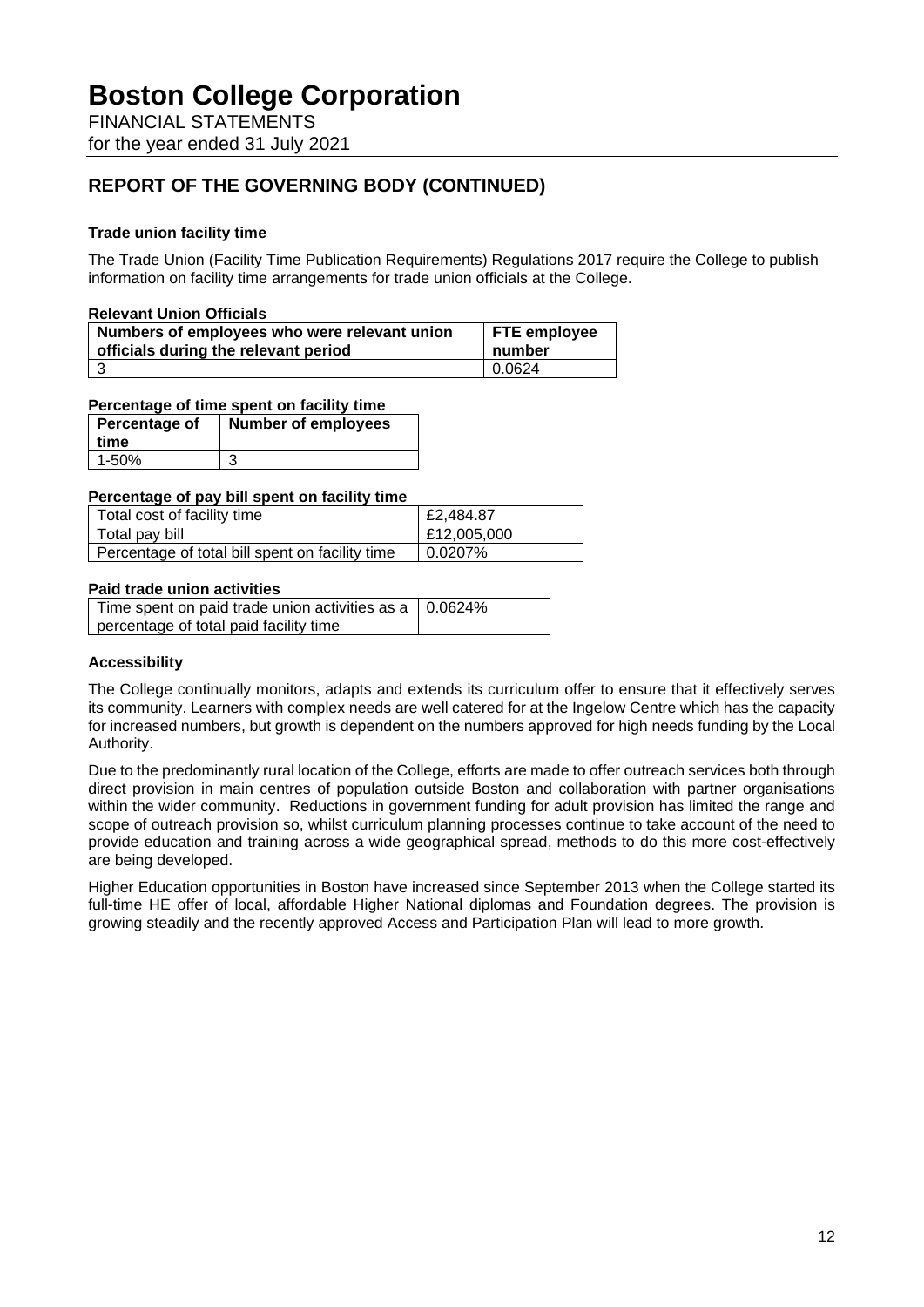FINANCIAL STATEMENTS for the year ended 31 July 2021

# **REPORT OF THE GOVERNING BODY (CONTINUED)**

## **Events after the end of the reporting period**

There were no post balance sheet events.

## **Going Concern**

After making appropriate enquiries, the Corporation considers that the College has adequate resources to continue in operational existence for the foreseeable future. For this reason and recognising the factors outlined in the Future Developments section on page 6, it continues to adopt the going concern basis in preparing the financial statements. Cash flow projections over the next 24 months show cash balances staying above £1.5m, and include AEB clawback of £403k, match funding for the FE Capital Transformation fund and the timing of grant income receipts from defrayed expenditure. COVID-19 has impacted the college's income generating ability, mainly adult education, apprenticeship, international and commercial income streams but these are expected to recover and grow in 2021/22. The College applied to the ESFA AEB business case process to seek support in the AEB clawback of £556k, to cover the costs incurred in 2020/21 adult education delivery of £153k and were successful in this, therefore the accounts reflect the reduced clawback value of £403k. The support will assist the College recovery in 2021/22. The £1.7m bank loan was renegotiated in 2020/21 with 3 lenders bidding, the preferred lender was the incumbent bank (Natwest) and has no covenant attached to the new loan facility. 2021/22 enrolments are strong and cash balances remain above £1.5m meaning the college can continue operating as a going concern. For this reason, it continues to adopt the going concern basis in preparing the financial statements.

### **Disclosure of information to auditors**

The members who held office at the date of approval of this report confirm that, so far as they are each aware, there is no relevant audit information of which the College's auditors are unaware, and each member has taken all the steps that he or she ought to have taken to be aware of any relevant audit information and to establish that the College's auditors are aware of that information.

Approved by order of the members of the Corporation on 15 December 2021 and signed on its behalf by:

P L Cropley Chair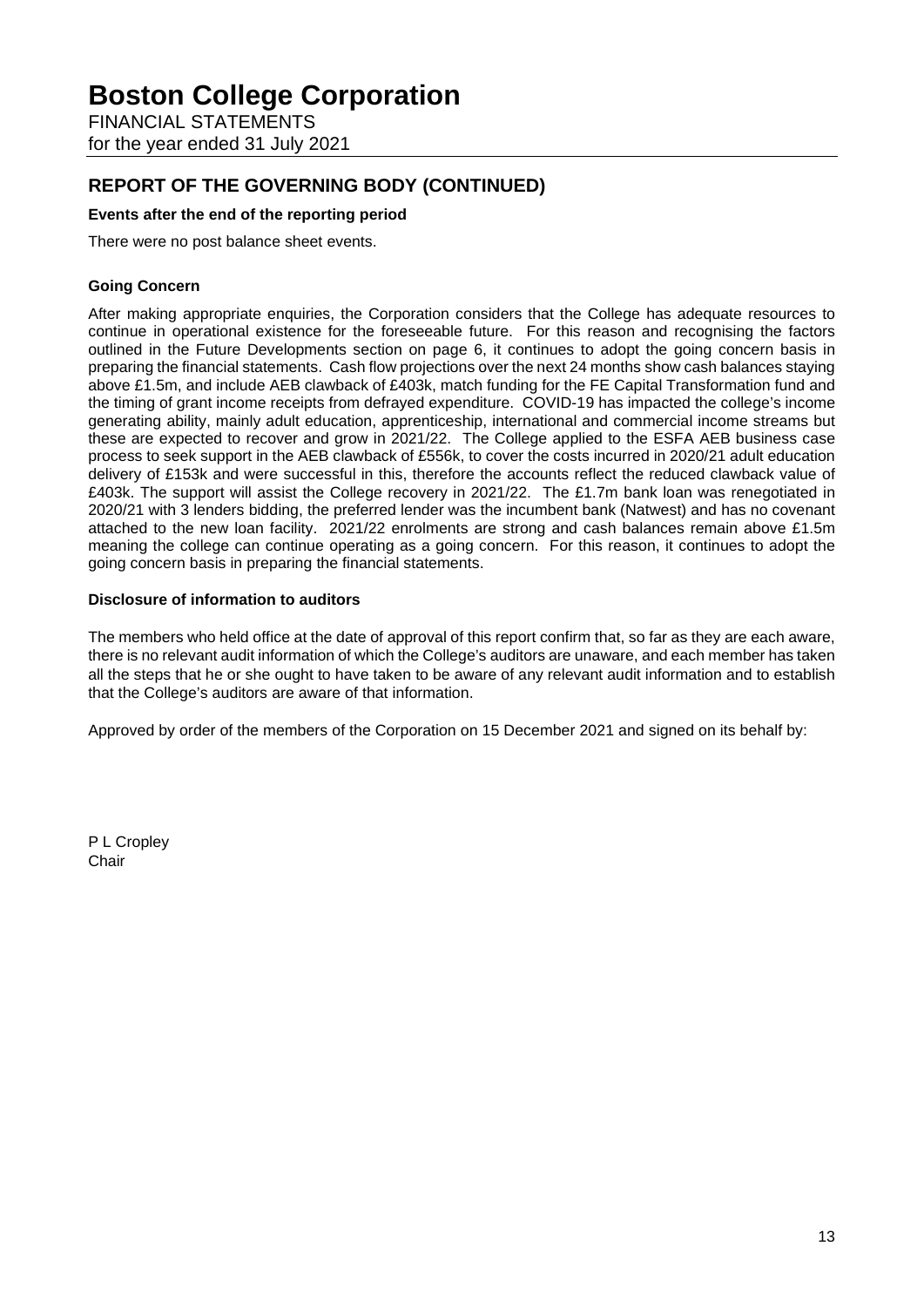FINANCIAL STATEMENTS for the year ended 31 July 2021

# **STATEMENT OF CORPORATE GOVERNANCE AND INTERNAL CONTROL**

The following statement is provided to enable readers of the annual report and financial statements of the College to obtain a better understanding of its governance and legal structure. This statement covers the period from 1 August 2020 to 31 July 2021 and up to the date of approval of the annual report and financial statements.

The College endeavours to conduct its business:

- i. in accordance with the seven principles identified by the Committee on Standards in Public Life (selflessness, integrity, objectivity, accountability, openness, honesty and leadership);
- ii. in accordance with the guidance to colleges from the Association of Colleges in The Code of Good Governance; and
- iii. having due regard to the UK Corporate Governance Code 2018 ("the Code") insofar as it is applicable to the further education sector

The College is committed to exhibiting best practice in all aspects of corporate governance.

In the opinion of the Governors, the College complies with all the provisions of the adopted Code of Good Governance and it has complied throughout the year ended 31 July 2021. This opinion is based on an internal review of compliance with the adopted Code under the oversight of the Search and Governance Committee.

The Governing Body recognises that, as a body entrusted with both public and private funds, it has a particular duty to observe the highest standards of corporate governance at all times. In carrying out its responsibilities, it takes account of The Code of Good Governance issued by the Association of Colleges which the College formally adopted on 14 October 2015. In addition, the College adopted the Remuneration Code in May 2019.

We have not adopted and therefore do not apply the UK Corporate Governance Code 2018. However, we have reported on our Corporate Governance arrangements by drawing upon best practice available, including those aspects of the UK Corporate Governance Code we consider to be relevant to the further education sector and best practice.

The College is an exempt charity within the meaning of Part 3 of the Charities Act 2011. The Governors, who are also the Trustees for the purposes of the Charities Act 2011, confirm that they have had due regard for the Charity Commission's guidance on public benefit and that the required statements appear elsewhere in these financial statements.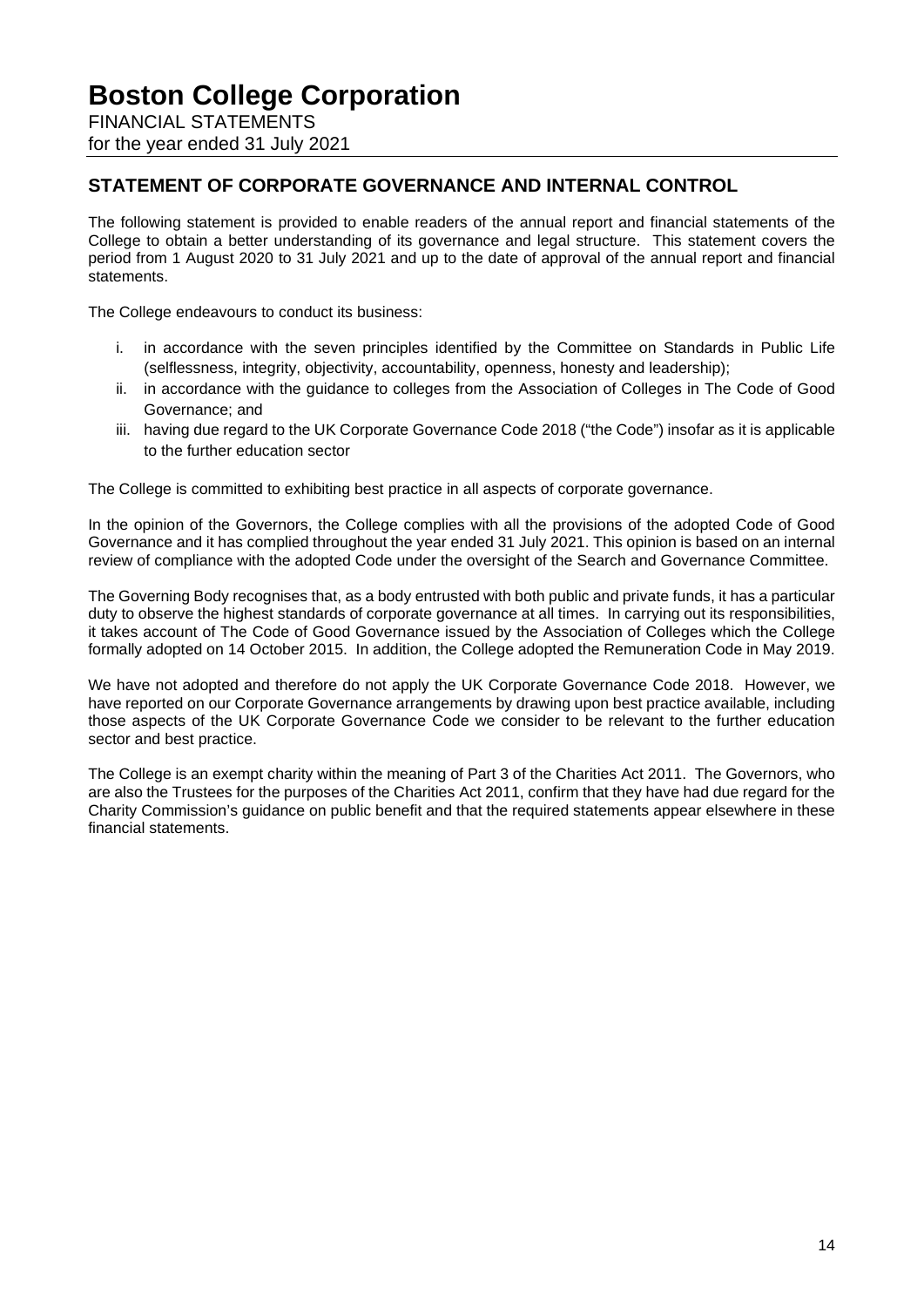FINANCIAL STATEMENTS for the year ended 31 July 2021

# **STATEMENT OF CORPORATE GOVERNANCE AND INTERNAL CONTROL (CONTD)**

## **The Corporation**

The members who served the Corporation during the year and up to the date of signature of this report were as follows:

| Name             | Date of<br><b>Appointment</b> | Term of<br><b>Office</b>                 | Date<br>of<br><b>Resignation</b> | <b>Committees</b><br><b>Served</b> | Corporation<br>meeting<br><b>Attendance</b><br>2020-21<br>% |
|------------------|-------------------------------|------------------------------------------|----------------------------------|------------------------------------|-------------------------------------------------------------|
| Mr A Atkin       | 25 Feb 2019                   | 4 years                                  |                                  | A                                  | 100                                                         |
| Mr D Bland       | 9 Apr 2020                    | 4 years                                  |                                  | <b>St</b>                          | 80                                                          |
| Mrs R Catlett    | 30 Oct 2019                   | 4 years                                  |                                  | <b>St</b>                          | 80                                                          |
| Mr P Cropley     | 13 May 2019                   | 4 years                                  |                                  | <b>F&amp;R/R/S&amp;G</b>           | 100                                                         |
| Ms M Doades      | 21 Oct 2020                   | To end of<br>2021/22<br>academic<br>year | 7 Jul 2021                       |                                    | 40                                                          |
| Mr D Earnshaw    | 6 Dec 2017                    | 4 years                                  |                                  | <b>F&amp;R/R</b>                   | 100                                                         |
| Mr C Ellerington | 21 Oct 2020                   | To end of<br>academic<br>year            |                                  | St                                 | 80                                                          |
| Mr D Fannin      | 12 May 2021                   | 4 years                                  |                                  |                                    | 100                                                         |
| Ms K Folling     | 11 Dec 2019                   | 2 years                                  |                                  | St                                 | 80                                                          |
| Mrs C Foster     | 27 Apr 2020                   |                                          |                                  | <b>F&amp;R/St/S&amp;G</b>          | 100                                                         |
| Ms K Harris      | 21 Oct 2020                   | 3 years                                  |                                  | F&R                                | 100                                                         |
| Mrs H Lee        | 30 Oct 2019                   | 4 Years                                  |                                  | A/S&G                              | 80                                                          |
| Mr D Parnell     | 7 Jul 2021                    | 4 years                                  |                                  |                                    | 100                                                         |
| Mr C Pett        | 25 Feb 2019                   | 4 years                                  |                                  | A/St                               | 100                                                         |
| Mrs H Rumbold    | 14 Dec 2020                   | 4 years                                  |                                  | <b>St</b>                          | 100                                                         |
| Ms M Sacks       | 5 Dec 2018                    | 4 years                                  | 29 Sept 2020                     | A                                  | $\Omega$                                                    |
| Ms A Savage      | 9 May 2018                    | 4 years                                  |                                  | <b>A/S&amp;G</b>                   | 80                                                          |
| Mr G Tawton      | 25 Feb 2019                   | 4 years                                  |                                  | <b>F&amp;R/R/S&amp;G</b>           | 100                                                         |
| Mr P Tomlinson   | 10 Mar 2021                   | 2 years                                  |                                  |                                    | 100                                                         |
| Mr B Webb        | 11 May 2016                   | to Dec 20                                | 9 Sept 2020                      | F&R                                | $\mathbf 0$                                                 |
| Mr N Worth       | 16 Dec 2019                   | 4 years                                  |                                  | <b>F&amp;R/R/S&amp;G</b>           | 100                                                         |

Mrs J Hemmant is Clerk to the Corporation.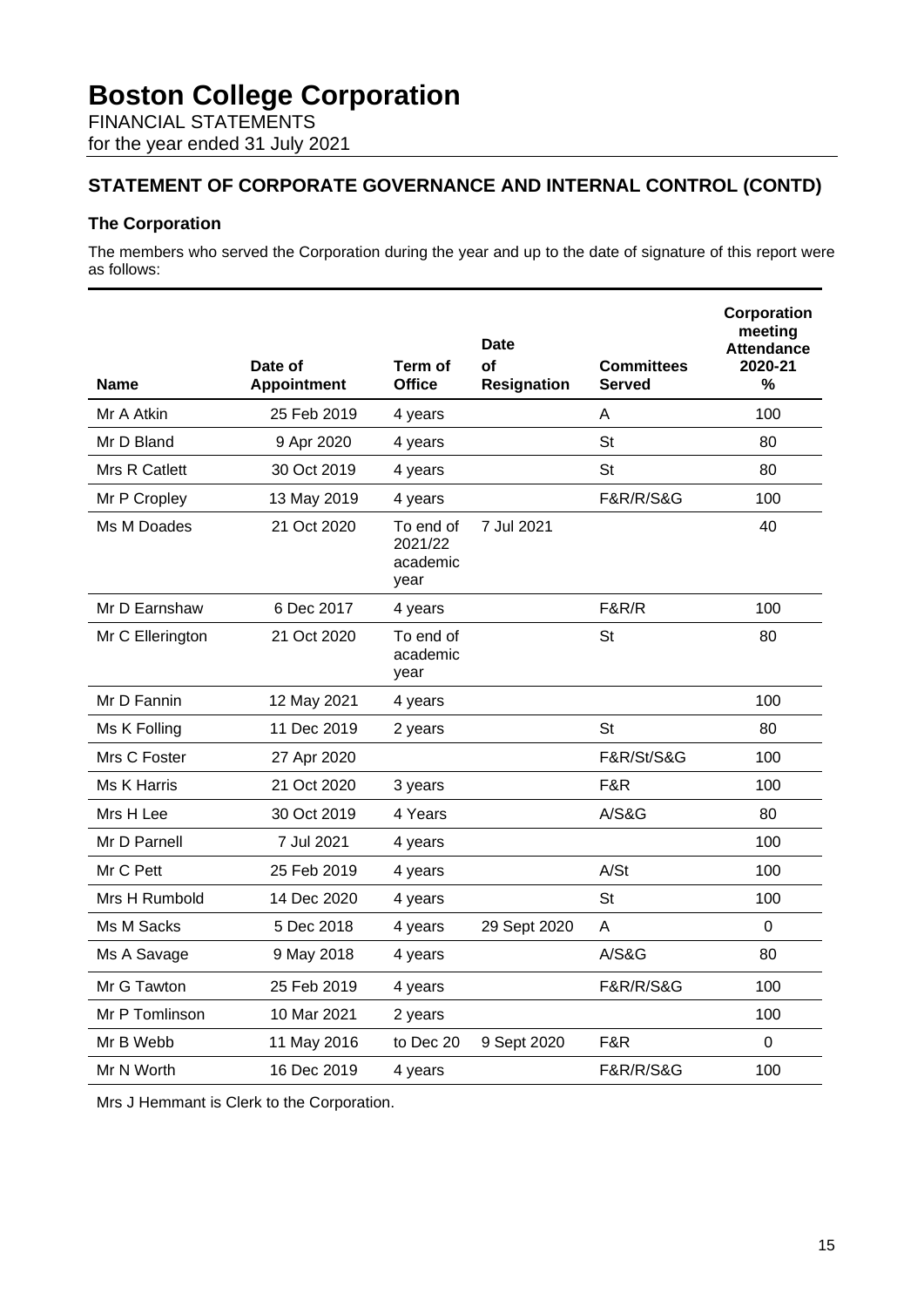FINANCIAL STATEMENTS for the year ended 31 July 2021

# **STATEMENT OF CORPORATE GOVERNANCE AND INTERNAL CONTROL (CONTD)**

# **The Corporation (continued)**

"F&R" Finance and Resources committee, "R" Remuneration, "A" Audit, "S&G" Search and Governance, "St" Standards.

The following persons also acted as directors of one or more of the College's two wholly owned subsidiaries, Boston College Group and Eastern Enterprises Limited.

Claire Foster Principal and CEO Vicki Locke Deputy Principal Debbie Holland Vice Principal Finance and Corporate Services

It is the Corporation's responsibility to bring independent judgement to bear on issues of strategy, performance, resources and standards of conduct.

The Corporation is provided with regular and timely information on the overall financial performance of the College together with other information such as performance against funding targets, proposed capital expenditure, quality and personnel related matters such as health and safety and environmental issues. The Corporation meets at least once a term.

The Corporation conducts its business through a number of committees. Each committee has terms of reference, which have been approved by the Corporation. The standing committees are Finance and Resources, Remuneration, Search and Governance, Audit and Standards.

Full minutes of all meetings except those deemed to be confidential by the Corporation are available on the College website [\(www.boston.ac.uk\)](http://www.boston.ac.uk/) or from the Clerk to the Corporation at:

Boston College Skirbeck Road Boston Lincs PE21 6JF

The Clerk to the Corporation maintains a register of financial and personal interests of the governors. The register is available for inspection at the above address.

All governors are able to take independent professional advice in furtherance of their duties at the College's expense and have access to the Clerk to the Corporation, who is responsible for ensuring that all applicable procedures and regulations are complied with. The appointment, evaluation and removal of the Clerk are matters for the Corporation as a whole.

Formal agendas, papers and reports are supplied to governors in a timely manner prior to Board meetings. Briefings are also provided on an ad hoc basis. Members also receive information relevant to their role from a number of national bodies including the Association of Colleges.

The Corporation has a strong and independent non-executive element and no individual or group dominates its decision making process. The Corporation considers that each of its non-executive members is independent of management and free from any business or other relationship which could materially interfere with the exercise of their independent judgement.

There is a clear division of responsibility in that roles of the Chairman and Accounting Officer are separate.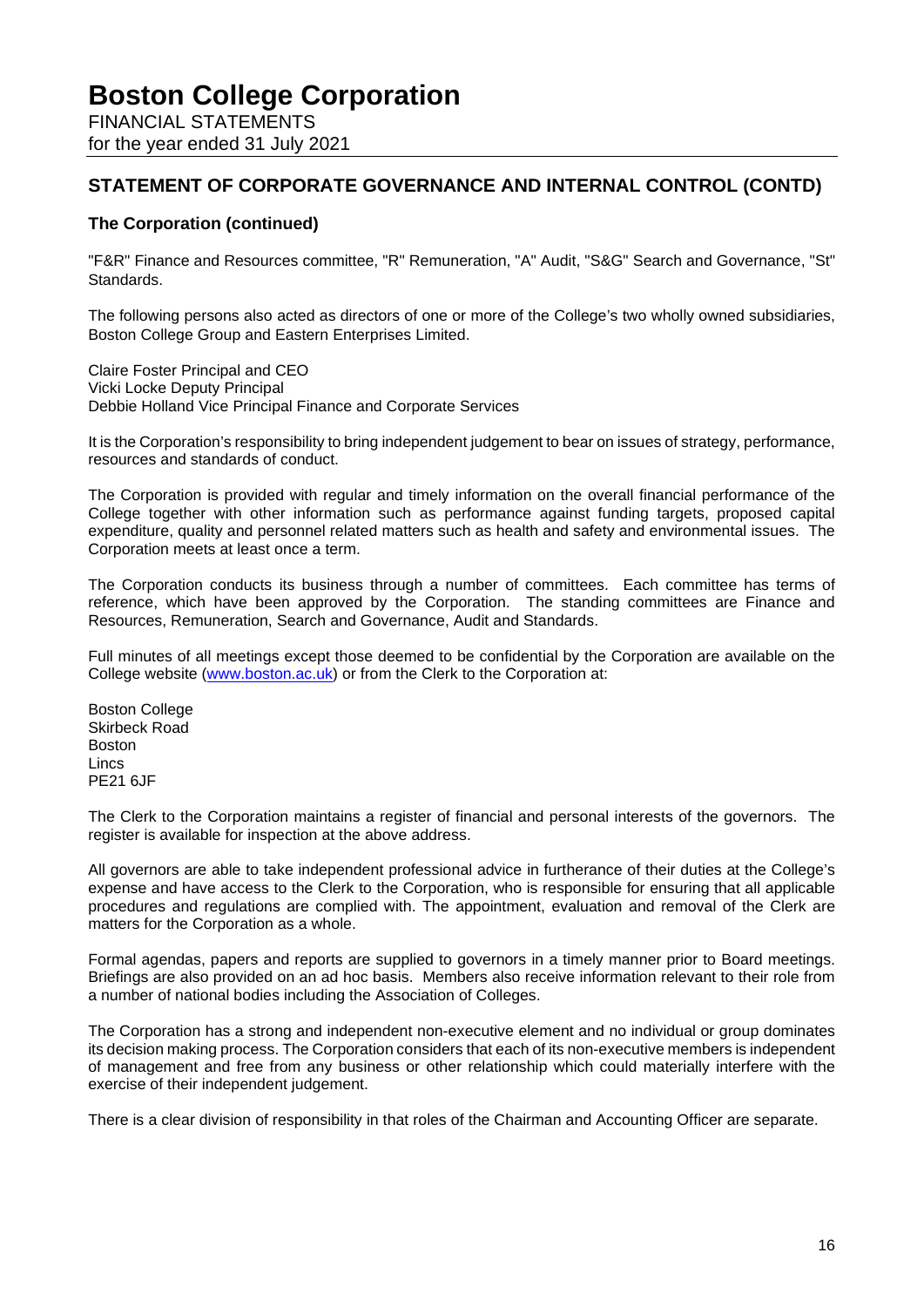FINANCIAL STATEMENTS for the year ended 31 July 2021

# **STATEMENT OF CORPORATE GOVERNANCE AND INTERNAL CONTROL (CONTD)**

# **The Corporation (continued)**

## **COVID-19**

The Corporation made some adjustments to its constitution in response to the pandemic and moved to virtual meetings. A small number of face-to-face meetings took place in the latter part of the year. It completed its annual cycle of business as planned.

## **Appointments to the Corporation**

Any new appointments to the Corporation are a matter for the consideration of the Corporation as a whole. The Corporation has a Search and Governance committee which is responsible for the selection and nomination of new members, other than staff and student members, for the Corporation's consideration.

The Corporation is responsible for ensuring that appropriate training is provided as required and held a formal CPD event for all governors during 2020/21. This event included presentations by external speakers. The Finance and Resources also ran a CPD session for members on budget setting. Members and the Clerk receive briefings from organisations such as the Association of Colleges, participate in sector webinars and meetings and have access to online training materials produced by the Education and Training Foundation.

Members of the Corporation (other than the Principal) are appointed for a term of office not exceeding four years. In one instance, the term of an elected member was extended by a few months since Covid restrictions prevented an election taking place before the term expired. The maximum number of terms of office for members is determined by the Corporation based on need.

### **Corporation performance**

The Corporation and its committee's routinely monitor their performance and carry out formal self-assessment annually. Governance at Boston College is good. Governors are outward looking and have used good practice seen in other colleges to improve their own performance. They have high aspirations for learners at the College and provide a high level of challenge to senior managers to ensure that outcomes for learners and the quality of teaching and learning are continually improving and that the College is financially stable.

### **Remuneration Committee**

Throughout the year ending 31 July 2021, the College's remuneration committee comprised four members of the Corporation. The committee's responsibilities are to make recommendations to the Board on the remuneration and benefits of the Accounting Officer and the Clerk.

Details of remuneration for the year ended 31 July 2021 are set out in Note 8 to the financial statements.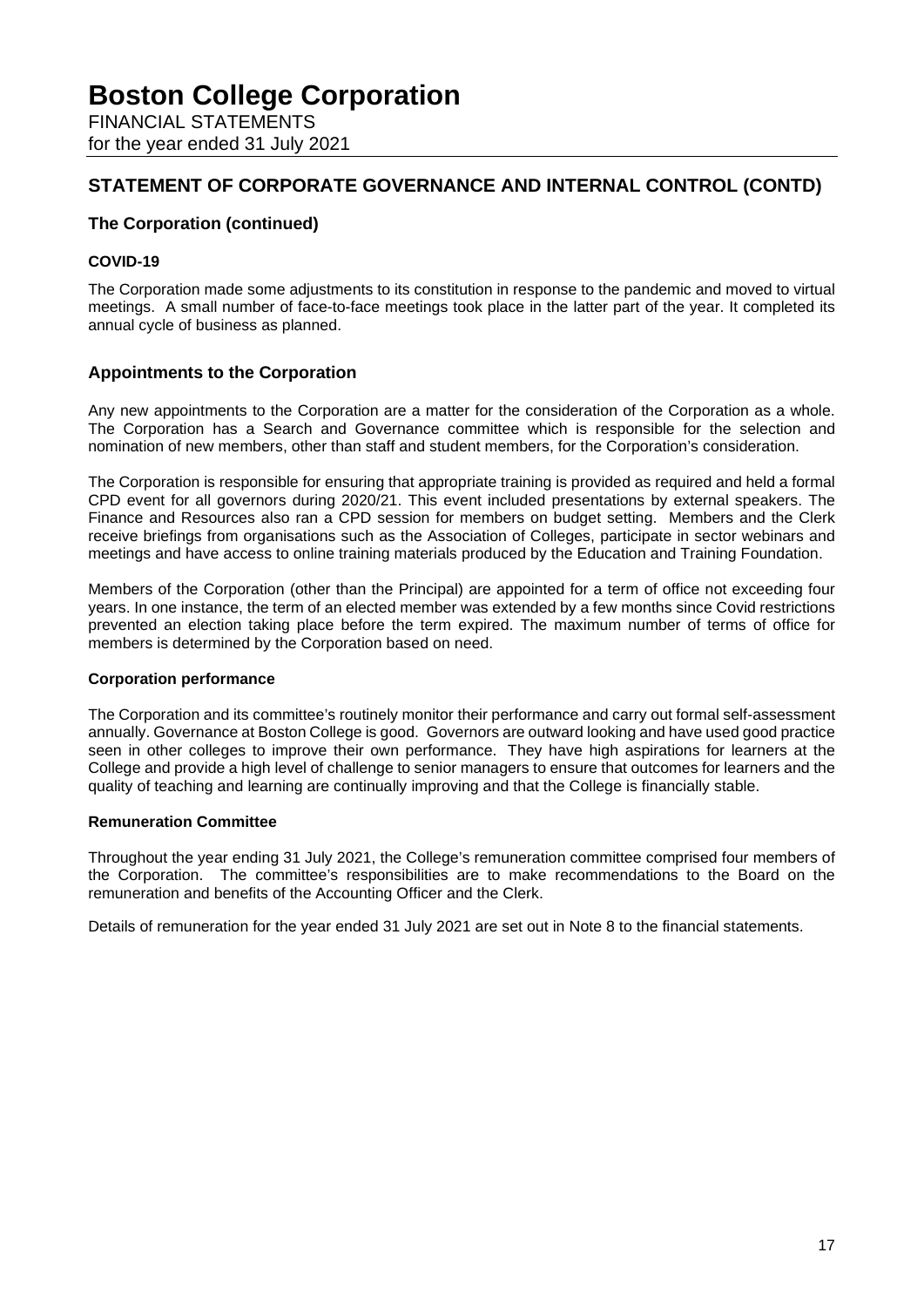FINANCIAL STATEMENTS for the year ended 31 July 2021

# **STATEMENT OF CORPORATE GOVERNANCE AND INTERNAL CONTROL (CONTD)**

# **The Corporation (continued)**

## **Audit Committee**

The Audit Committee comprises five members of the Corporation (excluding the Accounting Officer). The committee operates in accordance with written terms of reference approved by the Corporation.

The Audit Committee meets at least twice per year and provides a forum for reporting by the College's internal, regularity and financial statements auditors, who have access to the committee for independent discussion without the presence of College management. The committee also receives and considers reports from the FE funding body as they affect the College's business.

The College's internal auditors review the systems of internal control, risk management controls and governance processes in accordance with an agreed plan of input and report their findings to management and the audit committee.

Management is responsible for the implementation of agreed audit recommendations and internal audit undertakes periodic follow up reviews to ensure such recommendations have been implemented.

The Audit Committee also advises the Corporation on the appointment of internal, financial statements auditors and regularity reporting accountants and their remuneration for both audit and non-audit work as well as reporting annually to the Corporation.

#### **Finance and Resources Committee**

The Finance and Resources Committee comprises six members of the Corporation and has responsibility for the review of the College's financial performance. The committee also takes a lead role in oversight of human resources and property matters and the governance of information security.

### **Standards Committee**

The Standards Committee comprises eight members of the Corporation and has responsibility for the review of the College's non-financial performance. The committee sets targets and reviews the College's performance against a set of key indicators. The committee plays a key role in the review of academic performance and feedback from stakeholders.

#### **Search and Governance Committee**

The Search and Governance Committee comprises six members of the Corporation and has responsibility for governance structures and processes. It ensures that the Corporation has the appropriate balance of skills, experience, and knowledge to enable it to discharge its duties and responsibilities effectively.

### **Internal Control**

#### *Scope of responsibility*

The Corporation is ultimately responsible for the College's system of internal control and for reviewing its effectiveness. However, such a system is designed to manage rather than eliminate the risk of failure to achieve business objectives and can provide only reasonable and not absolute assurance against material misstatement or loss.

The Corporation has delegated the day-to-day responsibility to the Principal, as Accounting Officer, for maintaining a sound system of internal control that supports the achievement of the College's policies, aims and objectives, whilst safeguarding the public funds and assets for which she is personally responsible, in accordance with the responsibilities assigned to her in the conditions of funding between the College and the funding body. She is also responsible for reporting to the Corporation any material weaknesses or breakdowns in internal control.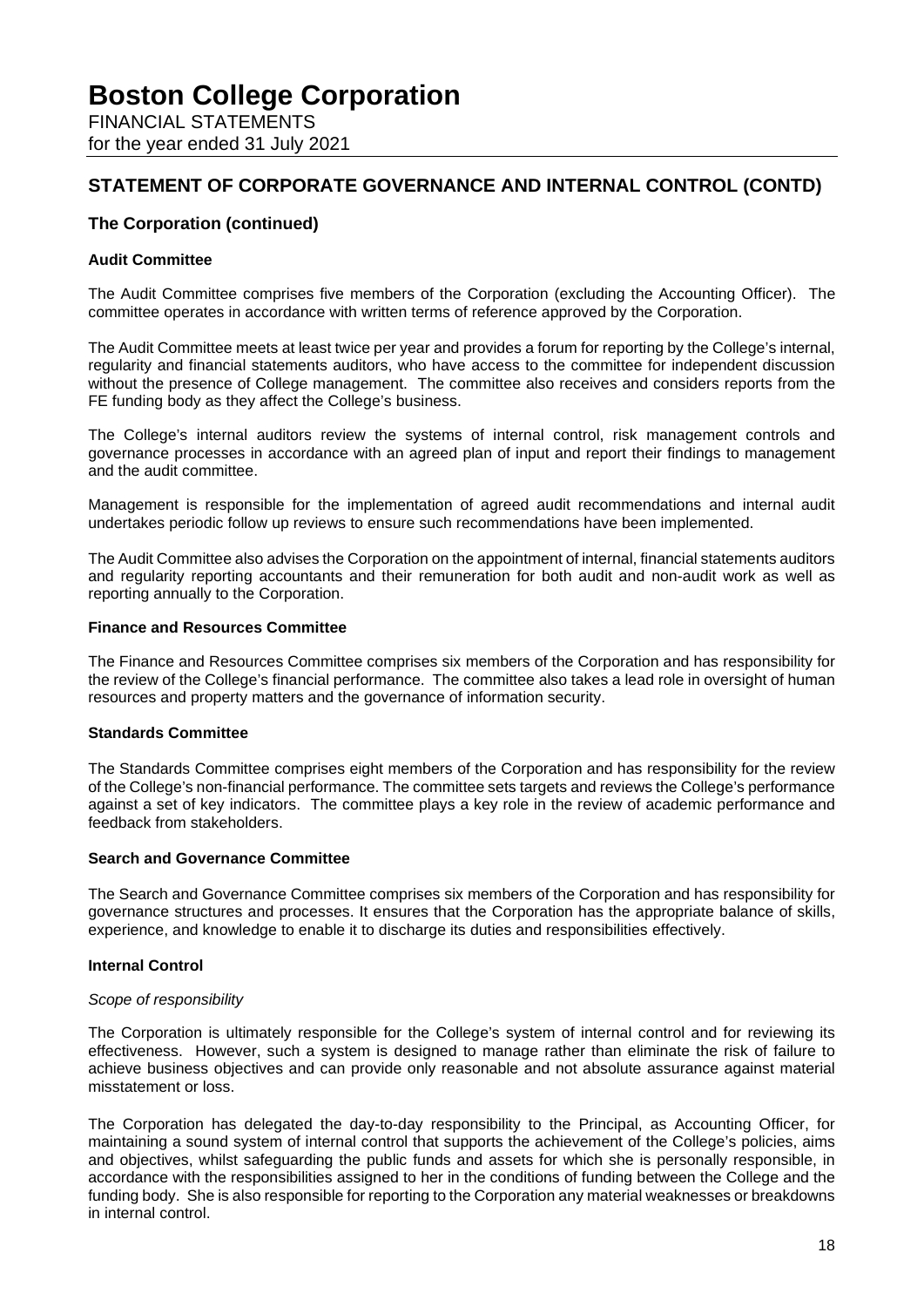FINANCIAL STATEMENTS for the year ended 31 July 2021

# **STATEMENT OF CORPORATE GOVERNANCE AND INTERNAL CONTROL (CONTD)**

## **Internal Control (continued)**

#### *The purpose of the system of internal control*

The system of internal control is designed to manage risk to a reasonable level rather than to eliminate all risk of failure to achieve policies, aims and objectives; it can therefore only provide reasonable and not absolute assurance of effectiveness. The system of internal control is based on an ongoing process designed to identify and prioritise the risks to the achievement of College policies, aims and objectives, to evaluate the likelihood of those risks being realised and the impact should they be realised, and to manage them efficiently, effectively and economically. The system of internal control has been in place in Boston College for the year ended 31 July 2021 and up to the date of approval of the annual report and financial statements.

#### *Capacity to handle risk*

The Corporation has reviewed the key risks to which the College is exposed, together with the operating, financial and compliance controls that have been implemented to mitigate those risks. The Corporation is of the view that there is a formal ongoing process for identifying, evaluating and managing the College's significant risks that has been in place for the period ending 31 July 2021 and up to the date of approval of the annual report and accounts. This process is regularly reviewed by the Corporation.

#### *The risk and control framework*

The system of internal control is based on a framework of regular management information, administrative procedures including the segregation of duties, and a system of delegation and accountability. In particular, it includes:

- comprehensive budgeting systems with an annual budget which is reviewed and agreed by the governing body
- regular reviews by the governing body of periodic and annual financial reports which indicate financial performance against forecasts
- setting targets to measure financial and other performance
- capital investment control guidelines
- the adoption of formal project management disciplines, where appropriate

The College has an internal audit service, which operates in accordance with the requirements of the ESFA's Post 16 Audit Code of Practice. The work of the internal audit service is informed by an analysis of the risks to which the College is exposed, and annual internal audit plans are based on this analysis. The analysis of risks and the internal audit plans are endorsed by the Corporation on the recommendation of the Audit Committee. At a minimum annually, the Head of Internal Audit (HIA) provides the governing body with a report on internal audit activity in the College. The report includes the HIA's independent opinion on the adequacy and effectiveness of the College's system of risk management, controls, and governance processes.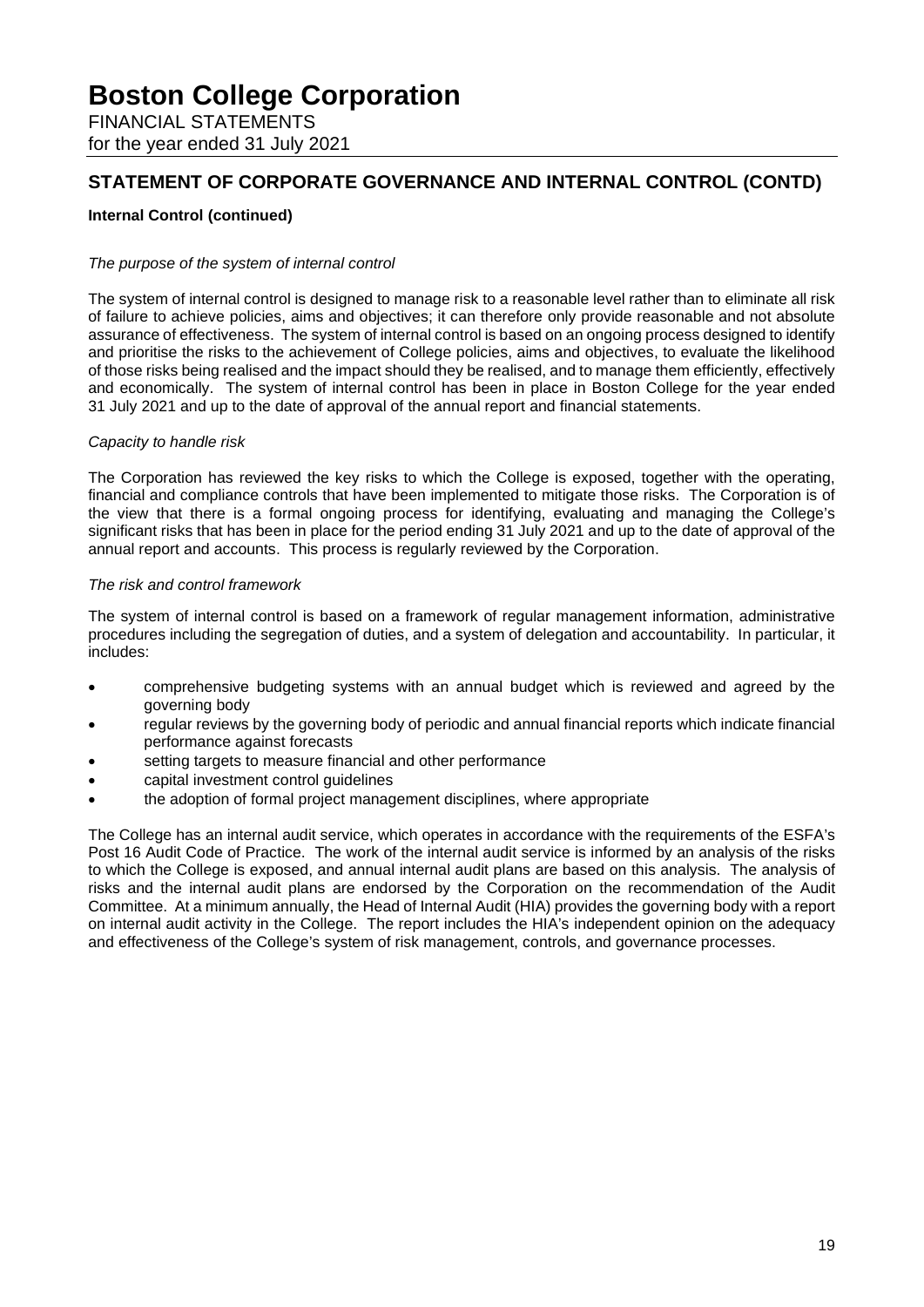FINANCIAL STATEMENTS for the year ended 31 July 2021

# **STATEMENT OF CORPORATE GOVERNANCE AND INTERNAL CONTROL (CONTD)**

## **Internal Control (continued)**

#### *Statement from the audit committee*

The audit committee has advised the board of governors that the corporation has an effective framework for governance and risk management in place. The audit committee believes the corporation has effective internal controls in place.

The specific areas of work undertaken by the audit committee in 2020/21 and that were undertaken remotely are:

- Mock Funding Audit
- Accommodation Strategy and Estates management
- Curriculum Efficiency Study programmes
- Sub-contracting certificate
- Financial Planning and Budgetary Control
- Learner Recruitment and retention

Following the third COVID-19 lockdown and the college reopening and introducing onsite testing, one audit was delayed into 2021/22:

Safeguarding including Prevent

#### *Review of effectiveness*

As Accounting Officer, the Principal has responsibility for reviewing the effectiveness of the system of internal control. The Principal's review of the effectiveness of the system of internal control is informed by:

- the work of the internal auditors
- the work of the executive managers within the College who have responsibility for the development and maintenance of the internal control framework
- comments made by the College's financial statements auditors in their management letters and other reports.

The Accounting Officer has been advised on the implications of any weaknesses identified as a result of her review on the effectiveness of the system of internal control by the Audit Committee, which oversees the work of the internal auditor and other sources of assurance. Should there be any weaknesses, a plan to address these and to ensure continuous improvement of the system will be put in place.

The Accounting Officer and senior leadership team receive reports setting out key performance and risk indicators and consider possible control issues brought to their attention by early warning mechanisms, which are embedded within the departments and reinforced by risk awareness training. The Accounting Officer and Executive leadership team and the Audit Committee also receive regular reports from internal audit and other sources of assurance, which include recommendations for improvement.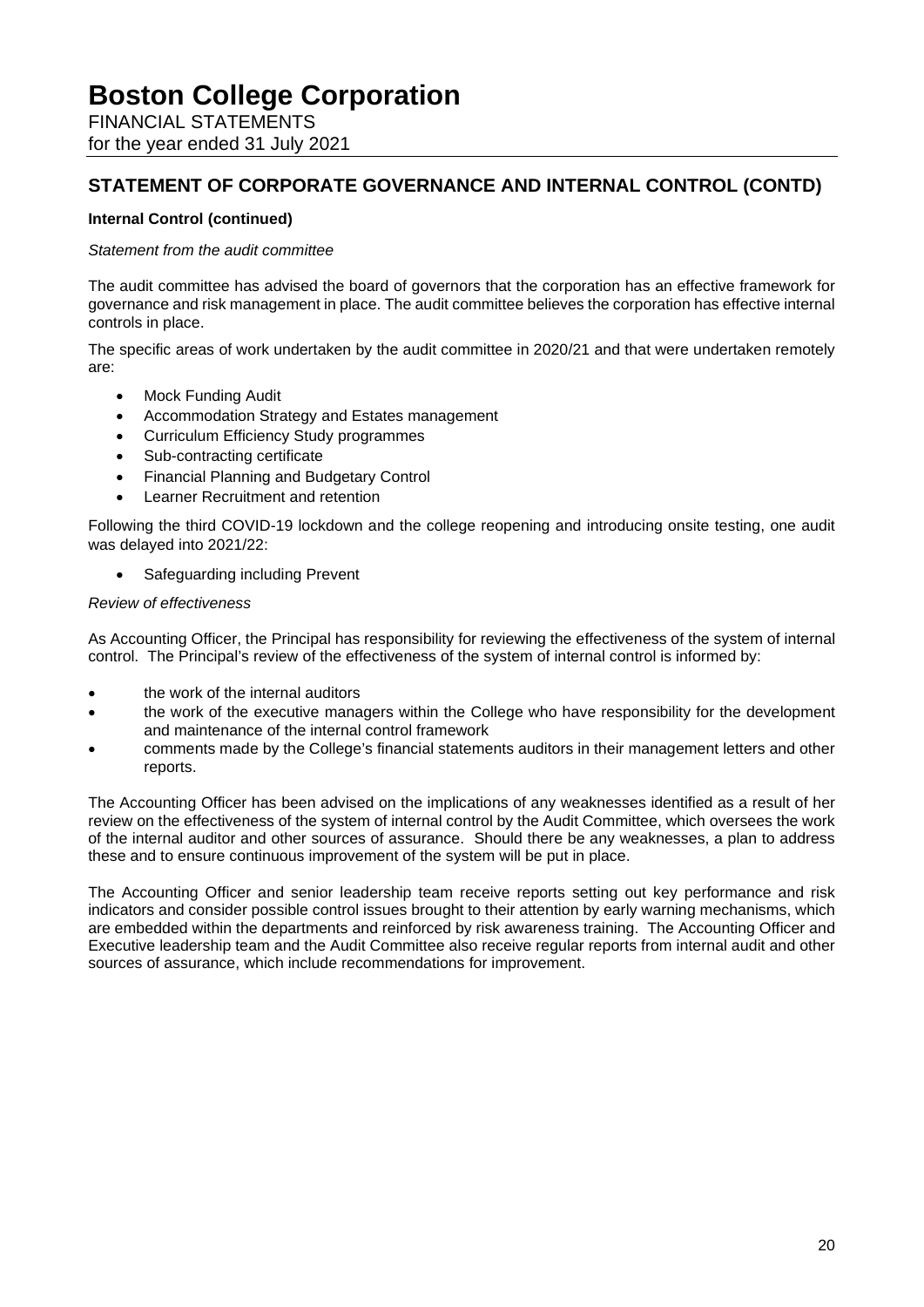FINANCIAL STATEMENTS for the year ended 31 July 2021

# **STATEMENT OF CORPORATE GOVERNANCE AND INTERNAL CONTROL (CONTD)**

## **Internal Control (continued)**

The Audit Committee's role in this area is confined to a high-level review of the arrangements for internal control. The Corporation's agenda includes a regular item for consideration of risk and control and it receives reports thereon from the senior management team and the Audit Committee. The emphasis is on obtaining the relevant degree of assurance and not merely reporting by exception. At its December 2021 meeting, the Corporation carried out the annual assessment for the year ended 31 July 2021 by considering documentation from the senior leadership team and internal audit, and taking account of events since 31 July 2021.

Based on the advice of the Audit Committee and the Accounting Officer, the Corporation is of the opinion that the College has an adequate and effective framework for governance, risk management and control, and has fulfilled its statutory responsibility for "*the effective and efficient use of resources, the solvency of the institution and the body and the safeguarding of their assets*".

Approved by order of the members of the Corporation on 15 December 2021 and signed on its behalf by:

P L Cropley

…………………………….. **Signed** 

Chair

………………………………………… **Signed** Accounting Officer - Claire Foster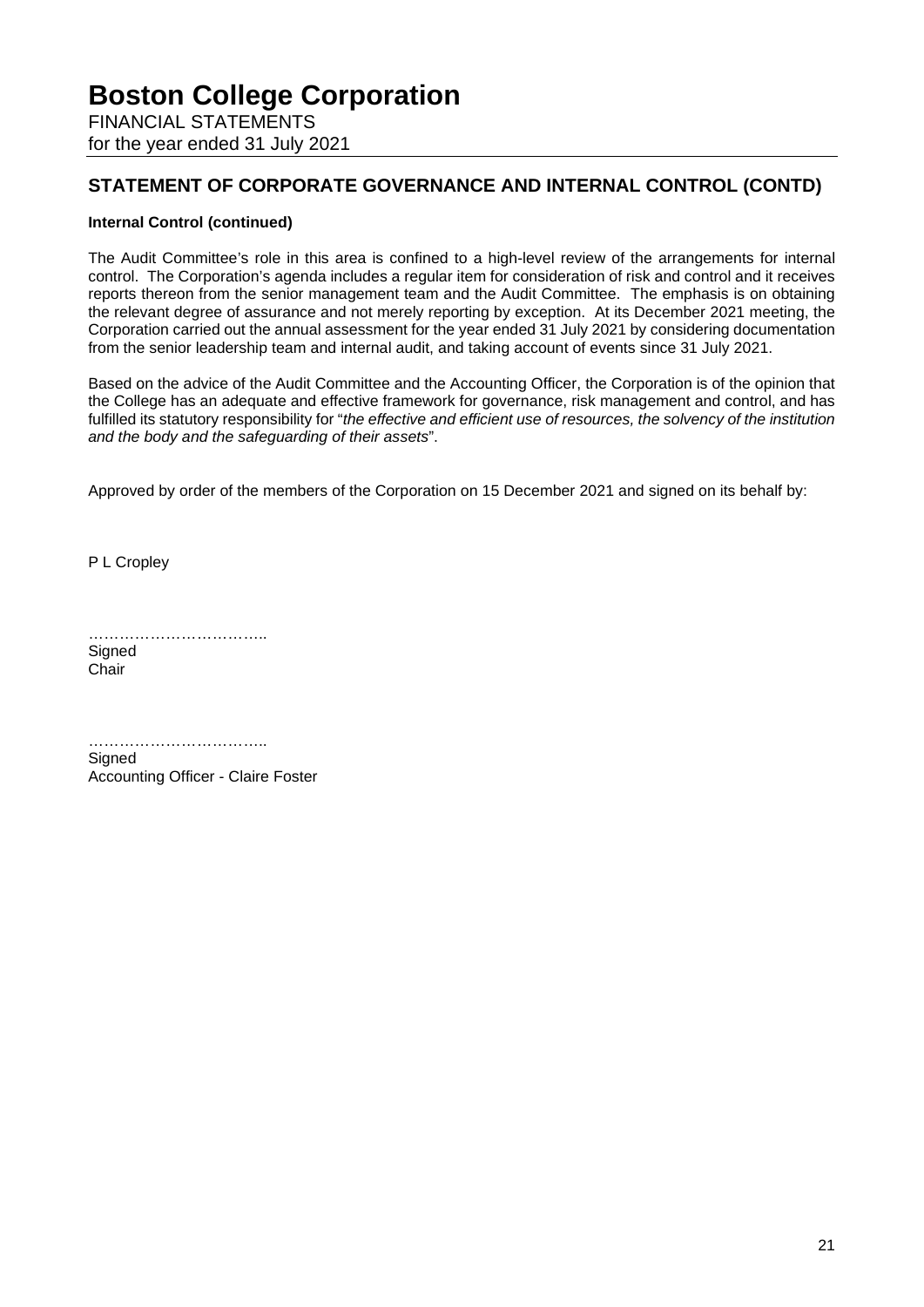FINANCIAL STATEMENTS for the year ended 31 July 2021

# **GOVERNING BODY'S STATEMENT ON THE COLLEGE'S REGULARITY, PROPRIETY AND COMPLIANCE WITH FUNDING BODY TERMS AND CONDITIONS OF FUNDING**

The Corporation has considered its responsibility to notify the Education and Skills Funding Agency (ESFA) of material irregularity, impropriety and non-compliance with terms and conditions of funding, under the Corporation's grant funding agreements and contracts with ESFA. As part of our consideration we have had due regard to the requirements of the grant funding agreements and contracts with ESFA.

We confirm on behalf of the Corporation, that after due enquiry, and to the best of our knowledge, we are able to identify any material irregular or improper use of funds by the Corporation, or material non-compliance with the terms and conditions of funding under the Corporation's grant funding agreements with contracts with the ESFA or any other public funder.

We confirm that no instances of material irregularity, impropriety or funding non-compliance have been discovered to date. If any instances are identified after the date of this statement, these will be notified to the ESFA.

P L Cropley

………………………………… **Signed** Chair

……………………………………… **Signed** Accounting Officer - Claire Foster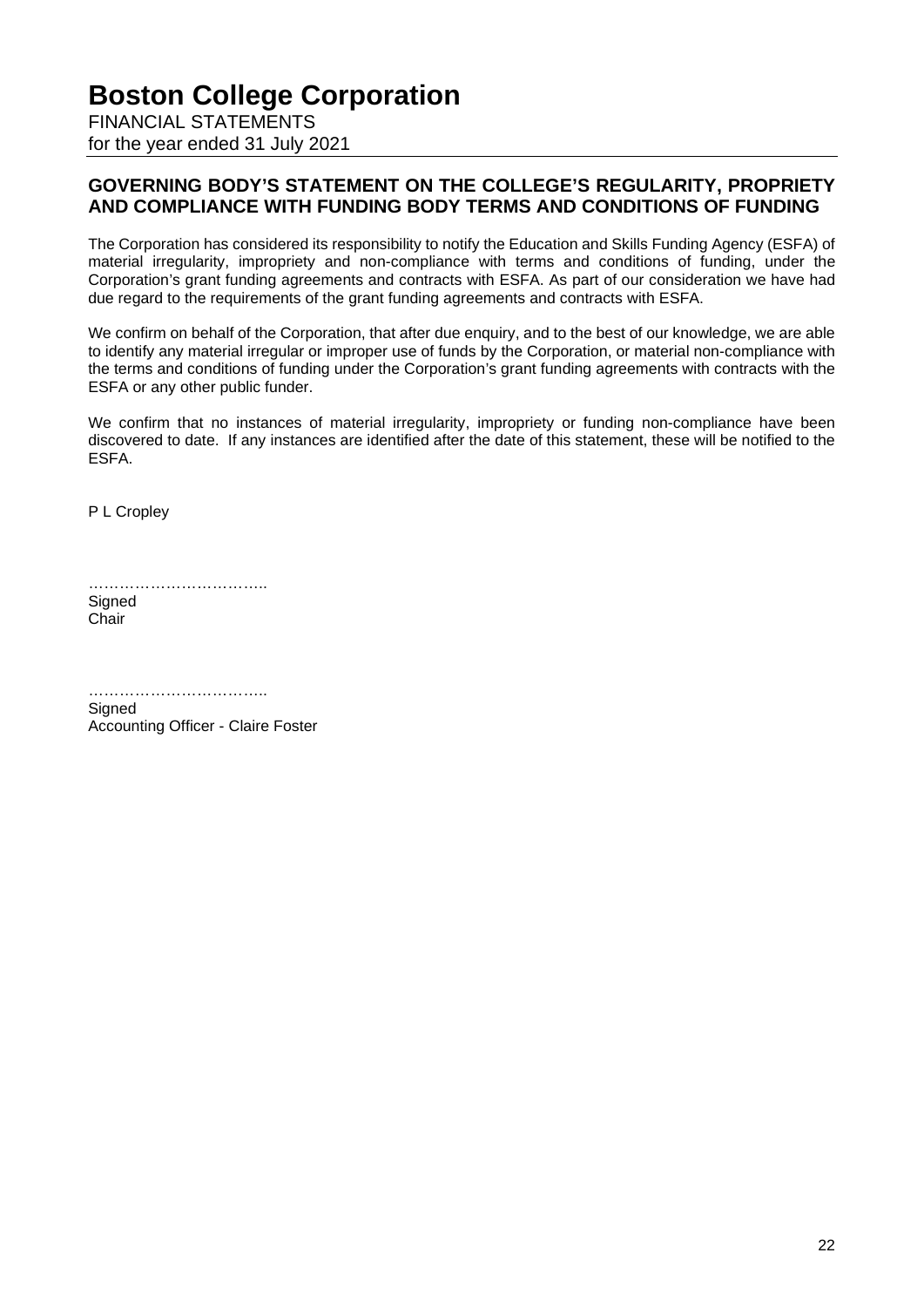FINANCIAL STATEMENTS for the year ended 31 July 2021

# **STATEMENT OF RESPONSIBILITIES OF THE MEMBERS OF THE CORPORATION**

The members of the Corporation of the College are required to present audited financial statements for each financial year.

Within the terms and conditions of the Corporation's conditions of funding with the ESFA and any relevant funding bodies, the Corporation, through its Accounting Officer, is required to prepare financial statements for each financial year in accordance with the *Statement of Recommended Practice – Accounting for Further and Higher Education* and with the *College Accounts Direction* 2020 to 2021 issued by the ESFA, and which give a true and fair view of the state of affairs of the Corporation and the result for that year.

In preparing the financial statements the Corporation is required to:

- select suitable accounting policies and apply them consistently
- make judgements and estimates that are reasonable and prudent
- state whether applicable Accounting Standards were followed, subject to any material departure disclosed and explained in the financial statements
- assess whether the corporation is a going concern, noting the key supporting assumptions qualifications or mitigating actions as appropriate
- prepare financial statements on the going concern basis unless it is inappropriate to assume that the College will continue in operation

The Corporation is also required to prepare a report of the Governing Body which describes what it is trying to do and how it is going about it, including the legal and administrative status of the Corporation.

The Corporation is responsible for keeping proper accounting records which disclose with reasonable accuracy at any time the financial position of the College, and which enable it to ensure that the financial statements are prepared in accordance with the relevant legislation including the Further and Higher Education Act 1992 and Charities Act 2011, and relevant accounting standards. It is responsible for taking steps that are reasonably open to it, in order to safeguard assets of the College and to prevent and detect fraud and other irregularities.

The maintenance and integrity of the College website is the responsibility of the Corporation of the College; the work carried out by the auditors does not involve consideration of these matters and, accordingly, the auditors accept no responsibility for any changes that may have occurred to the financial statements since they were initially presented on the website. Legislation in the United Kingdom governing the preparation and dissemination of financial statements may differ from legislation in other jurisdictions.

Members of the Corporation are responsible for ensuring that expenditure and income are applied for the purposes intended by Parliament and that the financial transactions conform to the authorities that govern them. In addition, they are responsible for ensuring that funds from the ESFA and any other public funds are used only in accordance with ESFA'S grant funding agreements and contracts and any other conditions that may be prescribed from time to time by the ESFA or any other public funder**.** Members of the Corporation must ensure that there are appropriate financial and management controls in place in order to safeguard public and other funds and ensure they are used properly. In addition, members of the Corporation are responsible for securing economical, efficient and effective management of the College's resources and expenditure, so that the benefits that should be derived from the application of public funds from the ESFA and other public bodies are not put at risk.

Approved by order of the members of the Corporation on 15 December 2021 and signed on its behalf by:

P L Cropley Chair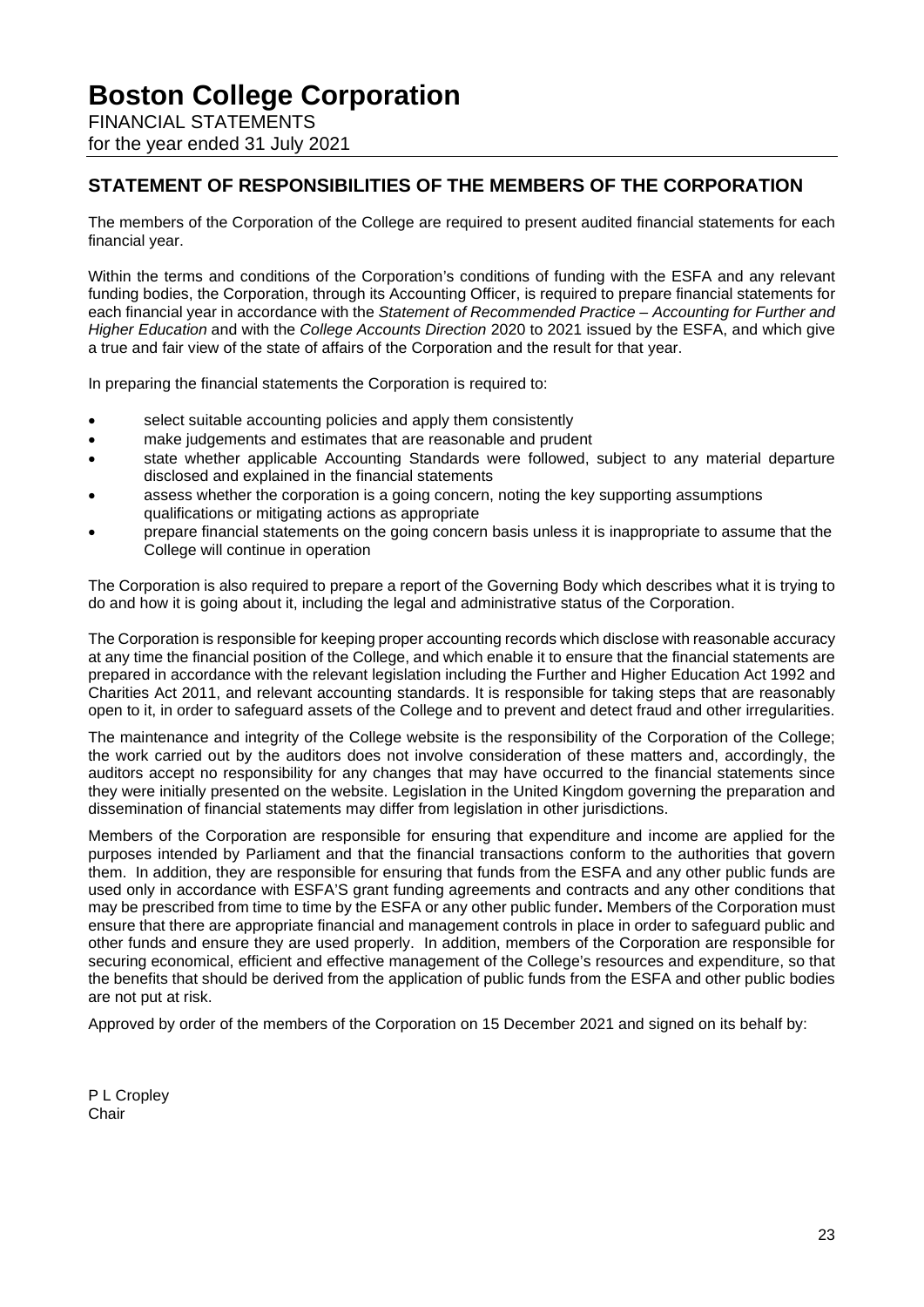# **INDEPENDENT AUDITOR'S REPORT TO THE CORPORATION OF BOSTON COLLEGE**

## **Opinion**

We have audited the financial statements of Boston College Corporation (the "College") and its subsidiaries (the "Group") for the year ended 31 July 2021 which comprise the consolidated and College statement of comprehensive income, the consolidated and College balance sheets, the consolidated and College statements of changes in reserves, the consolidated statement of cash flows and notes to the financial statements, including significant accounting policies. The financial reporting framework that has been applied in their preparation is United Kingdom Accounting Standards, including FRS 102 "The Financial Reporting Standard applicable in the UK and Republic of Ireland" (United Kingdom Generally Accepted Accounting Practice).

In our opinion the financial statements:

- give a true and fair view of the state of the Group's and of the College's affairs as at 31 July 2021 and of the Group's and the College's deficit of income over expenditure for the year then ended; and
- have been properly prepared in accordance with United Kingdom Generally Accepted Accounting Practice.

#### **Basis for opinion**

We conducted our audit in accordance with International Standards on Auditing (UK) (ISAs (UK)) and applicable law. Our responsibilities under those standards are further described in the Auditor's responsibilities for the audit of the financial statements section of our report. We are independent of the Group and College in accordance with the ethical requirements that are relevant to our audit of the financial statements in the UK, including the FRC's Ethical Standard and we have fulfilled our other ethical responsibilities in accordance with these requirements. We believe that the audit evidence we have obtained is sufficient and appropriate to provide a basis for our opinion.

#### **Conclusions relating to going concern**

In auditing the financial statements, we have concluded that the governors' use of the going concern basis of accounting in the preparation of the financial statements is appropriate.

Based on the work we have performed, we have not identified any material uncertainties relating to events or conditions that, individually or collectively, may cast significant doubt on the Group's or the College's ability to continue as a going concern for a period of at least twelve months from when the financial statements are authorised for issue.

Our responsibilities and the responsibilities of the governors with respect to going concern are described in the relevant sections of this report.

#### **Other information**

The other information comprises the information included in the Report and Financial Statements other than the financial statements and our auditor's report thereon. The governors are responsible for the other information contained within the Report and Financial Statements. Our opinion on the financial statements does not cover the other information and we do not express any form of assurance conclusion thereon.

Our responsibility is to read the other information and, in doing so, consider whether the other information is materially inconsistent with the financial statements or our knowledge obtained in the course of the audit or otherwise appears to be materially misstated. If we identify such material inconsistencies or apparent material misstatements, we are required to determine whether this gives rise to a material misstatement in the financial statements themselves. If, based on the work we have performed, we conclude that there is a material misstatement of this other information, we are required to report that fact.

We have nothing to report in this regard.

#### **Opinion on other matters prescribed by the Office for Students' Accounts Direction**

In our opinion, in all material respects:

- funds from whatever source administered by the College for specific purposes have been properly applied to those purposes and managed in accordance with relevant legislation;
- funds provided by the Office for Students, UK Research and Innovation (including Research England), the Education and Skills Funding Agency and Department for Education have been applied in accordance with the relevant terms and conditions; and
- the requirements of the Office for Students' accounts direction for the relevant year's financial statements have been met.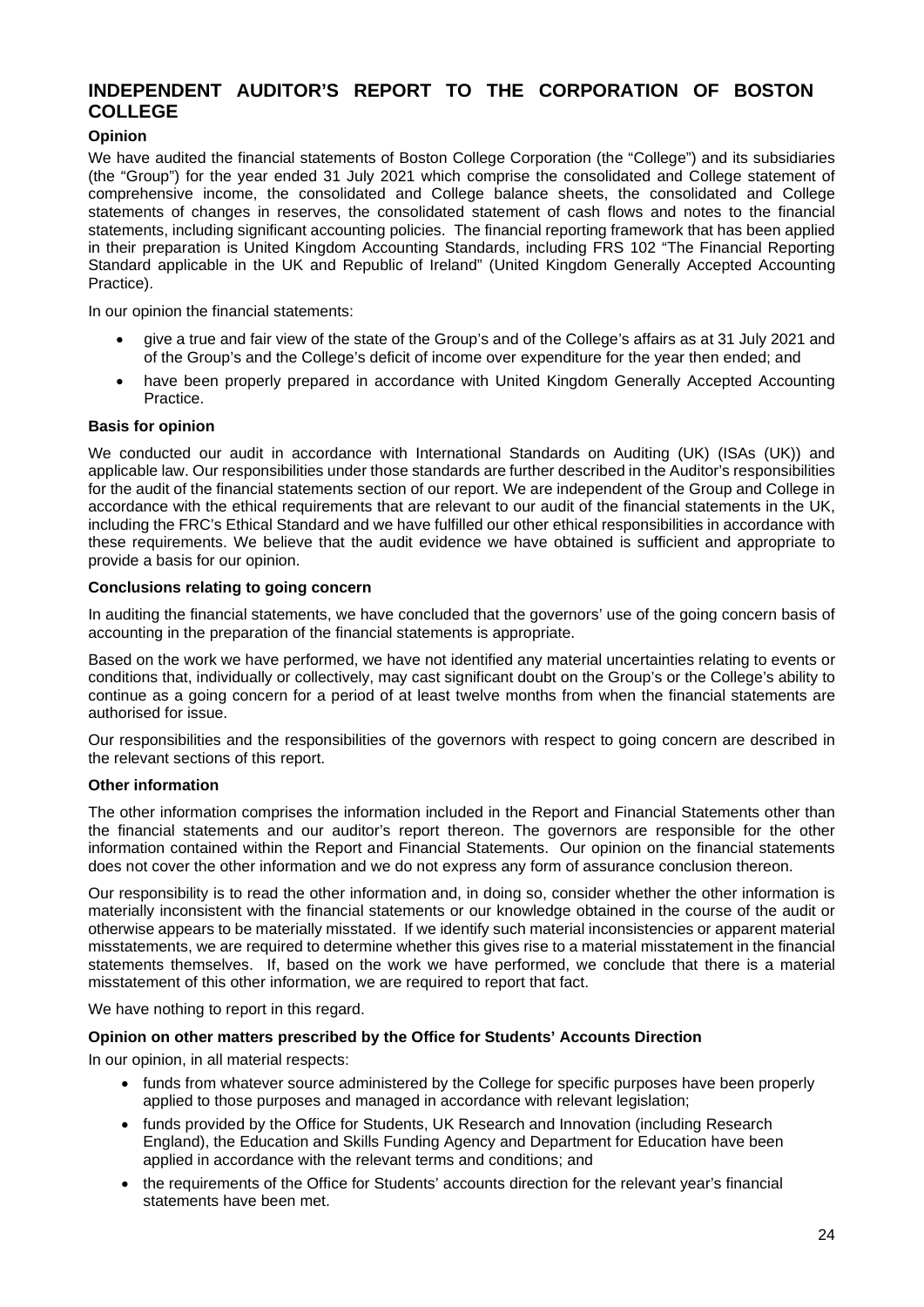# **INDEPENDENT AUDITOR'S REPORT TO THE CORPORATION OF BOSTON COLLEGE (CONTINUED)**

## **Matters on which we are required to report by exception**

We have nothing to report in respect of the following matters where the Post-16 Audit Code of Practice 2020 to 2021 issued by the Education and Skills Funding Agency requires us to report to you if, in our opinion:

- adequate accounting records have not been kept;
- the financial statements are not in agreement with the accounting records; or
- we have not received all the information and explanations required for our audit.

We have nothing to report in respect of the following matters where the Office for Students' accounts direction requires us to report to you if:

- the College's grant and fee income, as disclosed in the notes to the financial statements, has been materially misstated.
- the College's expenditure on access and participation activities for the financial year has been materially misstated.

#### **Responsibilities of the Corporation of Boston College Corporation**

As explained more fully in the Statement of the Corporation's Responsibilities set out on page 23 the Corporation is responsible for the preparation of financial statements and for being satisfied that they give a true and fair view, and for such internal control as the Corporation determine is necessary to enable the preparation of financial statements that are free from material misstatement, whether due to fraud or error.

In preparing the financial statements, the Corporation is responsible for assessing the Group's and the College's ability to continue as a going concern, disclosing, as applicable, matters related to going concern and using the going concern basis of accounting unless the Corporation either intend to liquidate the Group or the College or to cease operations, or have no realistic alternative but to do so.

#### **Auditor's responsibilities for the audit of the financial statements**

Our objectives are to obtain reasonable assurance about whether the financial statements as a whole are free from material misstatement, whether due to fraud or error, and to issue an auditor's report that includes our opinion. Reasonable assurance is a high level of assurance, but is not a guarantee that an audit conducted in accordance with ISAs (UK) will always detect a material misstatement when it exists. Misstatements can arise from fraud or error and are considered material if, individually or in the aggregate, they could reasonably be expected to influence the economic decisions of users taken on the basis of these financial statements.

#### **The extent to which the audit was considered capable of detecting irregularities, including fraud**

Irregularities are instances of non-compliance with laws and regulations. The objectives of our audit are to obtain sufficient appropriate audit evidence regarding compliance with laws and regulations that have a direct effect on the determination of material amounts and disclosures in the financial statements, to perform audit procedures to help identify instances of non-compliance with other laws and regulations that may have a material effect on the financial statements, and to respond appropriately to identified or suspected noncompliance with laws and regulations identified during the audit.

In relation to fraud, the objectives of our audit are to identify and assess the risk of material misstatement of the financial statements due to fraud, to obtain sufficient appropriate audit evidence regarding the assessed risks of material misstatement due to fraud through designing and implementing appropriate responses and to respond appropriately to fraud or suspected fraud identified during the audit.

However, it is the primary responsibility of management, with the oversight of those charged with governance, to ensure that the entity's operations are conducted in accordance with the provisions of laws and regulations and for the prevention and detection of fraud.

In identifying and assessing risks of material misstatement in respect of irregularities, including fraud, the Group audit engagement team:

- obtained an understanding of the nature of the sector, including the legal and regulatory frameworks that the Group and College operates in and how the Group and College are complying with the legal and regulatory frameworks;
- inquired of management, and those charged with governance, about their own identification and assessment of the risks of irregularities, including any known actual, suspected or alleged instances of fraud;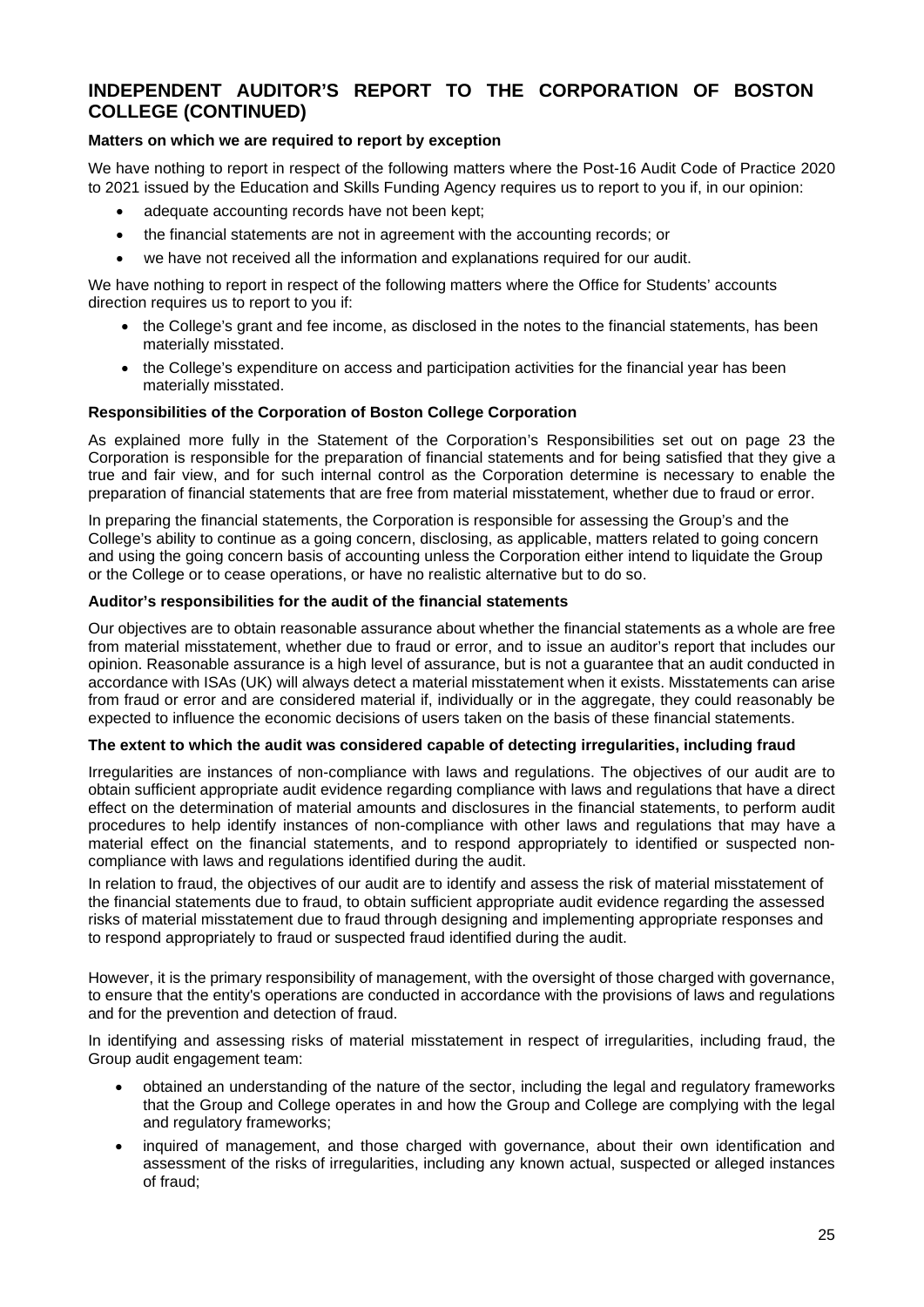# **INDEPENDENT AUDITOR'S REPORT TO THE CORPORATION OF BOSTON COLLEGE (CONTINUED)**

• discussed matters about non-compliance with laws and regulations and how fraud might occur including assessment of how and where the financial statements may be susceptible to fraud.

As a result of these procedures we consider the most significant laws and regulations that have a direct impact on the financial statements are FRS 102, Further and Higher Education SORP, the College Accounts Direction published by the Education and Skills Funding Agency and Regulatory Advice 9: Accounts Direction published by the Office for Students'. We performed audit procedures to detect non-compliances which may have a material impact on the financial statements which included reviewing financial statement disclosures.

The most significant laws and regulations that have an indirect impact on the financial statements are those which are in relation to the Education Inspection Framework under the Education and Inspections Act 2006, Keeping Children Safe in Education under the Education Act 2002 and the UK General Data Protection Regulation (UK GDPR) and the Data Protection Act 2018. We performed audit procedures to inquire of management whether the Group is in compliance with these laws and regulations and inspected correspondence with licensing or regulatory authorities in order to draw a conclusion.

The Group audit engagement team identified the risk of management override of controls as the area where the financial statements were most susceptible to material misstatement due to fraud. Audit procedures performed included but were not limited to testing manual journal entries and other adjustments and evaluating the business rationale in relation to significant, unusual transactions and transactions entered into outside the normal course of business and challenging judgments and estimates.

A further description of our responsibilities for the audit of the financial statements is located on the Financial Reporting Council's website at [http://www.frc.org.uk/auditorsresponsibilities.](http://www.frc.org.uk/auditorsresponsibilities) This description forms part of our auditor's report.

#### **Use of our report**

This report is made solely to the Corporation, as a body, in accordance with the Funding Agreement published by the Education and Skills Funding Agency and our engagement letter dated 29 October 2021. Our audit work has been undertaken so that we might state to the Corporation, as a body, those matters we are engaged to state to them in an auditor's report and for no other purpose. To the fullest extent permitted by law, we do not accept or assume responsibility to anyone other than the Corporation, as a body, for our audit work, for this report, or for the opinions we have formed.

RSM UK AUDIT LLP Chartered Accountants Rivermead House 7 Lewis Court Grove Park Leicester LE19 1SD

2021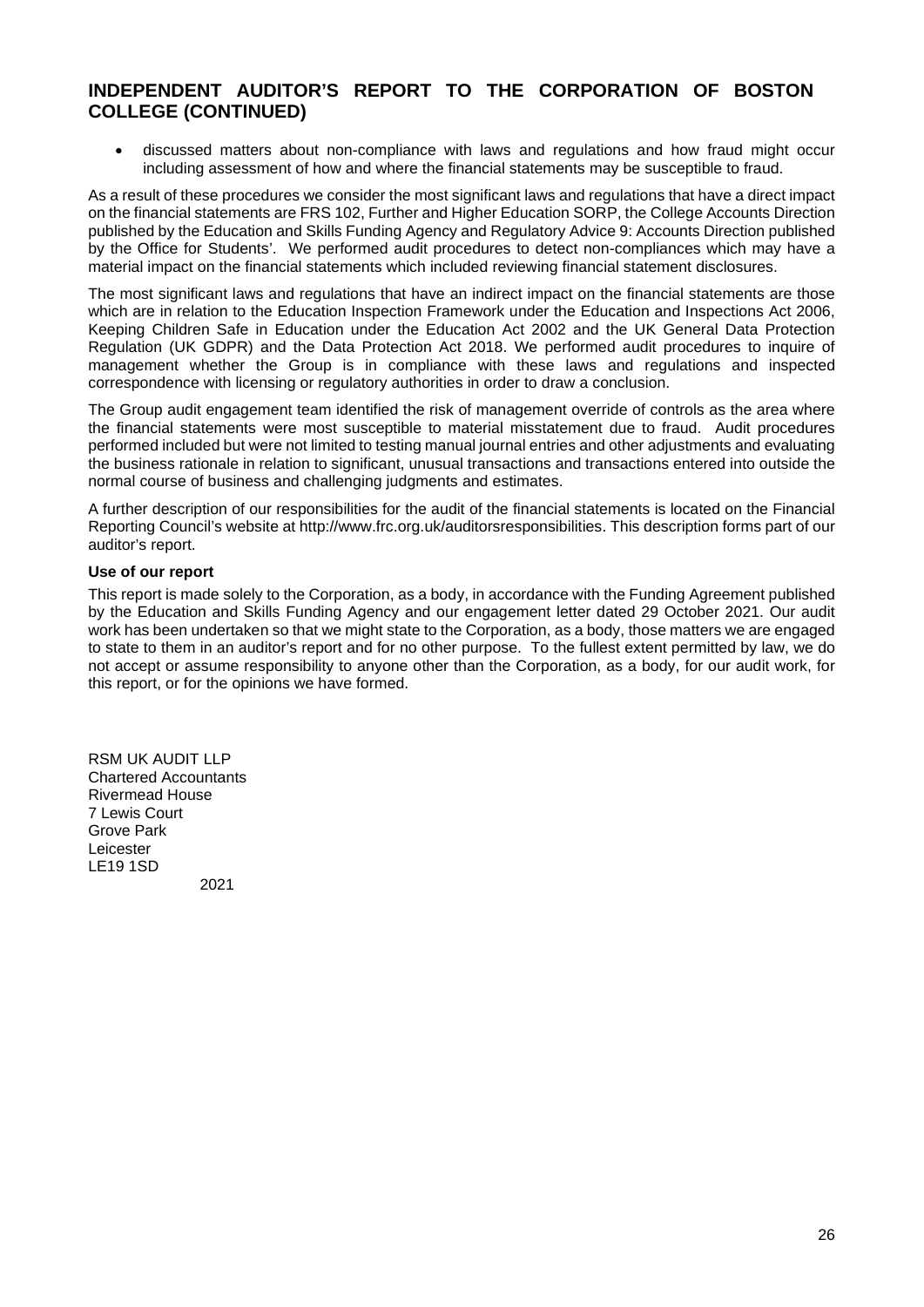FINANCIAL STATEMENTS for the year ended 31 July 2021

# **CONSOLIDATED AND COLLEGE STATEMENT OF COMPREHENSIVE INCOME**

|                                                                                   |                | 2021   |         | 2020     |          |
|-----------------------------------------------------------------------------------|----------------|--------|---------|----------|----------|
|                                                                                   |                | Group  | College | Group    | College  |
|                                                                                   | <b>Notes</b>   | £'000  | £'000   | £'000    | £'000    |
| <b>INCOME</b>                                                                     |                |        |         |          |          |
| Funding body grants                                                               | 3              | 12,479 | 12,479  | 11,980   | 11,980   |
| Tuition fees and education contracts                                              | 4              | 2,546  | 2,546   | 2,616    | 2,616    |
| Other income                                                                      | 5              | 654    | 634     | 955      | 927      |
| Investment income                                                                 | 6              | 1      | 21      | 8        | 36       |
| <b>Total income</b>                                                               |                | 15,680 | 15,680  | 15,559   | 15,559   |
| <b>EXPENDITURE</b>                                                                |                |        |         |          |          |
| Staff costs                                                                       | $\overline{7}$ | 12,101 | 12,101  | 11,701   | 11,701   |
| Other operating expenses                                                          | 9              | 3,310  | 3,310   | 3,594    | 3,594    |
| Depreciation                                                                      | 12 & 13        | 947    | 947     | 739      | 739      |
| Interest and other finance costs                                                  | 10             | 160    | 160     | 114      | 114      |
| <b>Total expenditure</b>                                                          |                | 16,518 | 16,518  | 16,148   | 16,148   |
| Deficit before other gains and losses                                             |                | (838)  | (838)   | (589)    | (589)    |
| Loss on disposal of tangible fixed assets                                         |                |        |         |          |          |
| Deficit before tax                                                                |                | (838)  | (838)   | (589)    | (589)    |
| Taxation                                                                          | 11             |        |         |          |          |
| Deficit for the year                                                              |                | (838)  | (838)   | (589)    | (589)    |
| Re-measurement of net defined benefit<br>pension liability                        | 22             | 1,483  | 1,483   | (4, 161) | (4, 161) |
| <b>OTHER COMPREHENSIVE INCOME FOR</b><br><b>THE YEAR</b>                          |                | 1,483  | 1,483   | (4, 161) | (4, 161) |
| <b>Total Comprehensive Income for the year</b>                                    |                | 645    | 645     | (4,750)  | (4,750)  |
| (Deficit) for the year attributable to the<br><b>Corporation of the College</b>   |                | (838)  | (838)   | (589)    | (589)    |
| Total Comprehensive Income for the year<br>attributable to the Corporation of the |                |        |         |          |          |
| College                                                                           |                | 645    | 645     | (4,750)  | (4,750)  |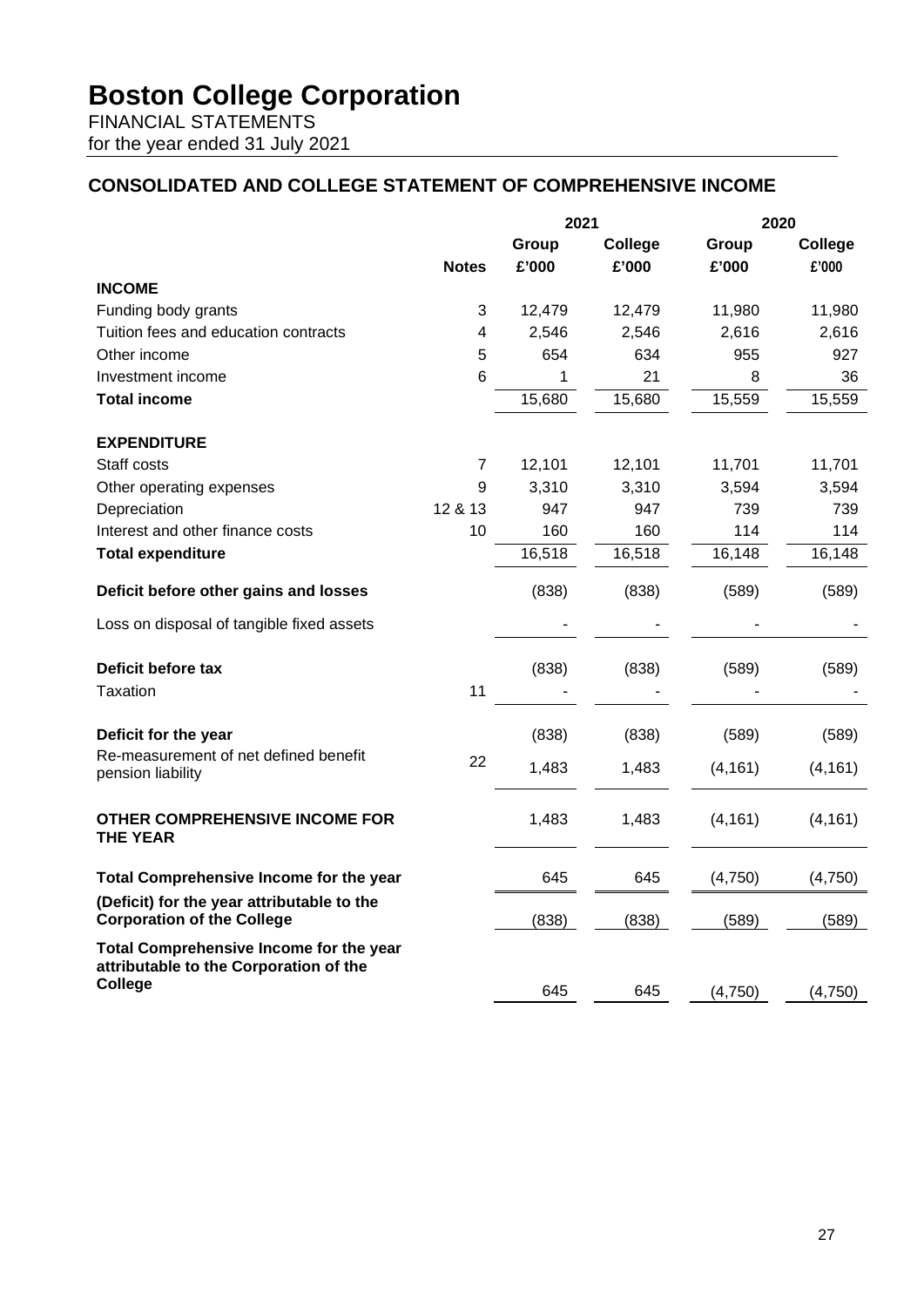FINANCIAL STATEMENTS for the year ended 31 July 2021

#### **CONSOLIDATED AND COLLEGE BALANCE SHEETS AS AT 31 JULY 2021** Notes **Group 2021 £000 College 2021 £000 Group 2020 £000 College 2020 £000 Fixed assets** Tangible assets 12 24,249 24,249 20,163 20,163 Intangible assets 13 69 69 78 78<br>
Investments 14 14 1 Investments 14 - - - - **Total fixed assets** 24,318 24,318 20,241 20,241 **Current assets** Stock 15 14 14 20 20 Debtors 16 965 1,020 807 848 Cash at bank and in hand<br> **Cash at bank and in hand**<br>  $\frac{2,621}{3.600}$   $\frac{2,552}{3.586}$   $\frac{2,083}{2.910}$   $\frac{2,025}{2.893}$ **Total current assets Current liabilities** Creditors - amounts falling due within one year  $17$  (3,191)  $(3,177)$  (1,904) (1,887) **Net current assets** 1,006 1,006 1,006 1,006 1,006 1,006 1,006 1,006 1,006 1,006 1,006 1,006 1,006 1,006 1,006 1,006 1,006 1,006 1,006 1,006 1,006 1,006 1,006 1,000 1,000 1,000 1,000 1,000 1,000 1,000 1,000 1,000 1,000 1,0 **Total assets less current liabilities** 24,727 24,727 21,247 21,247 Creditors – amounts falling due after more (10,762) (10,762) (7,165) (7,165)<br>than one year **Provisions for liabilities**  Defined benefit pension scheme 22 (7,387) (7,387) (7,966) (7,966) Other provisions (266) (266) (266) (266) (266) (266) (266) **Total net assets** 6,495 6,495 6,495 5,850 5,850 **Unrestricted reserves** Income and expenditure reserve 3,765 3,765 2,998 2,998 Revaluation reserve 2,730 2,730 **Attributable to the College Corporation and total unrestricted reserves** 6,495 6,495 6,495 5,850 5,850

The financial statements on pages 27 – 56 were approved and authorised for issue by the Corporation on 15 December 2021 and were signed on its behalf on that date by:

P L Cropley<br>Chair

**Accounting Officer**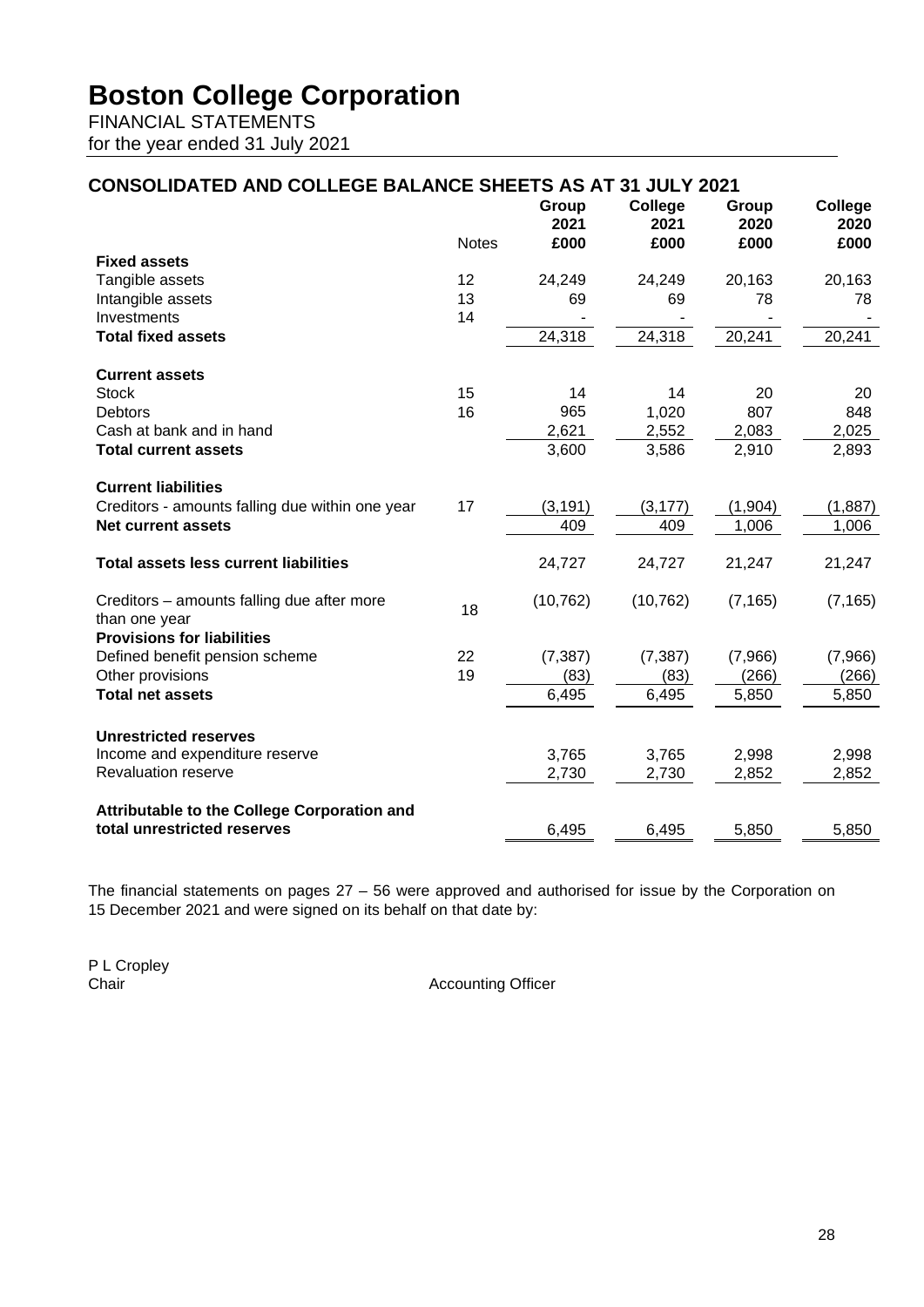FINANCIAL STATEMENTS for the year ended 31 July 2021

# **CONSOLIDATED AND COLLEGE STATEMENT OF CHANGES IN RESERVES**

|                                                                                                    | Income and<br>expenditure<br>reserve<br>£'000 | <b>Revaluation</b><br>reserve<br>£'000 | <b>Total</b><br>£'000 |
|----------------------------------------------------------------------------------------------------|-----------------------------------------------|----------------------------------------|-----------------------|
| Group                                                                                              |                                               |                                        |                       |
| <b>Balance at 1 August 2019</b>                                                                    | 7,626                                         | 2,974                                  | 10,600                |
| (Deficit) for the year                                                                             | (589)                                         |                                        | (589)                 |
| Other comprehensive income                                                                         | (4, 161)                                      |                                        | (4, 161)              |
| Transfers between revaluation and income and<br>expenditure reserves                               | 122                                           | (122)                                  |                       |
| Total comprehensive income for the year                                                            | (4,628)                                       | (122)                                  | (4750)                |
| Balance at 31 July 2020                                                                            | 2,998                                         | 2,852                                  | 5,850                 |
| (Deficit) for the year                                                                             | (838)                                         |                                        | (838)                 |
| Other comprehensive income                                                                         | 1,483                                         |                                        | 1,483                 |
| Transfers between revaluation and income and<br>expenditure reserves                               | 122                                           | (122)                                  |                       |
| Total comprehensive income for the year                                                            | 767                                           | (122)                                  | 645                   |
| Balance at 31 July 2021                                                                            | 3,765                                         | 2,730                                  | 6,495                 |
|                                                                                                    |                                               |                                        |                       |
|                                                                                                    | Income and<br>expenditure<br>reserve          | <b>Revaluation</b><br>reserve          | <b>Total</b>          |
|                                                                                                    | £'000                                         | £'000                                  | £'000                 |
| <b>College</b>                                                                                     |                                               |                                        |                       |
| <b>Balance at 1 August 2019</b>                                                                    | 7,626                                         | 2,974                                  | 10,600                |
| (Deficit) for the year                                                                             | (589)                                         |                                        | (589)                 |
| Other comprehensive income                                                                         | (4, 161)                                      |                                        | (4, 161)              |
| Transfers between revaluation and income and<br>expenditure reserves                               | 122                                           | (122)                                  |                       |
| Total comprehensive income for the year                                                            | (4,628)                                       | (122)                                  | (4,750)               |
|                                                                                                    |                                               |                                        |                       |
| Balance at 31 July 2020<br>(Deficit) for the year                                                  | 2,998<br>(838)                                | 2,852                                  | 5,850<br>(838)        |
|                                                                                                    | 1,483                                         |                                        |                       |
| Other comprehensive income<br>Transfers between revaluation and income and<br>expenditure reserves | 122                                           | (122)                                  | 1,483                 |
| Total comprehensive income for the year                                                            | 767                                           | (122)                                  | 645                   |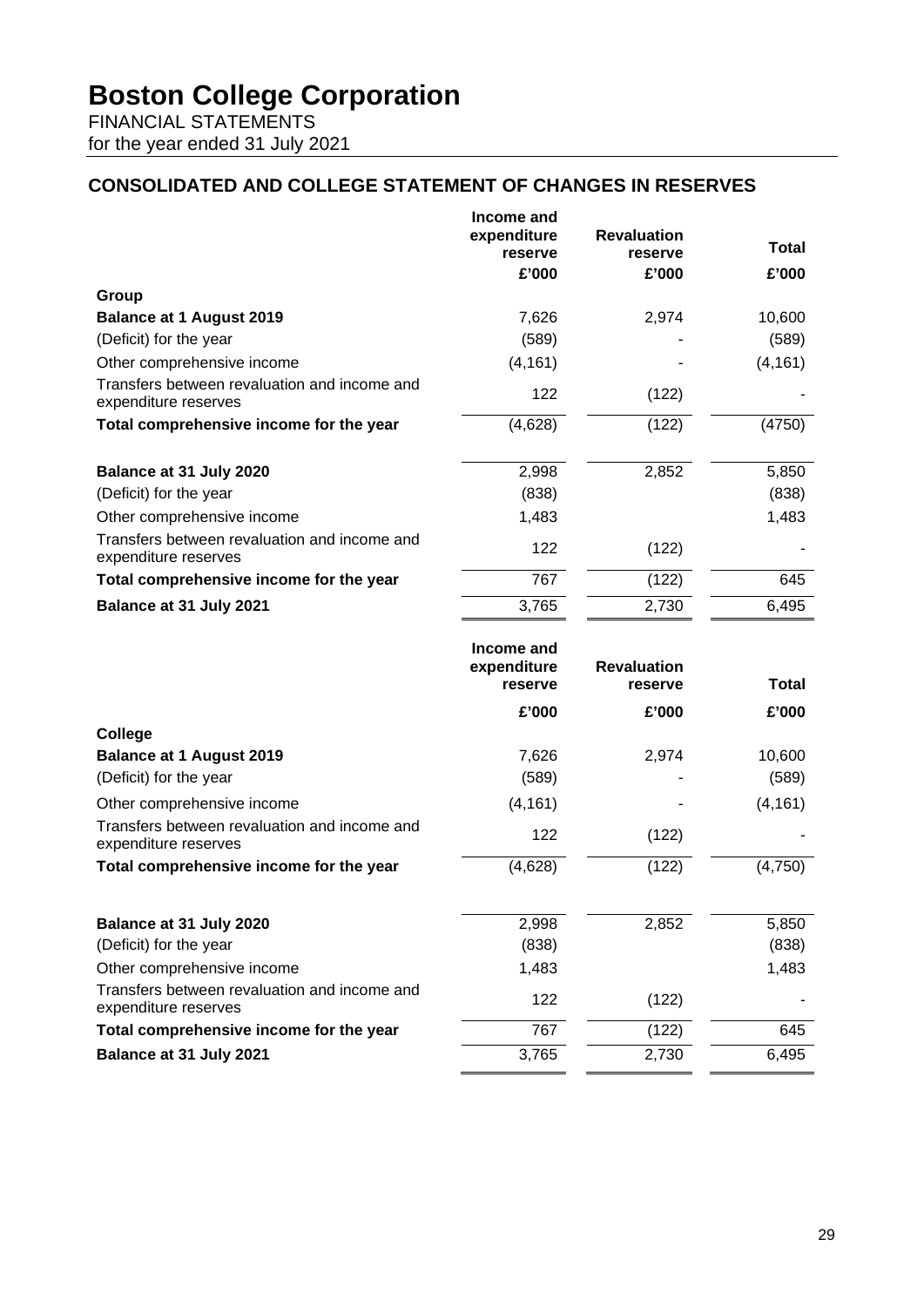FINANCIAL STATEMENTS for the year ended 31 July 2021

# **CONSOLIDATED STATEMENT OF CASH FLOWS**

|                                                           | <b>Notes</b> | 2021<br>£'000 | 2020<br>£'000 |
|-----------------------------------------------------------|--------------|---------------|---------------|
| <b>Operating activities</b>                               |              |               |               |
| Cash generated from operations                            | 21           | 1,645         | (718)         |
| <b>Taxation paid</b>                                      |              |               |               |
| Net cash from operating activities                        |              | 1,645         | (718)         |
| <b>Investing activities</b>                               |              |               |               |
| Investment income                                         |              | 1             | 8             |
| Purchase of tangible fixed assets                         |              | (5,012)       | (2,706)       |
| Purchase of intangible fixed assets                       |              |               | (12)          |
| Receipt of capital grant                                  |              | 4,058         | 1,844         |
|                                                           |              | (953)         | (866)         |
| <b>Financing activities</b>                               |              |               |               |
| Interest paid                                             |              | (33)          | (39)          |
| Repayments of borrowings                                  |              | (121)         | (116)         |
|                                                           |              | (154)         | (155)         |
| Increase / (Decrease) in cash and cash equivalents in the |              | 538           | (1,739)       |
| Cash and cash equivalents at beginning of the year        |              | 2,083         | 3,822         |
| Cash and cash equivalents at end of the year              |              | 2,621         | 2,083         |
| Cash and cash equivalents comprise                        |              |               |               |
| Cash at bank and in hand                                  |              | 2,621         | 2,083         |
| <b>Bank overdraft</b>                                     |              |               |               |
|                                                           |              | 2,621         | 2,083         |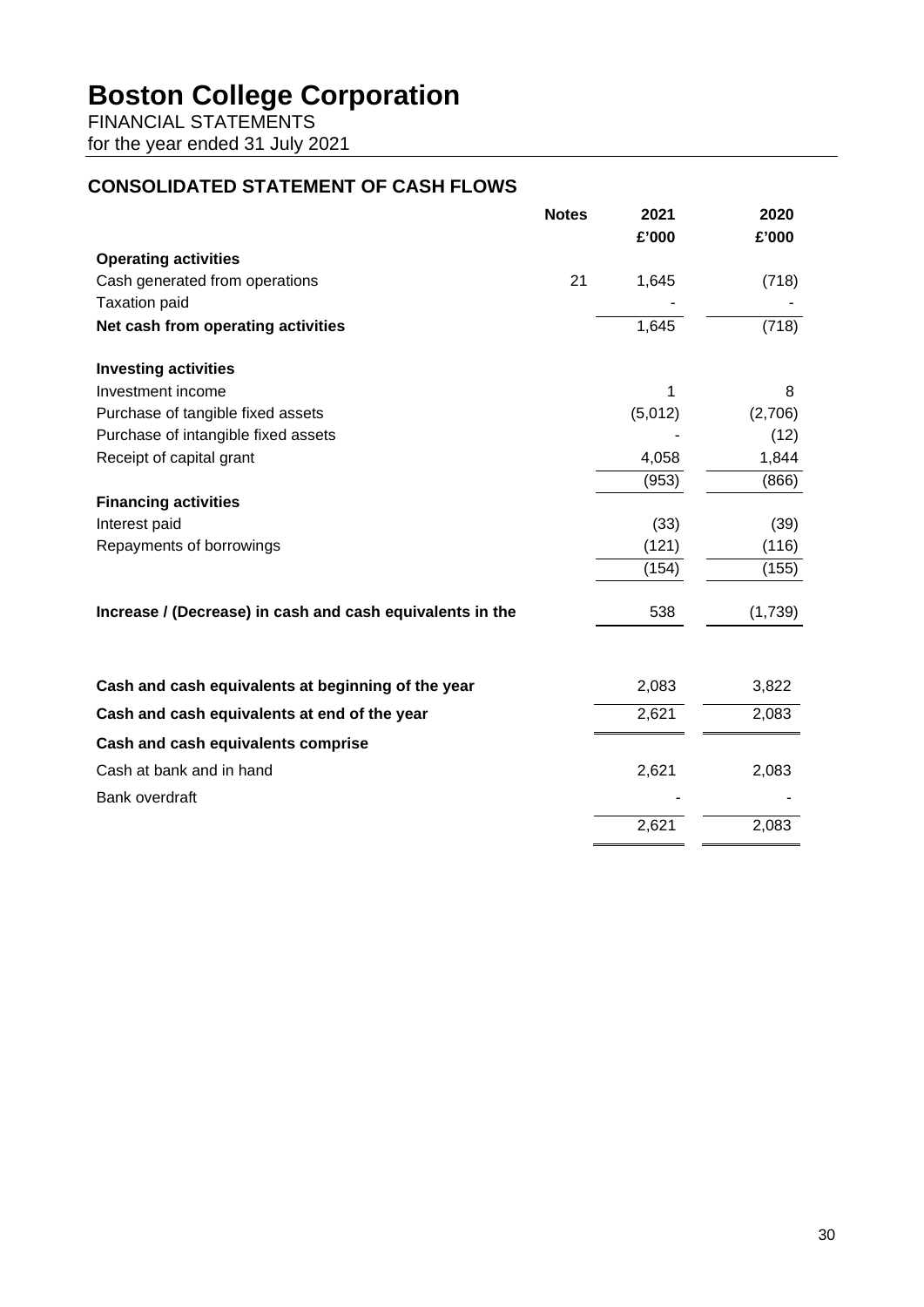FINANCIAL STATEMENTS for the year ended 31 July 2021

# **NOTES TO THE FINANCIAL STATEMENTS**

## **1 ACCOUNTING POLICIES**

#### **General Information**

Boston College is a corporation established under the Further and Higher Education Act 1992 as an English general college of further education. The address of the College's principal place of business is given on page 16. The nature of the College's operations are set out in the Report of the Governing Body.

#### **Basis of accounting**

These financial statements have been prepared in accordance with the Statement of Recommended Practice: Accounting for Further and Higher Education 2019 (the F & HE SORP 2019), the College Accounts Direction for 2020 to 2021, and Regularity Advice 9: Accounts Direction issued by the Office for Students and in accordance with Financial Reporting Standard 102 – "The Financial Reporting Standard applicable in the United Kingdom and Republic of Ireland" (FRS 102). The College is a public benefit entity and has therefore applied the relevant public benefit requirements of FRS 102.

The principal accounting policies applied in the preparation of these consolidated and separate financial statements are set out below. These policies have been consistently applied to all the years presented, unless otherwise stated.

The consolidated financial statements are presented in sterling which is also the functional currency of the College.

Monetary amounts in these financial statements are rounded to the nearest whole £1,000, except where otherwise indicated.

#### **Reduced disclosures**

In accordance with the F & HE SORP 2019, the College in its separate financial statements, which are presented alongside the consolidated financial statements, has taken advantage of the disclosure exemptions available to it in respect of presentation of a cash flow statement and financial instruments.

#### **Basis of consolidation**

The consolidated financial statements include the College and its subsidiaries. Of these, only Eastern Enterprises Limited traded during 2020-21. The results of any subsidiaries acquired or disposed of during the period are included in the consolidated income and expenditure account from the date of acquisition or up to the date of disposal. Intra-Group sales and profits are eliminated fully on consolidation. In accordance with FRS 102, the activities of the student union have not been consolidated because the College does not control those activities. All financial statements are made up to 31 July 2021.

#### **Going Concern**

The activities of the College, together with the factors likely to affect its future development and performance are set out in the Report of the Governing Body. The financial position of the College, its cashflow, liquidity and borrowings are described in the Financial Statements and accompanying Notes.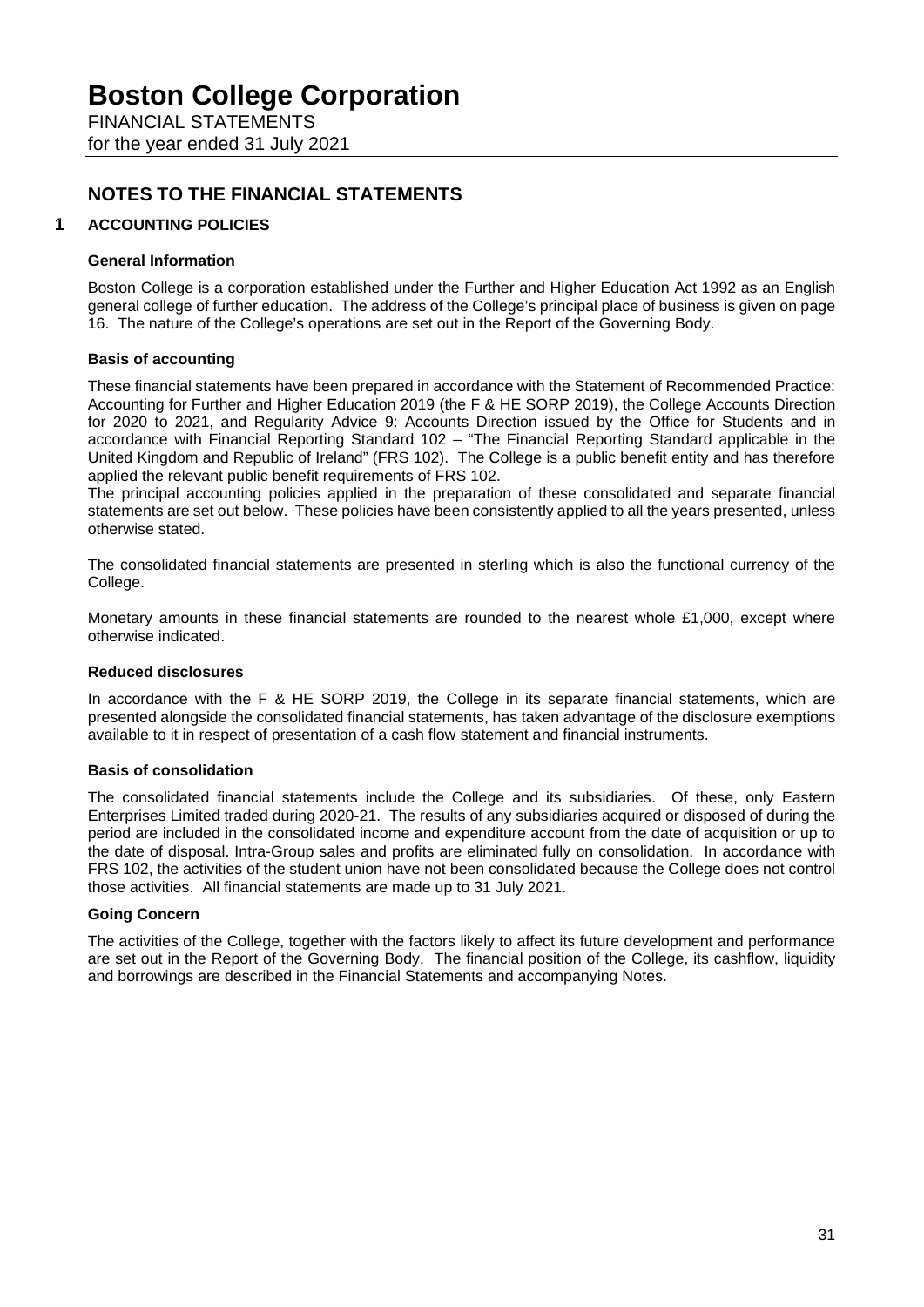FINANCIAL STATEMENTS for the year ended 31 July 2020

# **NOTES TO THE FINANCIAL STATEMENTS (CONTINUED)**

# **1 ACCOUNTING POLICIES (CONTINUED)**

## **Going Concern (continued)**

The College currently has £1.7m of loans outstanding and which were renegotiated in 2020/21, with the incumbent lender being successful with terms of the loan being negotiated over 10 years and with no covenant. The College's forecasts including 24 month cashflow projections to 31 July 2023 and financial projections, which incorporate sensitivity analysis, indicate that it will be able to operate within this existing facility for the foreseeable future. The College will continue to receive significant investment in 2021-22 from the GLEP used for the Care Core refurbishment and Horncastle adult campus. The College has also bid into the FE capital Transformation Fund and Post 16 capacity fund. COVID-19 has impacted the College's income generating ability, mainly adult education, apprenticeship, international and commercial income streams but these are expected to recover and grow in 2021/22. The College applied to the ESFA AEB business case process to seek support in the AEB clawback of £556k, to cover the costs incurred in 2020/21 adult education delivery of £153k and were successful. The accounts reflect the reduced clawback and demonstrate the financial viability despite the £403k clawback.. The support received will assist the College recovery in 2021/22. The £1.7m bank loan was renegotiated in 2020/21 with 3 lenders bidding, the preferred lender was the incumbent bank (Natwest) and has no covenant attached to the new loan facility. 2021/22 enrolments are strong and cash balances remain above £1.9m meaning the College can continue operating as a going concern. For this reason, it continues to adopt the going concern basis in preparing the financial statements. Accordingly the Governors have a reasonable expectation that the College has adequate resources to continue in operational existence for at least 12 months from accounts sign off, and for this reason will continue to adopt the going concern basis in the preparation of its annual Financial Statements.

## **Recognition of income**

## **Grants – government and non-government**

Government revenue grants are accounted for under the accrual model and are recognised where a reliable estimate of the fair value of the asset received or receivable can be made on a systematic basis over the periods in which the related costs for which the grant compensates are recognised.

Funding body recurrent grants are measured in line with best estimates for the year of what is receivable and depend on the particular income stream involved. Any under achievement for the Adult Education Budget, outside of the permitted tolerance level, is adjusted for and reflected in the level of recurrent grant recognised in the income and expenditure account. The final grant income is normally determined with the conclusion of the year end reconciliation process with the funding body following the year end.

For 2020-21 in light of Covid-19, the ESFA have announced that there will be a tolerance of 90% for clawback of AEB. In addition they also announced pre-year end that they were developing arrangements to allow colleges to apply for support either as a result of local circumstances which made it impossible to deliver at or close to 90% and recovery of funds at 90% would not cover the AEB delivery costs, or applying the full amount of AEB claw back would cause significant financial difficulties for the college. The details of the final arrangements were published in September 2021 and the college were successful in the business case submitted.

16-18 learner-responsive funding is not normally subject to reconciliation and is therefore not subject to contract adjustments and is recognised when receivable.

The recurrent grant from OFS represents the funding allocations attributable to the current financial year and is recognised when received or receivable.

Grants from non-government sources, including grants relating to assets, are recognised in income when the College has met the performance-related conditions and the grant will be received. Income received in advance of performance related conditions being met is recognised as a liability.

Government capital grants for assets, other than land, are accounted for under the accrual model. The income received or receivable will be recognised over the expected useful life of the asset, with any amount of the asset-related grant that is deferred being recognised as deferred income. The deferred income is allocated between creditors due within one year and those due after more than one year.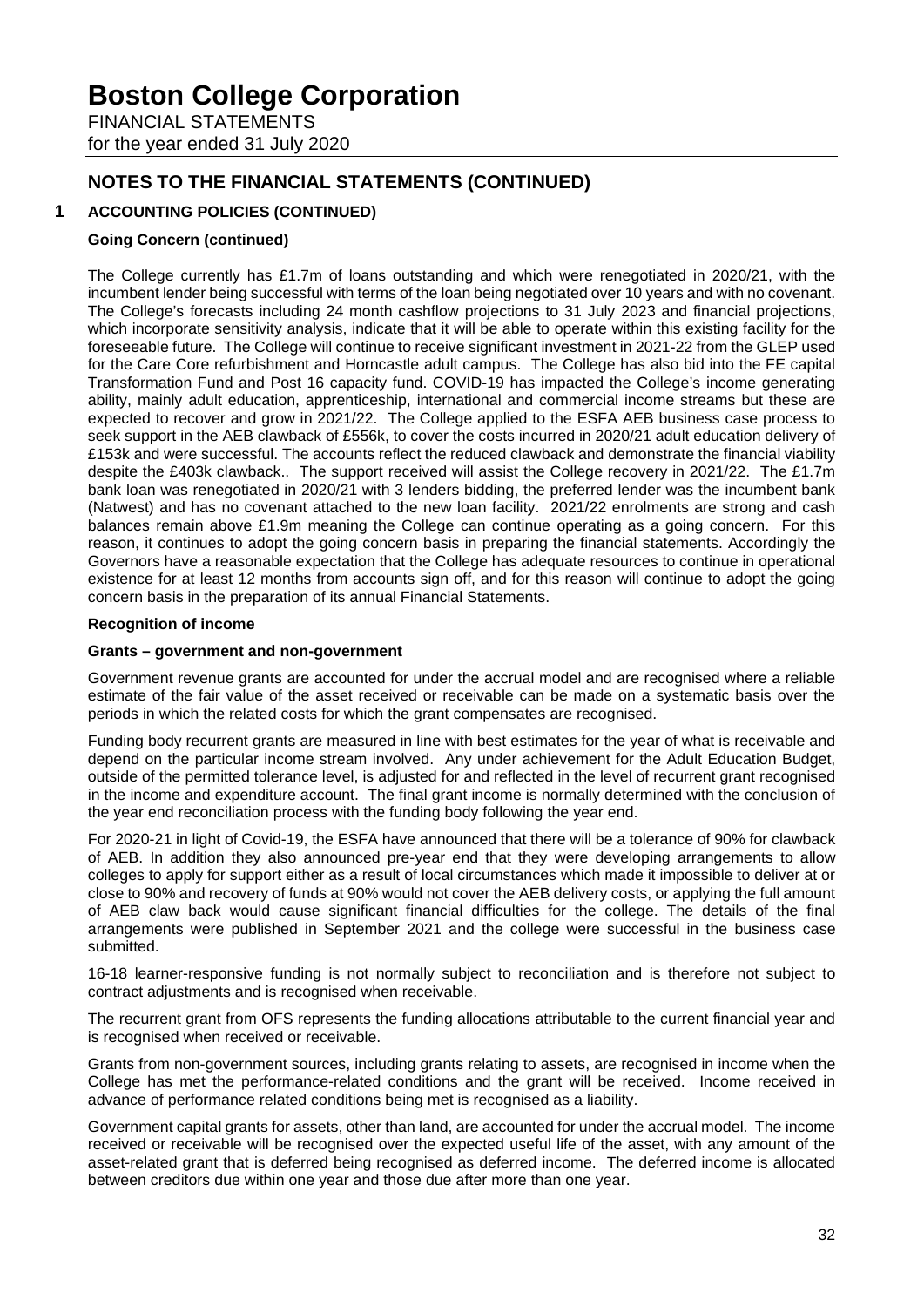FINANCIAL STATEMENTS for the year ended 31 July 2020

## **1 ACCOUNTING POLICIES (CONTINUED)**

#### **Other income**

Income from the supply of services is recognised at fair value of the consideration received or receivable and represents the value of services to the extent there is a right to consideration.

Income from tuition fees is recognised over the period for which it is received and includes all fees payable by students or their sponsors.

All income from short-term deposits is accrued in the period in which it is earned on a receivable basis.

#### **Accounting for post-employment benefits**

Post-employment benefits to employees of the College are principally provided by the Teachers' Pension Scheme (TPS) and the Lincolnshire County Council Pension Fund (LCCPF). These are defined benefit schemes, which are externally funded.

The TPS is an unfunded scheme and contributions are calculated so as to spread the cost of pensions over employees' working lives with the College in such a way that the pension cost is a substantially level percentage of current and future pensionable payroll. The contributions are determined by qualified actuaries on the basis of valuations using a prospective benefit method. The TPS is a multi employer scheme and the College is unable to identify its share of the underlying assets and liabilities of the scheme on a consistent and reasonable basis. The TPS is therefore treated as a defined contribution scheme and the contributions recognised as an expense in the income statement in the periods during which services are rendered by employees.

The LCCPF is a funded scheme and the assets are measured using closing fair values. The liabilities are measured using the projected unit credit method and discounted at the current rate of return on a high quality corporate bond of equivalent term and currency to the liabilities. The actuarial valuations are obtained at least triennially and are updated at each balance sheet date. The amounts charged to operating surplus are the current service costs and the costs of scheme introductions, benefit changes, settlements and curtailments. They are included as part of staff costs as incurred. Net interest on the net defined benefit liability asset is also recognised in the Statement of Comprehensive Income and comprises the interest cost of the defined benefit obligation and interest income on the scheme assets, calculated by multiplying the fair value of the scheme assets at the beginning of the period by the rate used to discount the benefit obligations. The difference between the interest income on the scheme assets and the actual return on the scheme assets is recognised in Other Comprehensive income in the statement of comprehensive income.

### **Short term employment benefits**

Short term employment benefits such as salaries and compensated absences (holiday pay) are recognised as an expense in the year in which the employees render service to the College. The cost of any unused holiday entitlement the College expects to pay in future periods is recognised in the period the employees' services are rendered.

### **Enhanced pensions**

The actual cost of any enhanced ongoing pension to a former member of staff is paid by the College annually. An estimate of the expected future cost of any enhancement to the ongoing pension of a former member of staff is charged in full to the College's income and expenditure account in the year that the member of staff retires. In subsequent years a charge is made to provisions in the balance sheet using the enhanced pension spreadsheet provided by the funding body.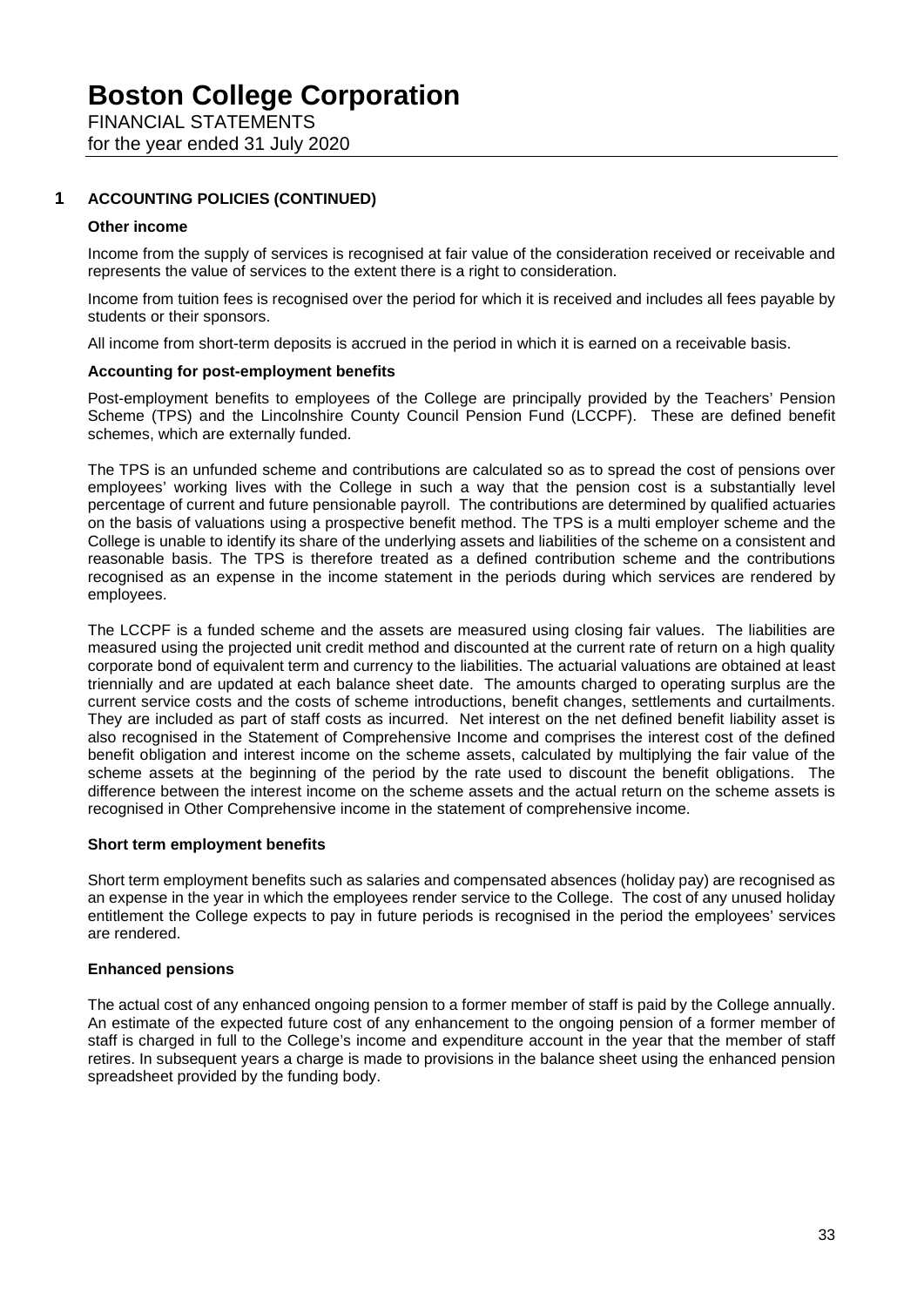FINANCIAL STATEMENTS for the year ended 31 July 2021

# **NOTES TO THE FINANCIAL STATEMENTS (CONTINUED)**

## **1 ACCOUNTING POLICIES (CONTINUED)**

#### **Fixed asset investments**

College Interests in subsidiaries are initially measured at cost and subsequently measured at cost less any accumulated impairment losses in the separate financial statements of the College.

Interests in subsidiaries are assessed for impairment at each reporting date. Any impairment losses or reversals of impairment losses are recognised immediately in comprehensive income.

### **Tangible fixed assets**

Tangible fixed assets are stated at deemed cost less accumulated depreciation and accumulated impairment losses.

#### Land and buildings

Land and buildings are stated at deemed cost at the date of transition to FRS102 less accumulated depreciation and accumulated impairment losses.

#### Equipment

Equipment (excluding IT equipment) costing less than £1,000 per individual item or set of items acquired together is recognised as expenditure in the period of acquisition. All other equipment and IT equipment is capitalised and recognised at cost less accumulated depreciation and accumulated impairment losses.

#### Depreciation and residual values

Freehold land is not depreciated and it is considered to have an infinite useful life. Depreciation on other assets is calculated, using the straight line basis, to write off the cost of each assets to its estimated residual value over its expected useful lives, as follows:

- Freehold buildings over periods up to 50 years
- Long leasehold buildings over the shorter of 50 years and the remaining lease term
- Equipment between 3 and 6 years
- Motor Vehicles 4 years

Residual value is calculated on prices prevailing at the reporting date, after estimated costs of disposal, for the asset as if it were at the age and in the condition expected at the end of its useful life.

Subsequent costs, including replacement parts, are only capitalised when it is probable that such costs will generate future economic benefits. Any replaced parts are then derecognised. All other costs of repairs and maintenance are expenses as incurred.

#### Assets under construction

Assets under construction are accounted for at cost, based on the value of architects' certificates and other direct costs, incurred to 31 July. They are not depreciated until they are brought into use.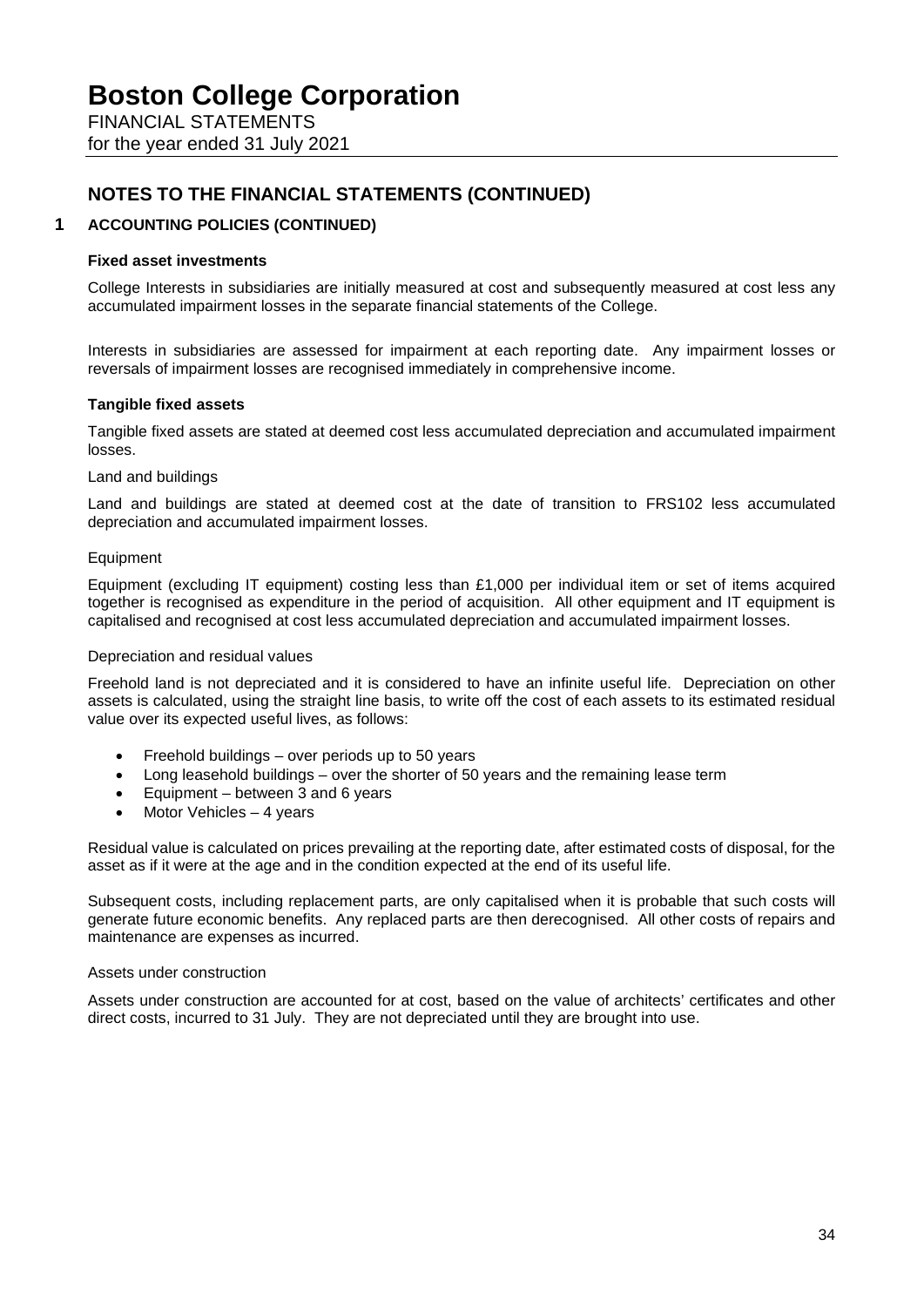FINANCIAL STATEMENTS for the year ended 31 July 2021

# **NOTES TO THE FINANCIAL STATEMENTS (CONTINUED)**

## **1 ACCOUNTING POLICIES (CONTINUED)**

#### **Intangible fixed assets**

Intangible assets are stated at cost less accumulated amortisation and accumulated impairment losses.

Intangible assets are amortised on a straight-line basis over their useful life. If a reliable estimate of useful life is not possible, the life shall not exceed 5 years.

An intangible asset will be recognised only if future economic benefits flow to the College and the cost of the asset can be measured reliably. Examples of intangible assets include software costs and website development costs.

#### **Impairment of fixed assets**

An assessment is made at each reporting date of whether there are indications that a fixed asset may be impaired or that an impairment loss previously recognised has fully or partially reversed. If such indications exist, an estimate is made of the recoverable amount of the asset.

Shortfalls between carrying value of fixed assets and their recoverable amounts, being the higher of fair value less costs to sell and value-in-use, are recognised as impairment losses. Impairment of revalued assets, are treated as a revaluation loss. All other impairment losses are recognised in comprehensive income.

Recognised impairment losses are reversed if, and only if, the reasons for the impairment loss have ceased to apply. Reversals of impairment losses are recognised in comprehensive income or, for revalued assets, as a revaluation gain. On reversal of an impairment loss, the depreciation or amortisation is adjusted to allocate the asset's revised carrying amount (less any residual value) over its remaining useful life.

#### **Borrowing costs**

Borrowing costs are recognised as expenditure in the period in which they are incurred.

#### **Operating leases**

All leases are operating leases and annual rents are charged to comprehensive income on a straight line basis over the lease term.

#### **Stock**

Stock is valued at the lower of cost and net realisable value and estimated selling price less costs to complete and sell. Where necessary, provision is made for obsolete, slow-moving and defective items.

#### **Cash and cash equivalents**

Cash includes cash in hand, deposits and repayable on demand and overdrafts.

Cash equivalents are short term, highly liquid investments that are readily convertible to known amounts of cash with insignificant risk of change in value. An investment qualifies as a cash equivalent when it has maturity of 3 months or less from the date of acquisition.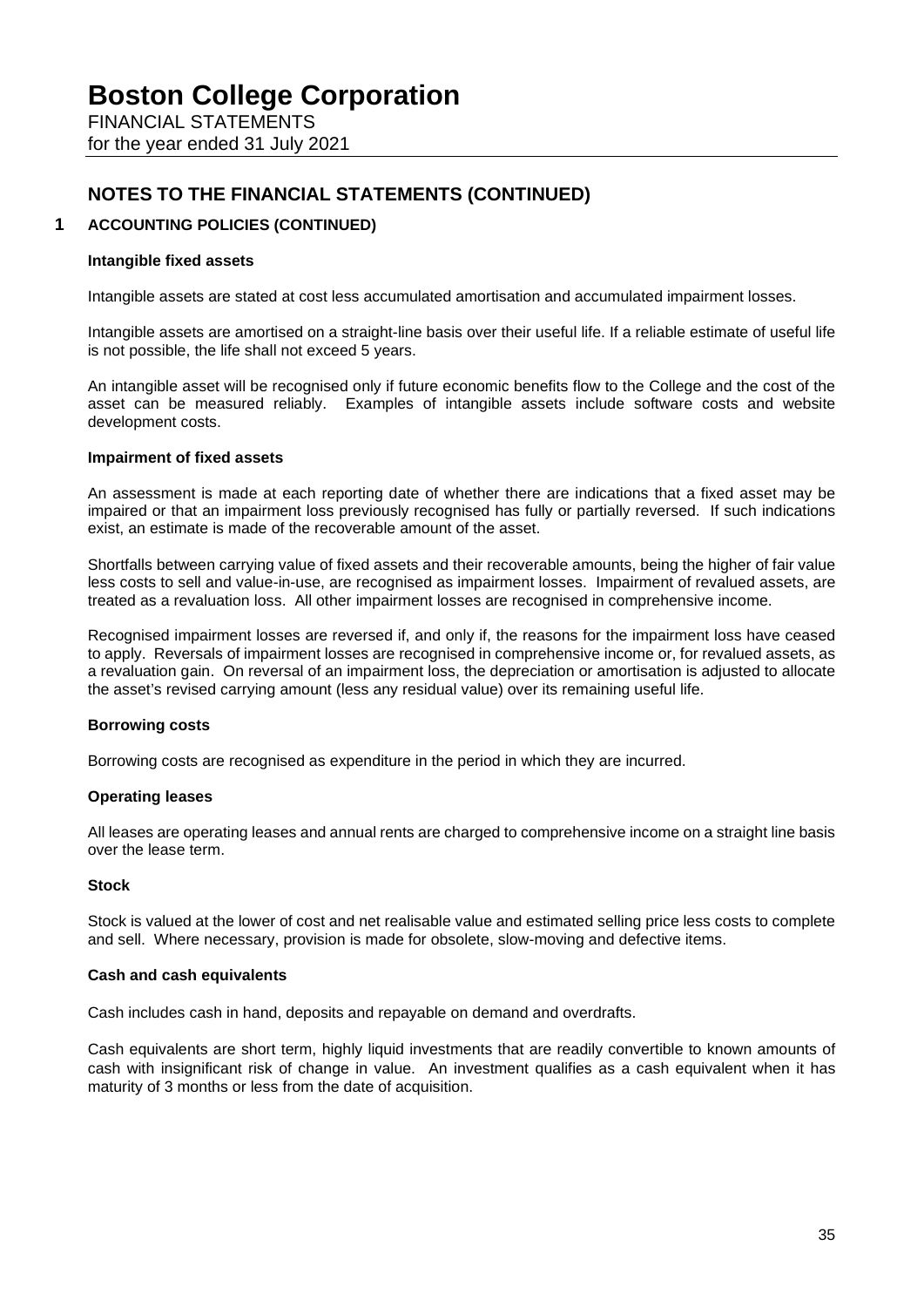FINANCIAL STATEMENTS for the year ended 31 July 2021

# **NOTES TO THE FINANCIAL STATEMENTS (CONTINUED)**

## **1 ACCOUNTING POLICIES (CONTINUED)**

### **Financial Instruments**

The Group has chosen to adopt Sections 11 and 12 of FRS 102 in full in respect of financial instruments.

#### **Financial assets and liabilities**

Financial assets and financial liabilities are recognised when the Group becomes a party to the contractual provisions of the instrument.

Financial liabilities are classified according to the substance of the financial instrument's contractual obligations, rather than the financial instrument's legal form.

All financial assets and liabilities are initially measured at transaction price (including transaction costs), except for those financial assets measured at fair value through the profit or loss, which are initially measured at fair value (which is normally the transaction price excluding transaction costs), unless arrangement constitutes a financing transaction. A financial asset or financial liability that is payable or receivable in one year is measured at the undiscounted amount expected to be received or paid net of impairment, unless it is a financing transaction. If an arrangement constitutes a financing transaction, the financial asset or financial liability is measured at the present value of the future payments discounted at a market rate of interest for a similar debt instrument.

Financial assets and financial liabilities are offset only when there is a current legally enforceable right to set off the recognised amounts and the intention to either settle on a net basis, or to realise the asset and settle the liability simultaneously.

A financial asset is derecognised only when the contractual rights to cash flows expire or are settled, or substantially all the risks and rewards of ownership are transferred to another party, or if some significant risks and rewards of ownership are retained but control of the asset has transferred to another party that is able to sell the asset in its entirety to an unrelated third party. A financial liability (or part thereof) is derecognised when the obligation specified in the contract is discharged, cancelled or expires.

### **Taxation**

The College is considered to pass the tests set out in Paragraph 1 Schedule 6 Finance Act 2010 and therefore it meets the definition of a charitable company for UK corporation tax purposes. Accordingly, the College is potentially exempt from taxation in respect of income or capital gains received within categories covered by Chapter 3 Part 11 Corporation Tax Act 2010 or Section 256 of the Taxation of Chargeable Gains Act 1992, to the extent that such income or gains are applied exclusively to charitable purposes.

The College receives no similar exemption in respect of Value Added Tax. For this reason the College is generally unable to recover input VAT it suffers on goods and services purchased. Capital costs and non-pay expenditure are therefore shown inclusive of VAT with any partial recovery netted off against these figures.

The College's subsidiary companies are subject to corporation tax and VAT in the same way as any commercial organisation.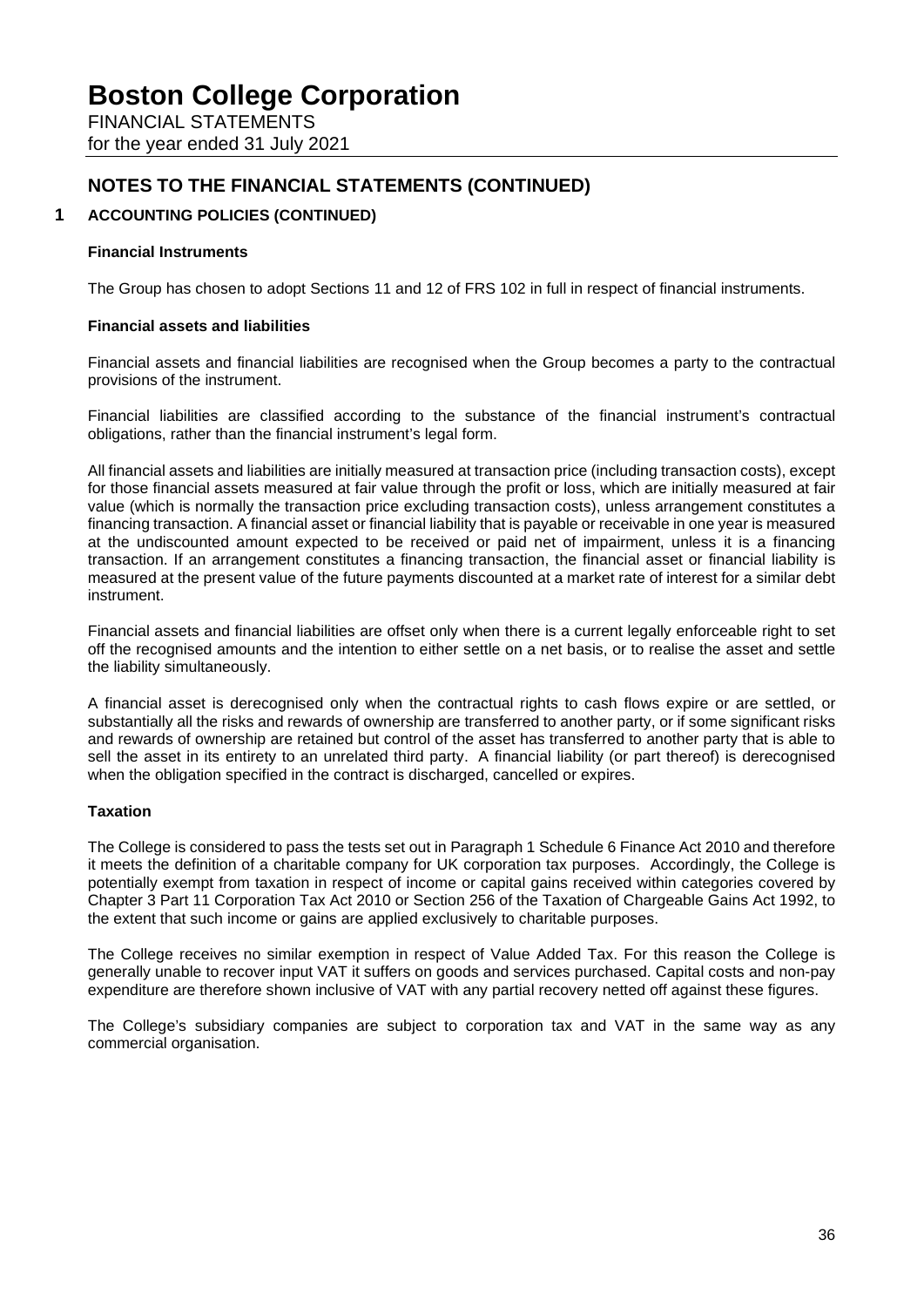FINANCIAL STATEMENTS for the year ended 31 July 2021

# **NOTES TO THE FINANCIAL STATEMENTS (CONTINUED)**

# **1 ACCOUNTING POLICIES (CONTINUED)**

## **Provisions and contingent liabilities**

Provisions are recognised when the College has a present legal or constructive obligation as a result of a past event. It is probable that a transfer of economic benefit will be required to settle the obligation and a reliable estimate can be made of the amount of the obligation.

A contingent liability arises from a past event that gives the College a possible obligation whose existence will only be confirmed by the occurrence or otherwise of uncertain future events not wholly within the control of the College. Contingent liabilities also arise in circumstances where a provision would otherwise be made but either it is not probable that an outflow of resources will be required or the amount of the obligation cannot be measured reliably.

Contingent liabilities are not recognised in the balance sheet but are disclosed in the notes to the financial statements.

### **Agency arrangements**

The College acts as an agent in the collection and payment of certain Discretionary Support Funds. Related payments received from the funding body and subsequent disbursements to students are excluded from the Income and Expenditure account and are shown separately in note 24, except for the 5 per cent of the grant received which is available to the College to cover administration of Learner Support Fund applications and payments.

### **2 CRITICAL ACCOUNTING JUDGEMENTS AND ESTIMATION UNCERTAINTY**

Estimates and judgements are continually evaluated and are based on historical experience and other factors, including expectations of future events that are believed to be reasonable under the circumstances.

Critical areas of judgement

In preparing these financial statements, management have made the following judgements:

• Determined whether leases entered into by the College either as a lessor or a lessee are operating or finance lease. These decisions depend on an assessment of whether the risks and rewards of ownership have been transferred from the lessor to the lessee on a lease by lease basis.

Critical accounting estimates and assumptions

• Tangible fixed assets

Tangible fixed assets are depreciated over their useful lives taking into account residual values, where appropriate. The actual lives of the assets and residual values are assessed annually and may vary depending on a number of factors. In re-assessing asset lives, factors such as technological innovation, maintenance programmes, economic utilisation and physical condition of the assets are taken into account. Residual value assessments consider issues such as future market conditions and the remaining life of the asset.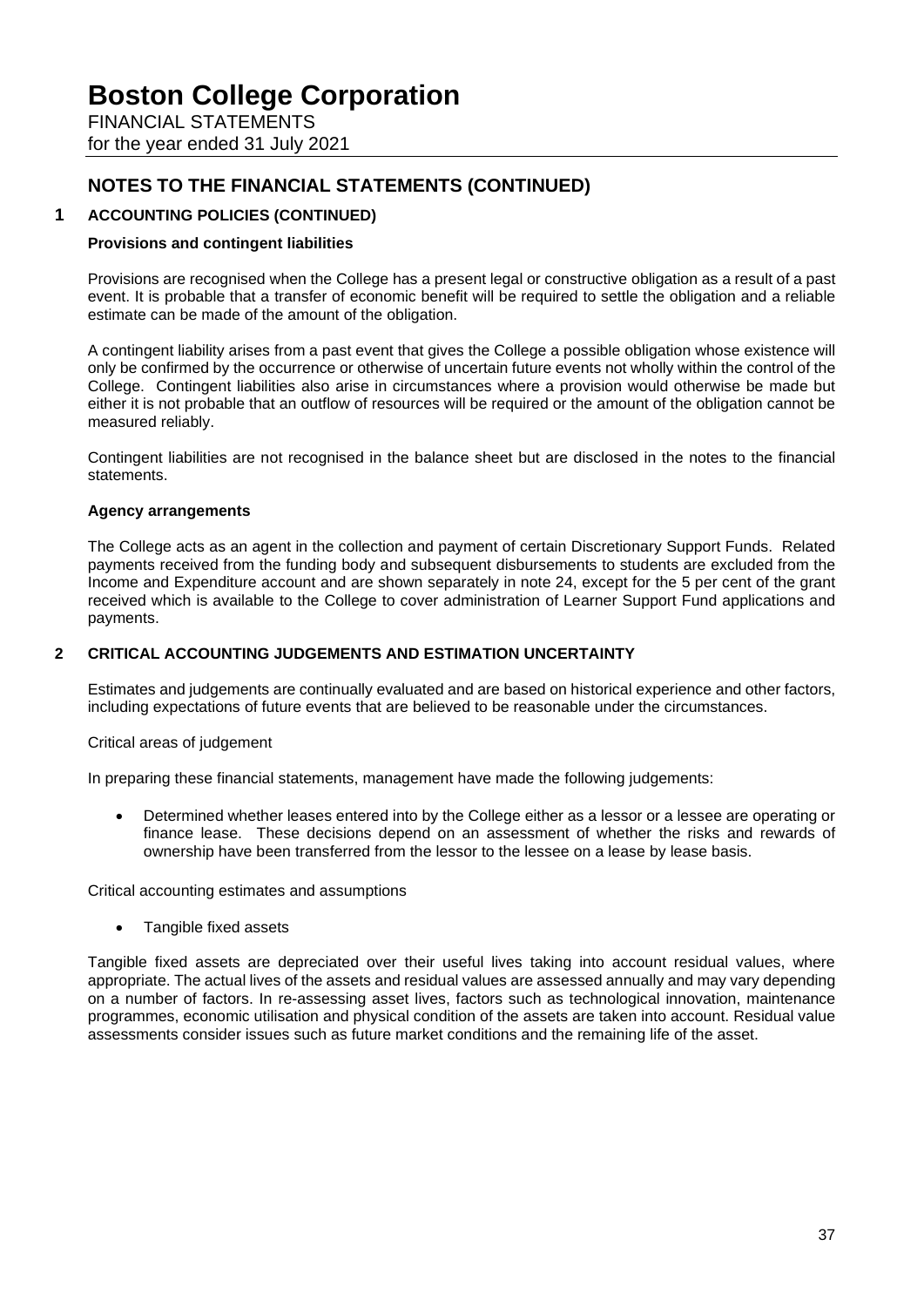FINANCIAL STATEMENTS for the year ended 31 July 2021

# **NOTES TO THE FINANCIAL STATEMENTS (CONTINUED)**

## **2 CRITICAL ACCOUNTING JUDGEMENTS AND ESTIMATION UNCERTAINTY (CONTINUED)**

• Impairment of fixed assets

The College considers whether tangible fixed assets are impaired. Where an indication of impairment is identified the estimation of the recoverable amount of the asset or the recoverable amount of the cashgenerating unit is required. These will require an estimation of the future cash flow and selection of an appropriate discount rates in order to calculate the net present value of those cash flows.

• Lincolnshire County Council Pension Fund

The present value of the Lincolnshire County Council Pension Fund defined benefit liability depends on a number of factors that are determined on an actuarial basis using a variety of assumptions. The assumptions used in determining the net cost (income) for pensions include the discount rate. Any changes in these assumptions, which are disclosed in note 22, will impact the carrying amount of the pension liability. Furthermore a roll forward approach which projects results from the latest full actuarial valuation performed at 31 March 2019 has been used by the actuary in valuing the pensions liability at 31 July 2021. Any differences between the figures derived from the roll forward approach and a full actuarial valuation would impact on the carrying amount of the pension liability.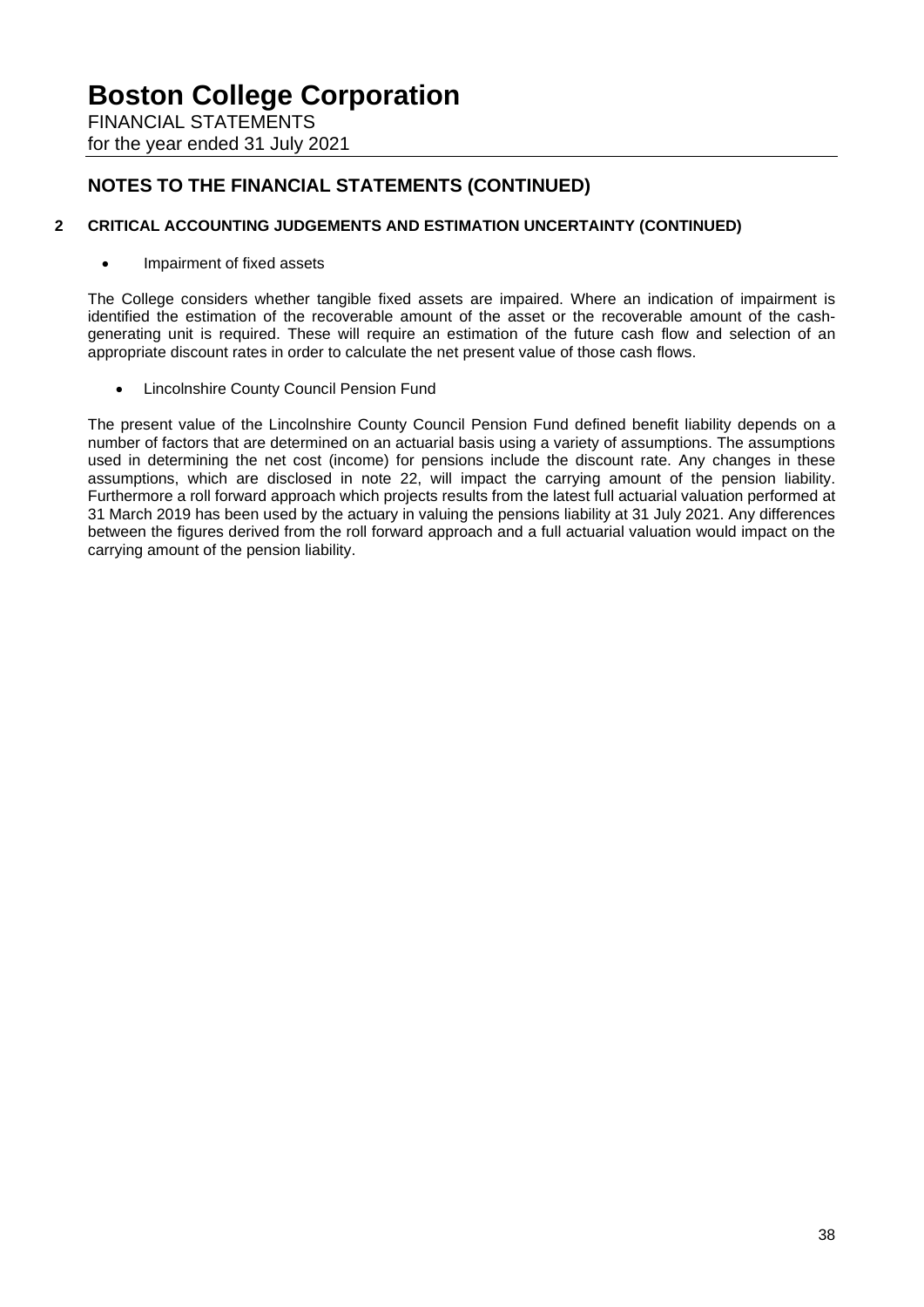FINANCIAL STATEMENTS for the year ended 31 July 2021

# **NOTES TO THE FINANCIAL STATEMENTS**

### **3 Funding Body Grants**

|                                                                 | 2021<br>Group<br>£000 | 2021<br><b>College</b><br>£000 | 2020<br>Group<br>£000 | 2020<br>College<br>£000 |
|-----------------------------------------------------------------|-----------------------|--------------------------------|-----------------------|-------------------------|
| <b>Recurrent grants</b>                                         |                       |                                |                       |                         |
| Education and Skills Funding Agency - adult                     | 1.742                 | 1.742                          | 1.976                 | 1,976                   |
| Education and Skills Funding Agency - 16-18                     | 8,894                 | 8,894                          | 8.083                 | 8,083                   |
| Education and Skills Funding Agency - apprenticeships           | 1,161                 | 1.161                          | 1.415                 | 1,415                   |
| <b>Office For Students</b>                                      | 72                    | 72                             | 63                    | 63                      |
| <b>Specific grants</b>                                          |                       |                                |                       |                         |
| Education and Skills Funding Agency – provider relief<br>scheme |                       |                                | 15                    | 15                      |
| Teacher Pension Scheme contribution grant                       | 333                   | 333                            | 284                   | 284                     |
| Releases of government capital grants                           | 277                   | 277                            | 144                   | 144                     |
| Education and Skills Funding Agency - Adult (Covid)             |                       |                                |                       |                         |
| <b>Total</b>                                                    | 12,479                | 12,479                         | 11,980                | 11,980                  |

## **4 Tuition fees and education contracts**

|   |                                        | 2021<br>Group<br>£000 | 2021<br>College<br>£000 | 2020<br>Group<br>£000 | 2020<br>College<br>£000 |
|---|----------------------------------------|-----------------------|-------------------------|-----------------------|-------------------------|
|   | <b>Adult Education fees</b>            | 108                   | 108                     | 218                   | 218                     |
|   | Apprenticeship fees and contracts      | 22                    | 22                      | 22                    | 22                      |
|   | Fees for FE loan supported courses     | 520                   | 520                     | 460                   | 460                     |
|   | Fees for HE loan supported courses     | 1,367                 | 1,367                   | 1,113                 | 1,113                   |
|   | International students fees            | 25                    | 25                      | 136                   | 136                     |
|   | <b>Total tuition fees</b>              | 2,042                 | 2,042                   | 1,949                 | 1,949                   |
|   | <b>Education contracts</b>             | 504                   | 504                     | 667                   | 667                     |
|   | Total                                  | 2,546                 | 2,546                   | 2,616                 | 2,616                   |
| 5 | Other income                           |                       |                         |                       |                         |
|   |                                        | 2021                  | 2021                    | 2020                  | 2020                    |
|   |                                        | Group                 | College                 | Group                 | College                 |
|   |                                        | £000                  | £000                    | £000                  | £000                    |
|   | Catering and residences                | 250                   | 250                     | 488                   | 488                     |
|   | Other income generating activities     | 126                   | 106                     | 149                   | 121                     |
|   | Coronavirus Job Retention Scheme grant | 87                    | 87                      | 78                    | 78                      |
|   | Miscellaneous income                   | 191                   | 191                     | 240                   | 240                     |
|   | <b>Total</b>                           | 654                   | 634                     | 955                   | 927                     |

The corporation furloughed some of the staff who are employed for commercial activity under the government's Coronavirus Job Retention Scheme. The funding received of £86,000 relates to staff costs which are included within the staff costs note below as appropriate.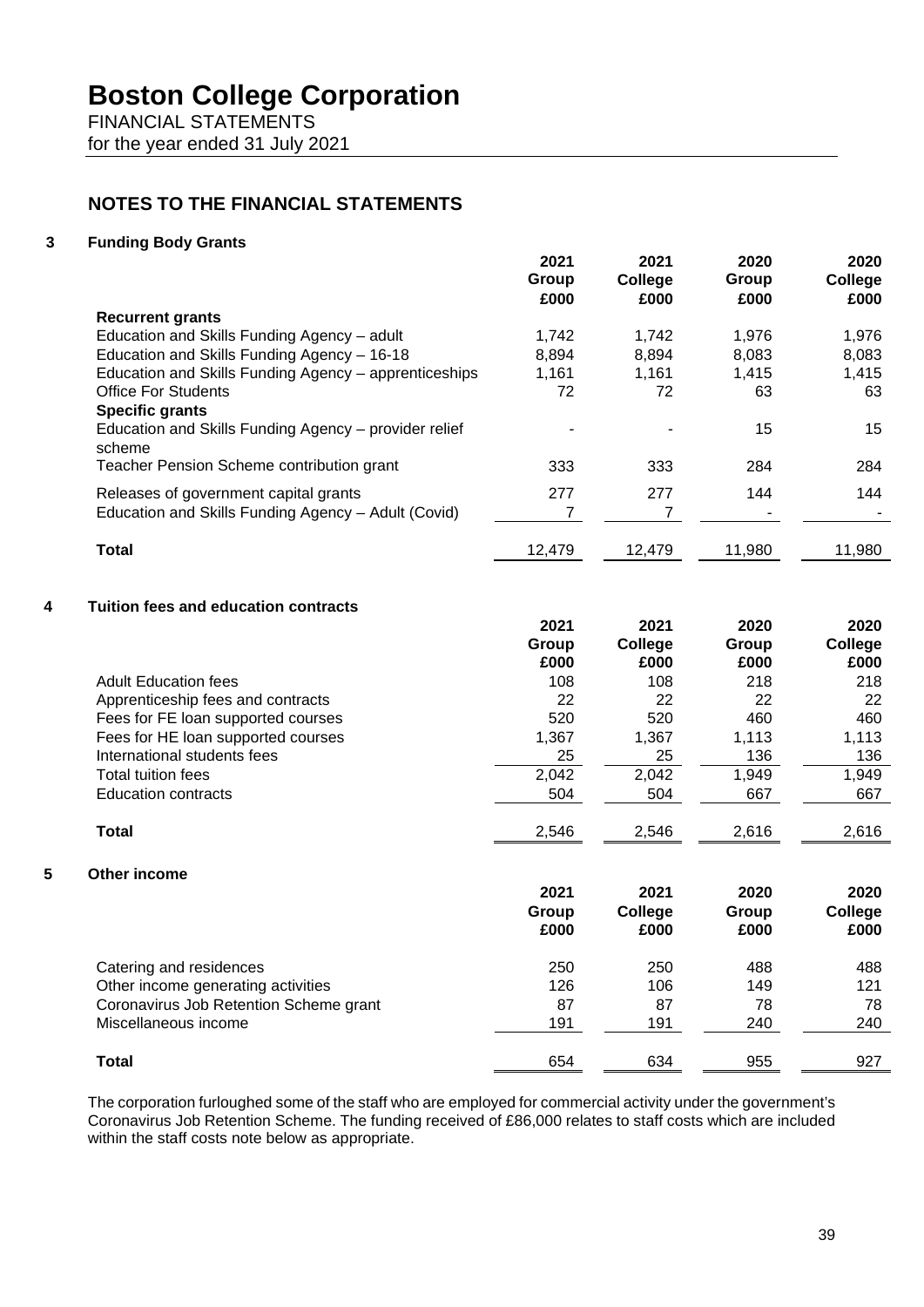FINANCIAL STATEMENTS for the year ended 31 July 2021

# **NOTES TO THE FINANCIAL STATEMENTS (CONTINUED)**

## **6 Investment income**

|                           | 2021  | 2021    | 2020                     | 2020    |
|---------------------------|-------|---------|--------------------------|---------|
|                           | Group | College | Group                    | College |
|                           | £000  | £000    | £000                     | £000    |
| Income from bank deposits |       |         |                          | 8       |
| Gift aid                  | -     | 20      | $\overline{\phantom{a}}$ | 28      |
| <b>Total</b>              |       | 21      |                          | 36      |

# **7 Staff costs and key management personnel remuneration – Group and College**

The average number of persons (including key management personnel) employed by the college during the year was:

|                                                       | 2021         | 2020          |
|-------------------------------------------------------|--------------|---------------|
|                                                       | No.          | No.           |
| Teaching staff                                        | 159          | 137           |
| Non-teaching staff                                    | 297          | 294           |
|                                                       | 456          | 431           |
| Staff costs for the above persons                     | 2021<br>£000 | 2020<br>£000  |
| Wages and salaries                                    | 8,641        | 8,423         |
| Social security costs                                 | 694          | 693           |
| Other pension costs                                   | 2,670        | 2,463         |
| Payroll sub total<br>Contracted out staffing services | 12,005<br>92 | 11,579<br>117 |
|                                                       | 12,097       | 11,696        |
| Restructuring costs - contractual                     |              |               |
| Restructuring costs - non contractual                 |              | 5             |
|                                                       | 12,101       | 11,701        |

All restructuring costs were approved by the Executive Leadership Team.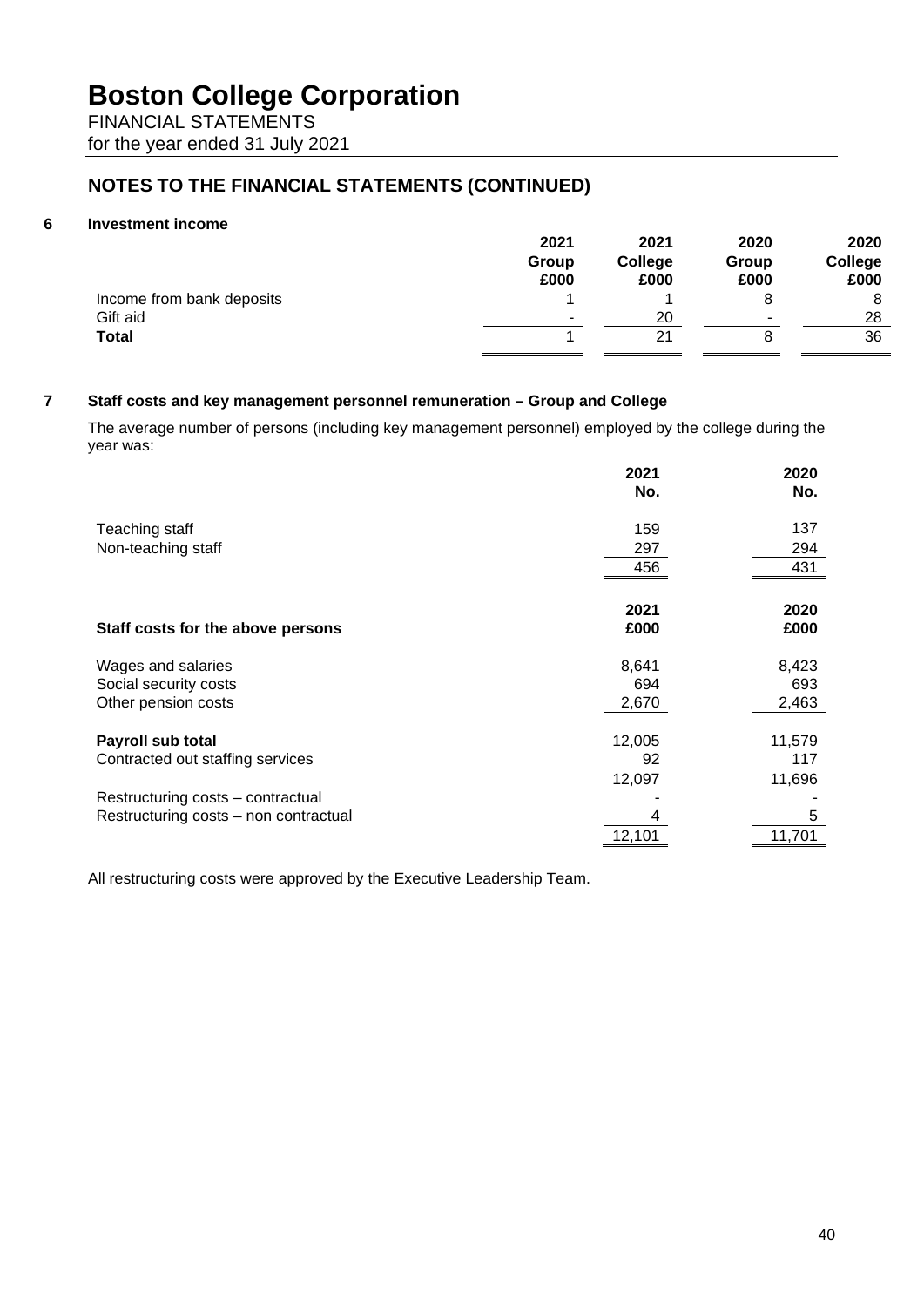for the year ended 31 July 2021

# **NOTES TO THE FINANCIAL STATEMENTS (CONTINUED)**

## **8 Key management personnel**

Key management personnel are those persons having authority and responsibility for planning, directing and controlling the activities of the College and in 2020/21 were represented by the Executive Team which comprised the Principal, Deputy Principal, Vice Principal Finance and Corporate Services, Executive Director Business Innovation and Partnerships and Executive Director People. Staff costs include compensation paid to key management personnel for loss of office.

Emoluments of key management personnel, Accounting Officer and other higher paid staff

|                                                                 | 2021 | 2020 |
|-----------------------------------------------------------------|------|------|
|                                                                 | No.  | No.  |
| The number of key management personnel including the Accounting |      |      |
| Officer was:                                                    |      |      |

The number of key management personnel and other staff who received annual emoluments, excluding pension contributions and employer's national insurance but including benefits in kind, in the following ranges was:

|                           | Key management<br>personnel |      | <b>Other staff</b> |      |
|---------------------------|-----------------------------|------|--------------------|------|
|                           | 2021                        | 2020 | 2021               | 2020 |
|                           | No.                         | No.  | No.                | No.  |
| £40,001 to £45,000 p.a.   |                             |      |                    | 2    |
| £45,001 to £50,000 p.a.   |                             |      | 5                  | 2    |
| £50,001 to £55,000 p.a.   |                             |      |                    |      |
| £55,001 to £60,000 p.a.   |                             | 2    |                    |      |
| £60,001 to £65,000 p.a.   |                             |      |                    |      |
| £65,001 to £70,000 p.a.   |                             |      |                    |      |
| £70,001 to £75,000 p.a.   |                             |      |                    |      |
| £110,001 to £115,000 p.a. |                             |      |                    |      |
| £115,001 to £120,000 p.a. |                             |      |                    |      |
| £120,001 to £125,000 p.a. |                             |      |                    |      |
|                           | 5                           | 6    | 5                  | 4    |

The Executive Team make up the key management personnel in 2020/21 and consist of the Principal and Chief Executive Officer, Claire Foster, the Deputy Principal, Vicki Locke, the Vice Principal Finance and Corporate Services, Debbie Holland, the Executive Director Business Innovation and Partnerships, Adrian Humphreys and the Executive Director People, Jen Durrant.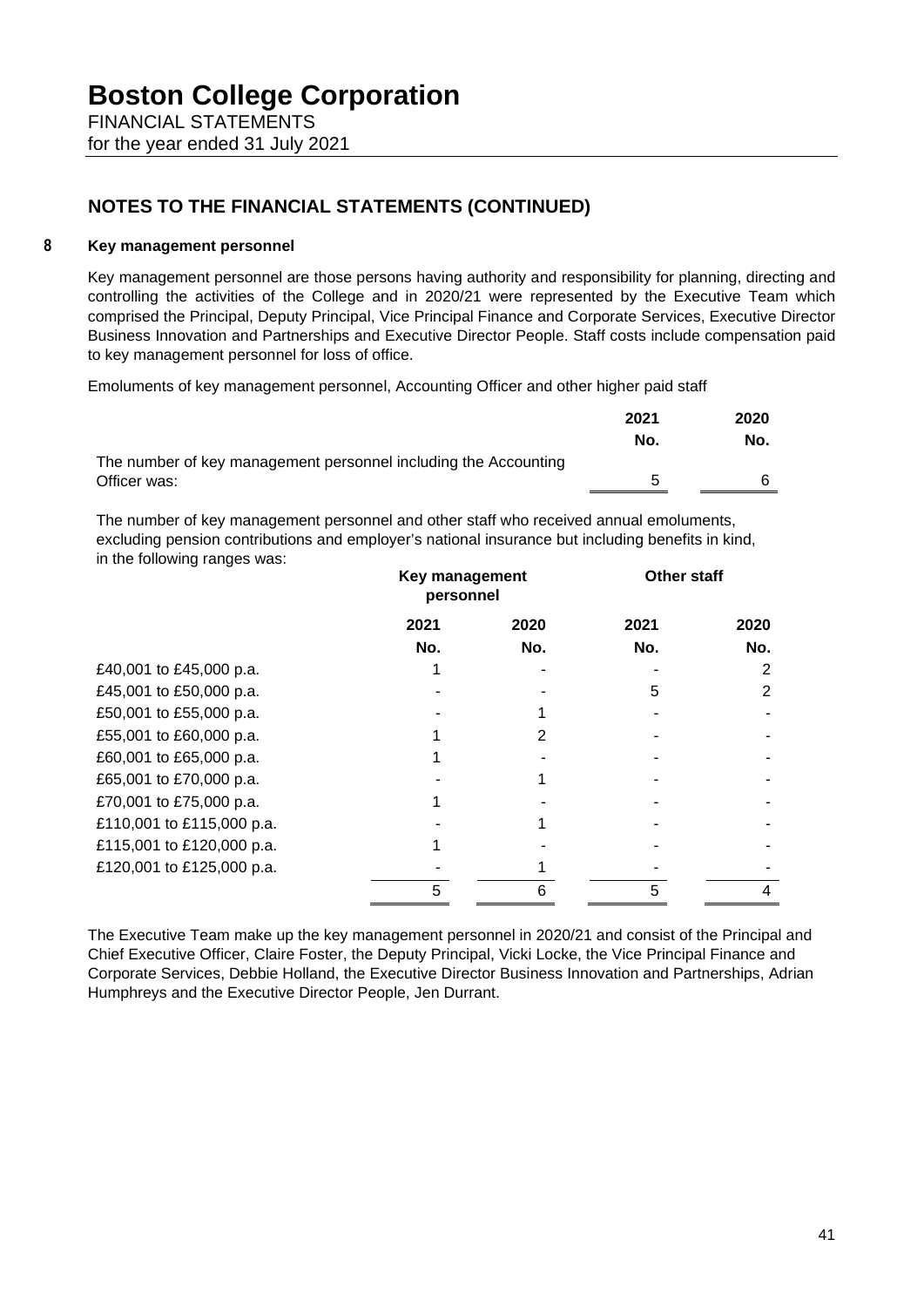FINANCIAL STATEMENTS for the year ended 31 July 2021

# **NOTES TO THE FINANCIAL STATEMENTS (CONTINUED)**

## **8 Key management personnel (continued)**

Key management personnel (including the Accounting Officer) total compensation is made up as follows:

|                         | 2021<br>£'000 | 2020<br>£'000 |
|-------------------------|---------------|---------------|
| Salaries                | 337           | 325           |
| Benefits in kind        | ٠             |               |
| National Insurance      | 44            | 42            |
|                         | 381           | 367           |
| Pension contributions   | 87            | 65            |
|                         |               |               |
| <b>Total emoluments</b> | 468           | 432           |

There were no amounts due to key management personnel that were waived in the year, nor any salary sacrifice arrangements in place.

The above emoluments include amounts payable to the Accounting Officer (who is also the highest paid of key management personnel) of:

|                       | <b>Current</b><br><b>Accounting</b><br>Officer (12<br>months)<br>2021<br>£'000 | <b>Previous</b><br><b>Accounting</b><br>Officer (3<br>months)<br>2020<br>£'000 | <b>Previous</b><br><b>Accounting</b><br>Officer (9<br>months)<br>2020<br>£'000 |
|-----------------------|--------------------------------------------------------------------------------|--------------------------------------------------------------------------------|--------------------------------------------------------------------------------|
| <b>Salaries</b>       | 117                                                                            | 29                                                                             | 98                                                                             |
| Benefits in kind      | ۰                                                                              | ٠                                                                              |                                                                                |
|                       | 117                                                                            | 29                                                                             | 98                                                                             |
| Pension contributions | 28                                                                             | 2                                                                              | 17                                                                             |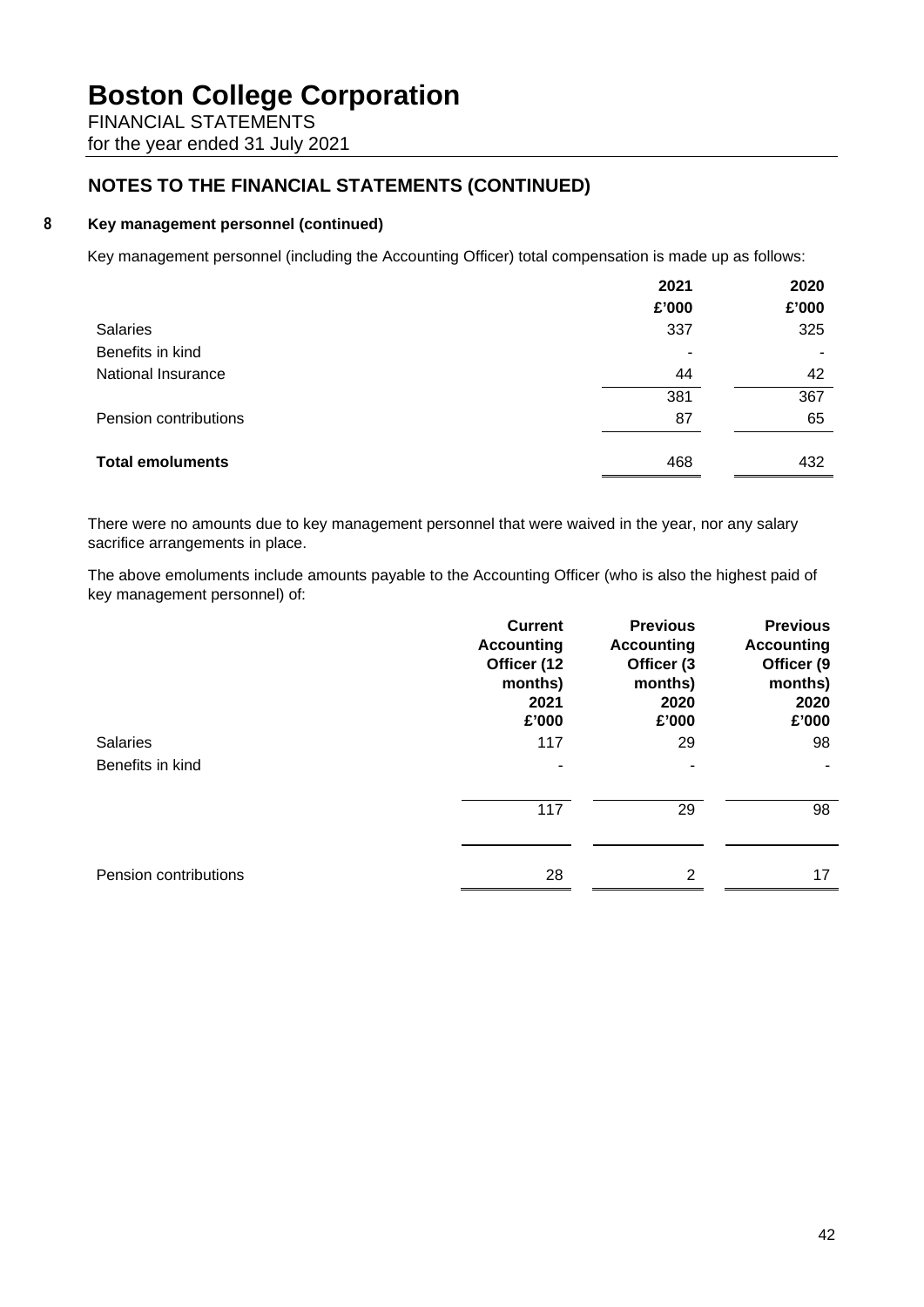FINANCIAL STATEMENTS for the year ended 31 July 2021

# **NOTES TO THE FINANCIAL STATEMENTS (CONTINUED)**

## **8 Key management personnel (continued)**

The governing body has adopted the AoC's Senior Staff Remuneration Code in May 2019 and assesses pay in line with its principles in future.

The remuneration package of the Principal and Chief Executive Officer is subject to annual review by the Remuneration Committee of the governing body who use benchmarking information to provide objective guidance.

The Principal and Chief Executive Officer reports to the Chair of Governors, who undertakes an annual review of her performance against the college's overall objectives using both qualitative and quantitative measures of performance.

The remuneration of the accounting officer Claire Foster was determined on 24<sup>th</sup> January 2020 by the Corporation after receiving a recommendation from the College's Selection Panel. The accounting officer was not involved in setting their remuneration. The Selection Panel took advice on the appropriate salary payable and is in line across the sector. A 2 year remuneration framework, including annual increases, was agreed at this time.

The relationship between the accounting officer's emoluments, expressed as a multiple of all other employees based on full-time equivalents, is set out below for both basic salary and total remuneration.

|                                                                                    | 2021<br>No | 2020<br>No |
|------------------------------------------------------------------------------------|------------|------------|
| Principal and CEO's salary as a multiple of the median of all staff                | 6.7        | 6.0        |
| Principal and CEO's total renumeration as a multiple of the median<br>of all staff | 6.7        | 6.0        |

### **Governors' remuneration**

The Accounting Officer and the staff members only receive remuneration in respect of services they provide undertaking their roles of Principal and staff members under contracts of employment and not in respect of their roles as governors. The other members of the Corporation did not receive any payments from the college in respect of their roles as governors.

The total expenses paid to or on behalf of the Governors during the year was £nil (2020 £nil). This represents travel and subsistence expenses and other out of pocket expenses incurred in attending Governor meetings and charity events in their official capacity.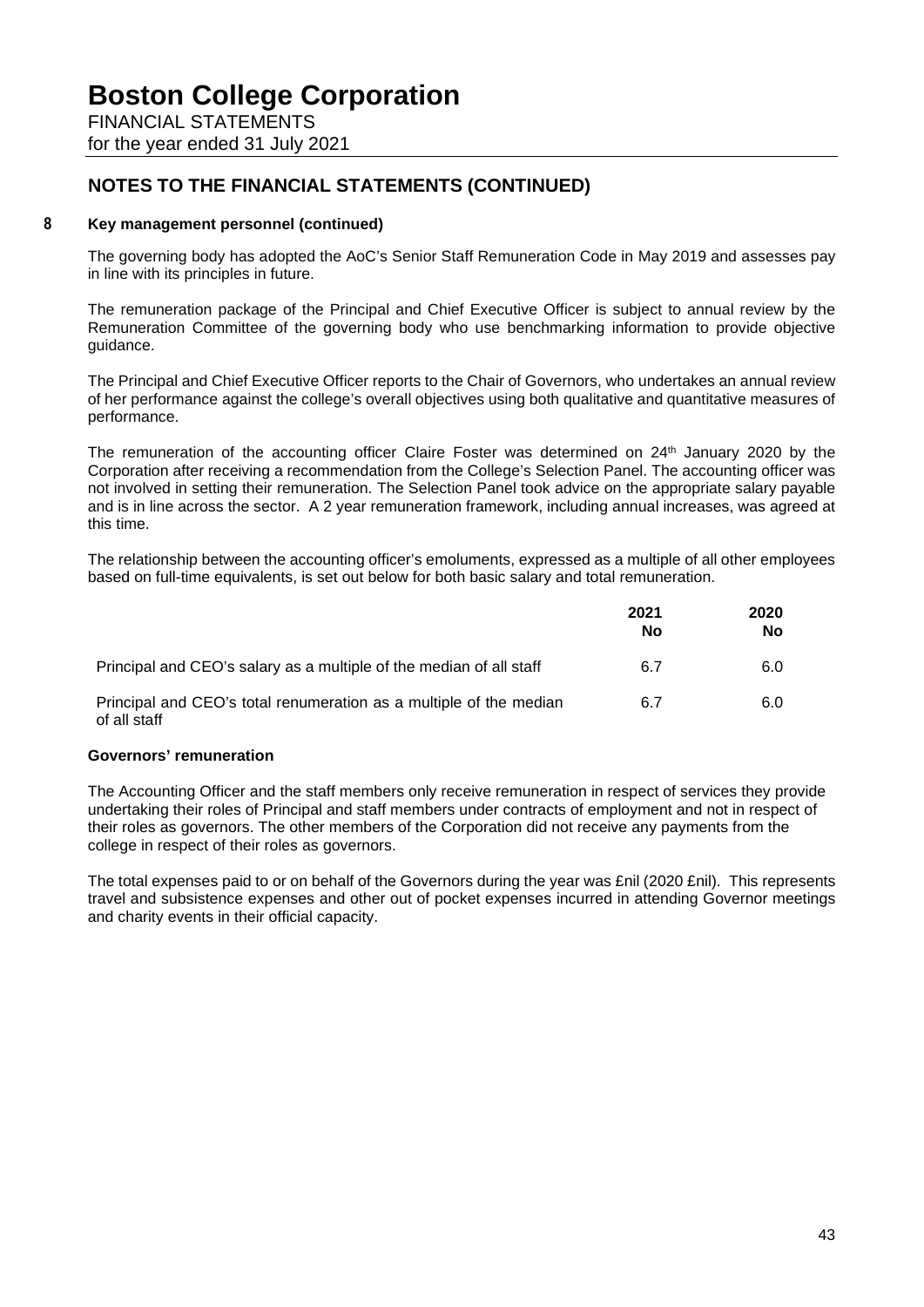FINANCIAL STATEMENTS for the year ended 31 July 2021

# **NOTES TO THE FINANCIAL STATEMENTS (CONTINUED)**

#### **9 Other operating expenses**

|    |                                                                  | 2021<br>Group<br>£000 | 2021<br>College<br>£000 | 2020<br>Group<br>£000 | 2020<br>College<br>£000 |
|----|------------------------------------------------------------------|-----------------------|-------------------------|-----------------------|-------------------------|
|    | Teaching costs                                                   | 483                   | 483                     | 864                   | 864                     |
|    | Non teaching costs                                               | 1,982                 | 1,982                   | 1,903                 | 1,903                   |
|    | Premises costs                                                   | 845                   | 845                     | 827                   | 827                     |
|    | <b>Total</b>                                                     | 3,310                 | 3,310                   | 3,594                 | 3,594                   |
|    |                                                                  | 2021<br>Group<br>£000 | 2021<br>College<br>£000 | 2020<br>Group<br>£000 | 2020<br>College<br>£000 |
|    | Deficit before taxation is stated after<br>charging/(crediting): |                       |                         |                       |                         |
|    | Auditors' remuneration:                                          |                       |                         |                       |                         |
|    | Financial statements audit                                       | 38                    | 38                      | 23                    | 23                      |
|    | Internal audit                                                   | 15                    | 15                      | 15                    | 15                      |
|    | Other services provided by financial statements auditors         |                       |                         |                       |                         |
|    | Audit related assurance services and regularity                  | 4                     | 4                       |                       |                         |
|    | Other assurance services                                         |                       |                         |                       |                         |
|    | Operating lease rentals - plant and machinery                    | 28                    | 28                      | 28                    | 28                      |
|    | Operating lease rentals - other assets                           |                       |                         |                       |                         |
| 10 | Interest and other finance costs - Group and College             |                       |                         |                       |                         |
|    |                                                                  |                       |                         | 2020                  | 2019                    |
|    |                                                                  |                       |                         | £000                  | £000                    |
|    | Bank loans and overdrafts                                        |                       |                         | 33                    | 39                      |
|    | Net interest on defined pension liability (note 22)              |                       |                         | 127                   | 75                      |
|    |                                                                  |                       |                         | 160                   | 114                     |
|    |                                                                  |                       |                         |                       |                         |

## **11 Taxation**

The members do not believe the College is liable for any corporation tax arising out of its activities during either year.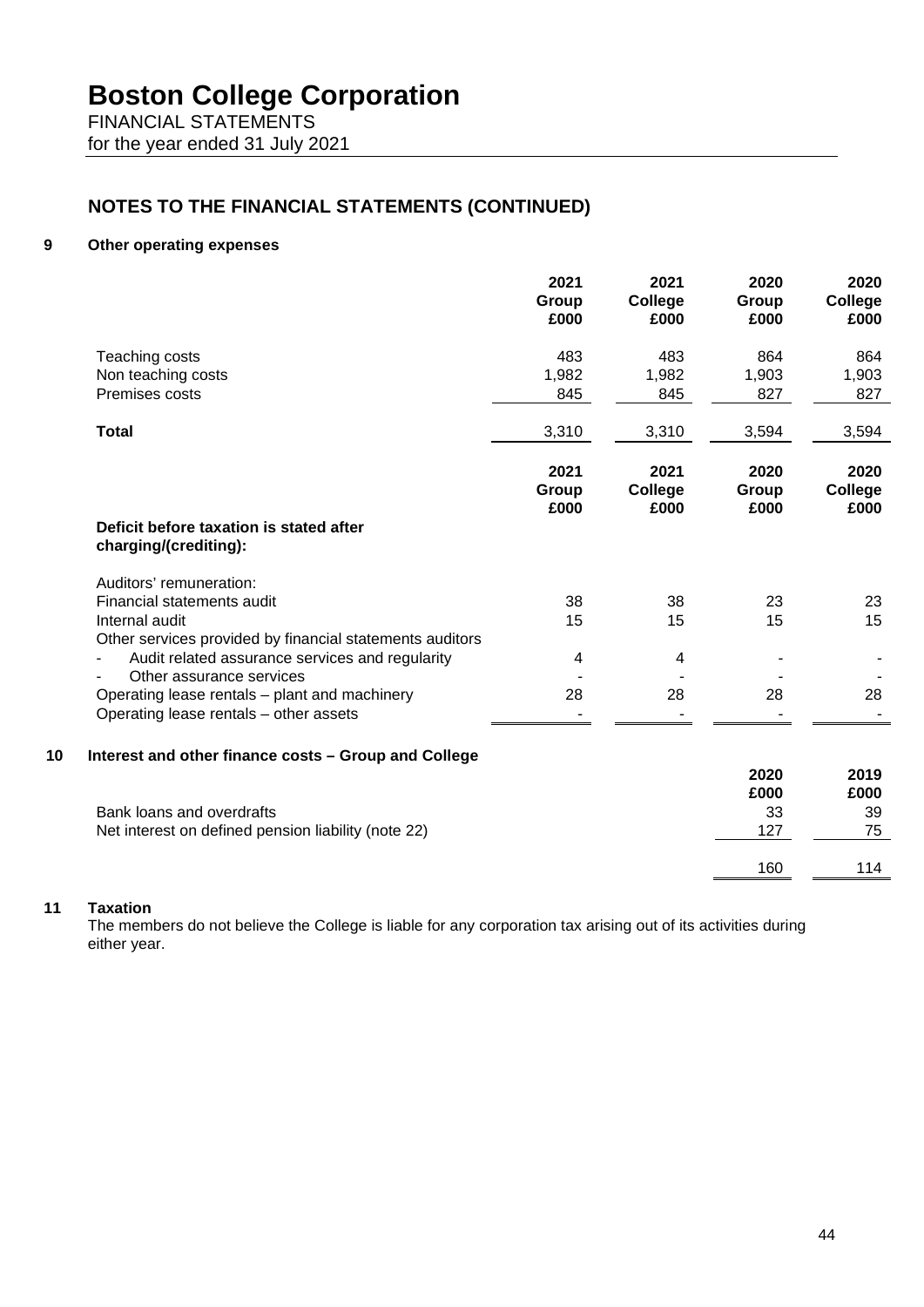FINANCIAL STATEMENTS for the year ended 31 July 2021

# **NOTES TO THE FINANCIAL STATEMENTS (CONTINUED)**

## **12 Tangible fixed assets - Group and College**

|                                                        |                         | <b>Land and buildings</b> | <b>Equipment</b> | Assets in the<br><b>Course of</b><br><b>Construction</b> | <b>Total</b> |
|--------------------------------------------------------|-------------------------|---------------------------|------------------|----------------------------------------------------------|--------------|
|                                                        | <b>Freehold</b><br>£000 | Leasehold<br>£000         | £000             | £000                                                     | £000         |
| <b>Cost or valuation</b>                               |                         |                           |                  |                                                          |              |
| At 1 August 2020                                       | 23,732                  | 1,197                     | 3,641            | 789                                                      | 29,359       |
| Additions                                              | 3,718                   |                           | 1,352            |                                                          | 5,070        |
| <b>Disposals</b>                                       |                         |                           |                  |                                                          |              |
| Adjustments                                            | 743                     |                           |                  | (789)                                                    | (46)         |
| At 31 July 2021                                        | 28,193                  | 1,197                     | 4,993            |                                                          | 34,383       |
| <b>Depreciation</b>                                    |                         |                           |                  |                                                          |              |
| At 1 August 2020                                       | 6,354                   | 141                       | 2,701            |                                                          | 9,196        |
| Charge for year<br>Elimination in respect of disposals | 516                     |                           | 422              |                                                          | 938          |
| At 31 July 2021                                        | 6,870                   | 141                       | 3,123            |                                                          | 10,134       |
| Carrying amount at 31 July 2021                        | 21,323                  | 1,056                     | 1,870            |                                                          | 24,249       |
| Carrying amount at 31 July 2020                        | 17,378                  | 1,056                     | 940              | 789                                                      | 20,163       |

Land and buildings were revalued as at 31 July 1997 for the purposes of these financial statements at depreciated replacement cost by James Eley and Son, a firm of independent chartered surveyors. These assets are held at book value.

Land and buildings includes land valued at Group and College £835,000 (2020 £835,000) which is not depreciated as it is considered to have an infinite useful life.

Leasehold costs relate to the Peter Paine Sports Centre in Boston. The College has agreed to lease the building on a 99 year lease commencing 2011.

Equipment includes £58,000 of donated iPads and Laptops from the DfE to support disadvantaged students through the coronavirus pandemic.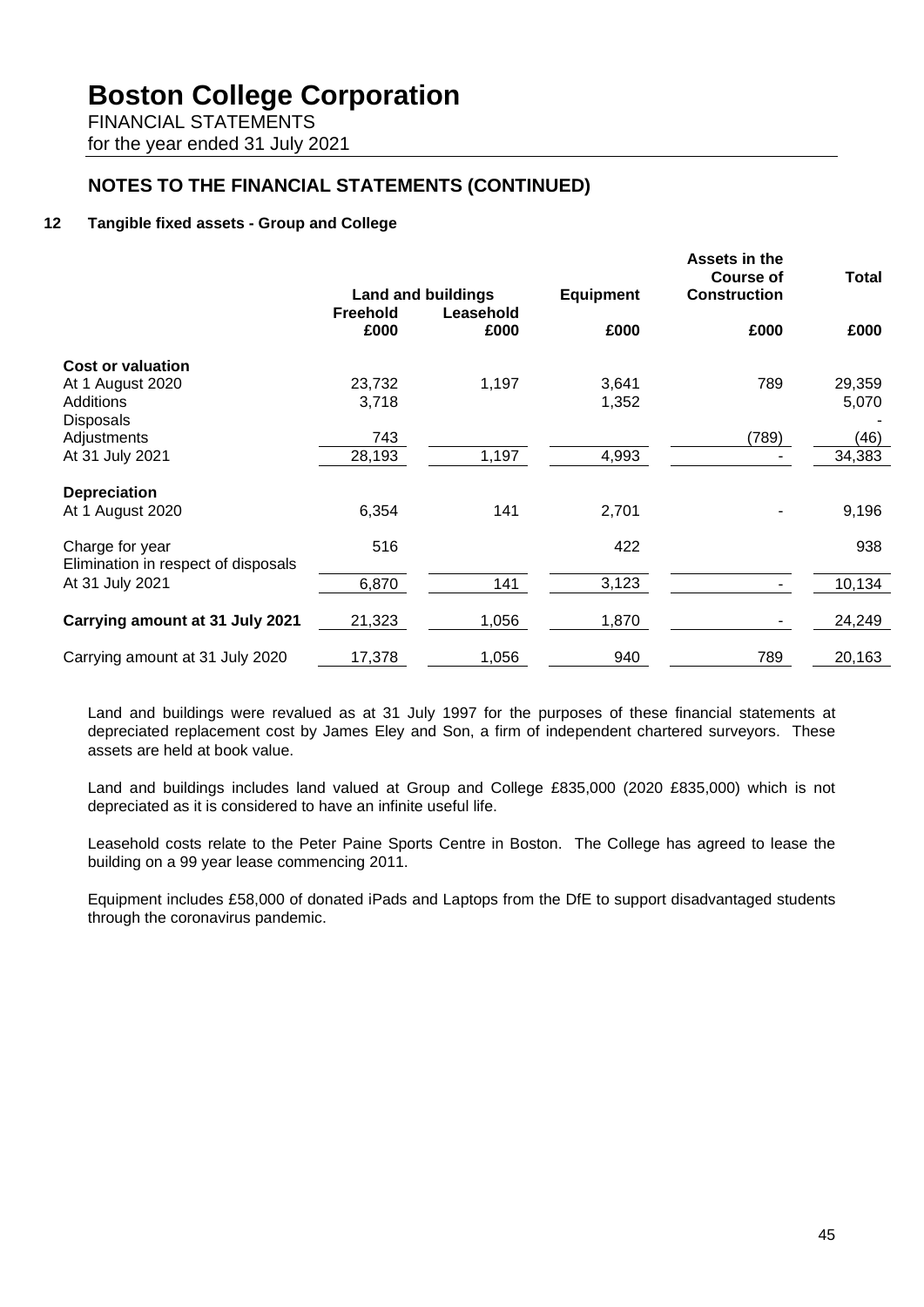FINANCIAL STATEMENTS for the year ended 31 July 2021

# **NOTES TO THE FINANCIAL STATEMENTS (CONTINUED)**

## **13 Intangible Assets – Group and College**

|                                 | <b>Software</b><br>£000 | <b>Website</b><br>£000 | <b>Total</b><br>£000 |
|---------------------------------|-------------------------|------------------------|----------------------|
| <b>Cost or valuation</b>        |                         |                        |                      |
| At 1 August 2020                | 51                      | 42                     | 93                   |
| At 31 July 2021                 | 51                      | 42                     | 93                   |
| <b>Depreciation</b>             |                         |                        |                      |
| At 1 August 2020                | 4                       | 11                     | 15                   |
| Charge for year                 |                         | 8                      | 9                    |
| At 31 July 2021                 | 5                       | 19                     | 24                   |
| Carrying amount at 31 July 2021 | 46                      | 23                     | 69                   |
| Carrying amount at 31 July 2020 | 47                      | 31                     | 78                   |

The College purchased a new finance system in 2018/19 which went live in July 2019.

#### **14 Non-current Investments**

|                                     | 2021 | 2020 |
|-------------------------------------|------|------|
| Investments in subsidiary companies | 4    |      |

### **Interest in group undertakings**

Proportion of nominal value of issued shares held by:

|                                     | Country of<br>incorporation or<br>registration | Description of<br>shares held | Group | College |
|-------------------------------------|------------------------------------------------|-------------------------------|-------|---------|
| <b>Boston College Group Limited</b> | <b>England and Wales</b>                       | Ordinary £1 shares            | 100%  | 100%    |
| <b>Eastern Enterprises Limited</b>  | <b>England and Wales</b>                       | Ordinary £1 shares            | 100%  | 100%    |

Eastern Enterprises Limited operated wholly within the United Kingdom. The principal activity during the year was to charge commercial lettings in the property known as the Red Lion Quarter in Spalding.

### **15 Stock**

|                               | <b>Group and College</b> |      |  |
|-------------------------------|--------------------------|------|--|
|                               | 2021                     | 2020 |  |
|                               | £000                     | £000 |  |
| Raw materials and consumables | 14                       | 20   |  |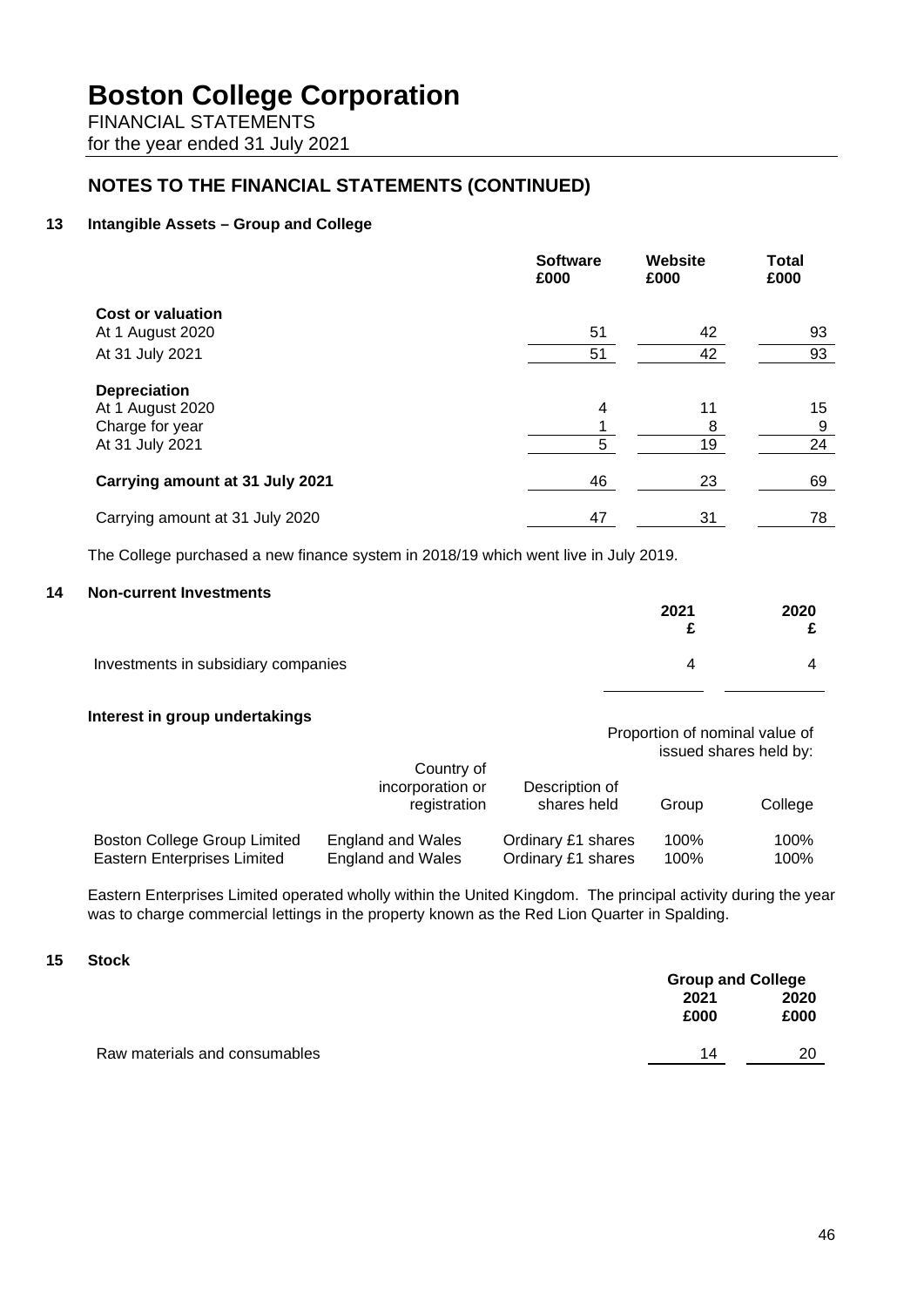FINANCIAL STATEMENTS for the year ended 31 July 2021

# **NOTES TO THE FINANCIAL STATEMENTS (CONTINUED)**

## **16 Debtors**

|                                          | Group<br>2021 | College<br>2021 | Group<br>2020 | College<br>2020 |
|------------------------------------------|---------------|-----------------|---------------|-----------------|
| Amounts falling due within one year:     | £000          | £000            | £000          | £000            |
|                                          |               |                 |               |                 |
| Trade debtors                            | 468           | 463             | 424           | 399             |
| Amounts owed by subsidiary undertakings  |               | 60              |               | 66              |
| Prepayments and accrued income           | 333           | 333             | 209           | 209             |
| Amounts owed by the Education and Skills | 164           | 164             | 174           | 174             |
| <b>Funding Agency</b>                    |               |                 |               |                 |
| Total                                    | 965           | 1,020           | 807           | 848             |
|                                          |               |                 |               |                 |

Trade debtors includes £62,000 (2020 £38,000) for bad debt provision.

# **17 Creditors: amounts falling due within one year:**

|                                                 | Group<br>2021<br>£000 | College<br>2021<br>£000 | Group<br>2020<br>£000 | College<br>2020<br>£000 |
|-------------------------------------------------|-----------------------|-------------------------|-----------------------|-------------------------|
| Bank loans and overdraft                        | 95                    | 95                      | 116                   | 116                     |
| Trade creditors                                 | 362                   | 362                     | 95                    | 95                      |
| Other taxation and social security              | 154                   | 154                     | 151                   | 151                     |
| Other creditors                                 | 566                   | 566                     | 350                   | 350                     |
| Accruals                                        | 1,238                 | 1,224                   | 703                   | 686                     |
| Government capital grants                       | 374                   | 374                     | 236                   | 236                     |
| Government grants - revenue<br>Amounts owed to: | 285                   | 285                     | 164                   | 164                     |
| Education and Skills Funding Agency             | 117                   | 117                     | 89                    | 89                      |
| Total                                           | 3,191                 | 3,177                   | 1,904                 | 1,887                   |

### **18 Creditors: amounts falling due after one year**

|                           | Group<br>2021<br>£000 | College<br>2021<br>£000 | Group<br>2020<br>£000 | College<br>2020<br>£000 |
|---------------------------|-----------------------|-------------------------|-----------------------|-------------------------|
| Bank Loan                 | 1,605                 | 1,605                   | 1,705                 | 1.705                   |
| Government capital grants | 9,157                 | 9,157                   | 5,460                 | 5,460                   |
| Total                     | 10.762                | 10,762                  | 7,165                 | 7,165                   |

Government capital grants includes £3.2m that relates to GLEP funding, £2.6m is ringfenced for the EMAT centre and £2.5 for the DTLA centre.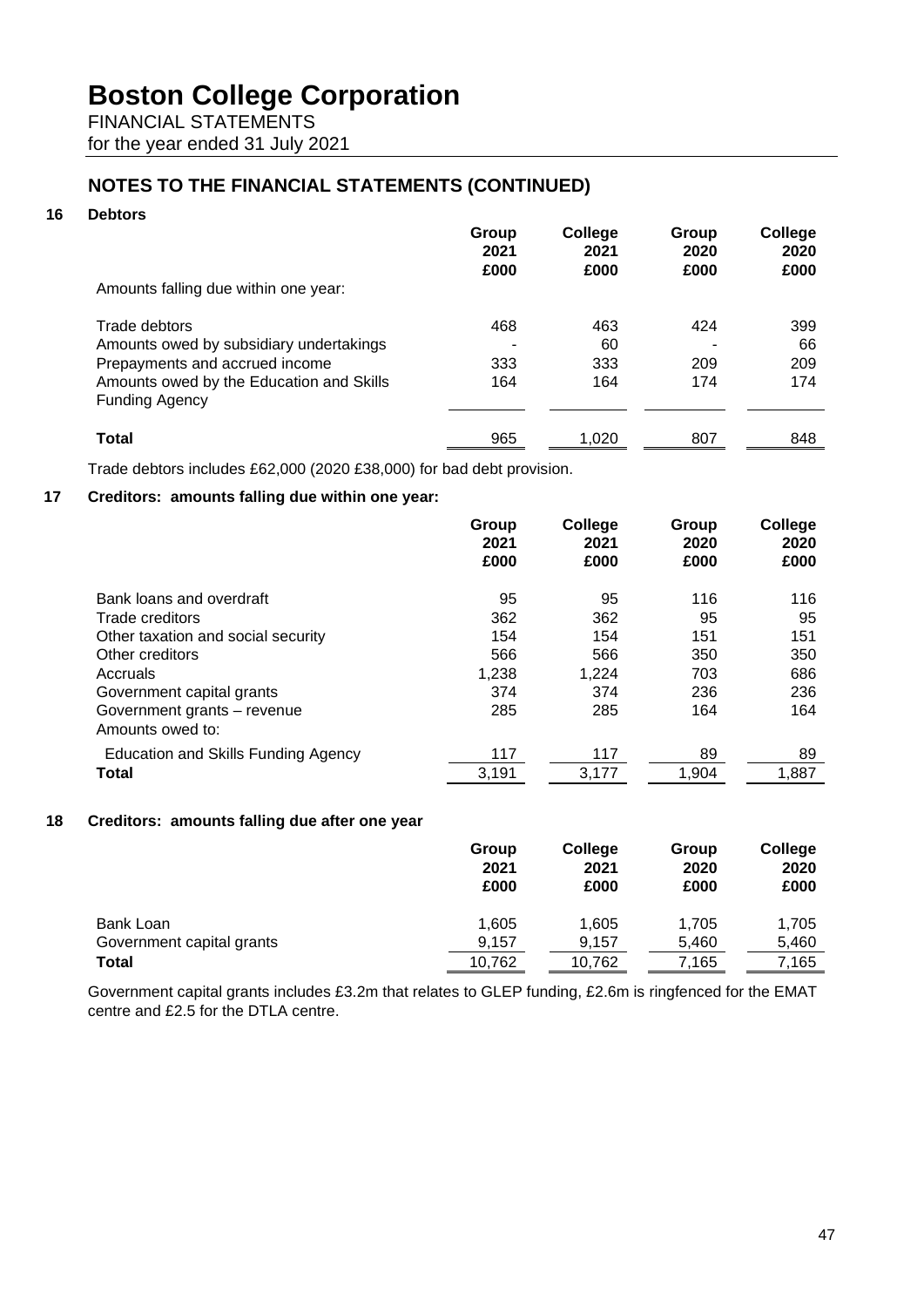FINANCIAL STATEMENTS for the year ended 31 July 2021

# **NOTES TO THE FINANCIAL STATEMENTS (CONTINUED)**

#### **18 Creditors: amounts falling due after one year (continued)**

#### **Bank loans and overdrafts**

|                                                     | Group<br>2021<br>£000 | College<br>2021<br>£000 | Group<br>2020<br>£000 | College<br>2020<br>£000 |
|-----------------------------------------------------|-----------------------|-------------------------|-----------------------|-------------------------|
| Bank loans and overdrafts are repayable as follows: |                       |                         |                       |                         |
| In one year or less                                 | 95                    | 95                      | 116                   | 116                     |
| Between one and two years                           | 95                    | 95                      | 116                   | 116                     |
| Between two and five years                          | 285                   | 285                     | 348                   | 348                     |
| In five years or more                               | 1,225                 | 1,225                   | 1,241                 | 1,240                   |
| <b>Total</b>                                        | 1,700                 | 1,700                   | 1,821                 | 1,820                   |

The loan was renegotiated in June 2021 into two new loans, half of the loan value is capital repayment plus interest and the other half is interest only. Interest is charged at 2.12% over base rate.

#### **19 Provisions for liabilities**

| Group and College                                              | <b>Enhanced</b><br><b>Pension</b> | Other | Total |
|----------------------------------------------------------------|-----------------------------------|-------|-------|
|                                                                | £000                              | £'000 | £'000 |
| At 1 August 2020                                               | 89                                | 177   | 266   |
| Amounts utilised                                               | (6)                               | (177) | (183) |
| Changes in period charged to Statement of Comprehensive Income |                                   |       |       |
|                                                                | 83                                |       | 83    |
| At 31 July 2021                                                |                                   |       |       |

The other provision was the future costs associated with premises commitments over the period to 2021, this was surrendered in 2020/21 and the remaining provision released.

The enhanced pension provision relates to the cost of staff who have already left the College's employment and commitments for reorganisation costs from which the College cannot reasonably withdraw at the balance sheet date. The provision has been recalculated in accordance with guidance issued by the funding bodies.

The principal assumptions for this calculation are:

|                 | 2021 | 2020 |
|-----------------|------|------|
| Price inflation | 1.6% | 1.3% |
| Discount rate   | 2.6% | 2.2% |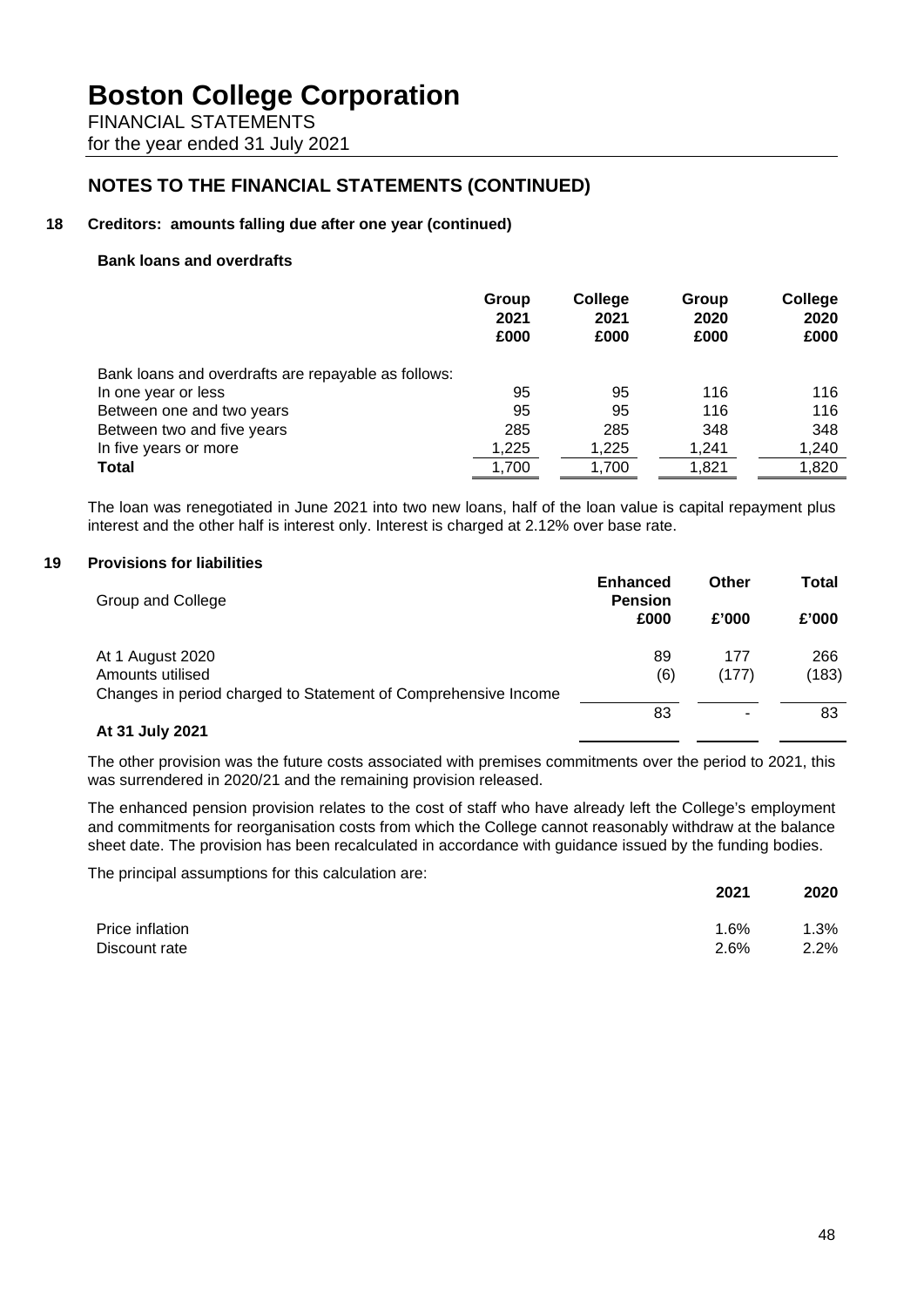FINANCIAL STATEMENTS for the year ended 31 July 2021

# **NOTES TO THE FINANCIAL STATEMENTS (CONTINUED)**

## **20 Financial commitments**

The total future minimum lease payments under non-cancellable operating leases as follows:

|                                                   | Group and<br>College |                      |  |
|---------------------------------------------------|----------------------|----------------------|--|
|                                                   | 2021<br>£000         | 2020<br>£000         |  |
| Payments due                                      |                      |                      |  |
| Not later than one year                           | 28                   | 28                   |  |
| Later than one year and not later than five years |                      | 28                   |  |
| Total lease payments due                          | 28                   | 56                   |  |
| <b>Capital commitments</b>                        |                      | Group and<br>College |  |
|                                                   | 2021                 | 2020                 |  |
|                                                   | £'000                | £'000                |  |
| Commitments contracted for at 31 July             | 217                  | 3.977                |  |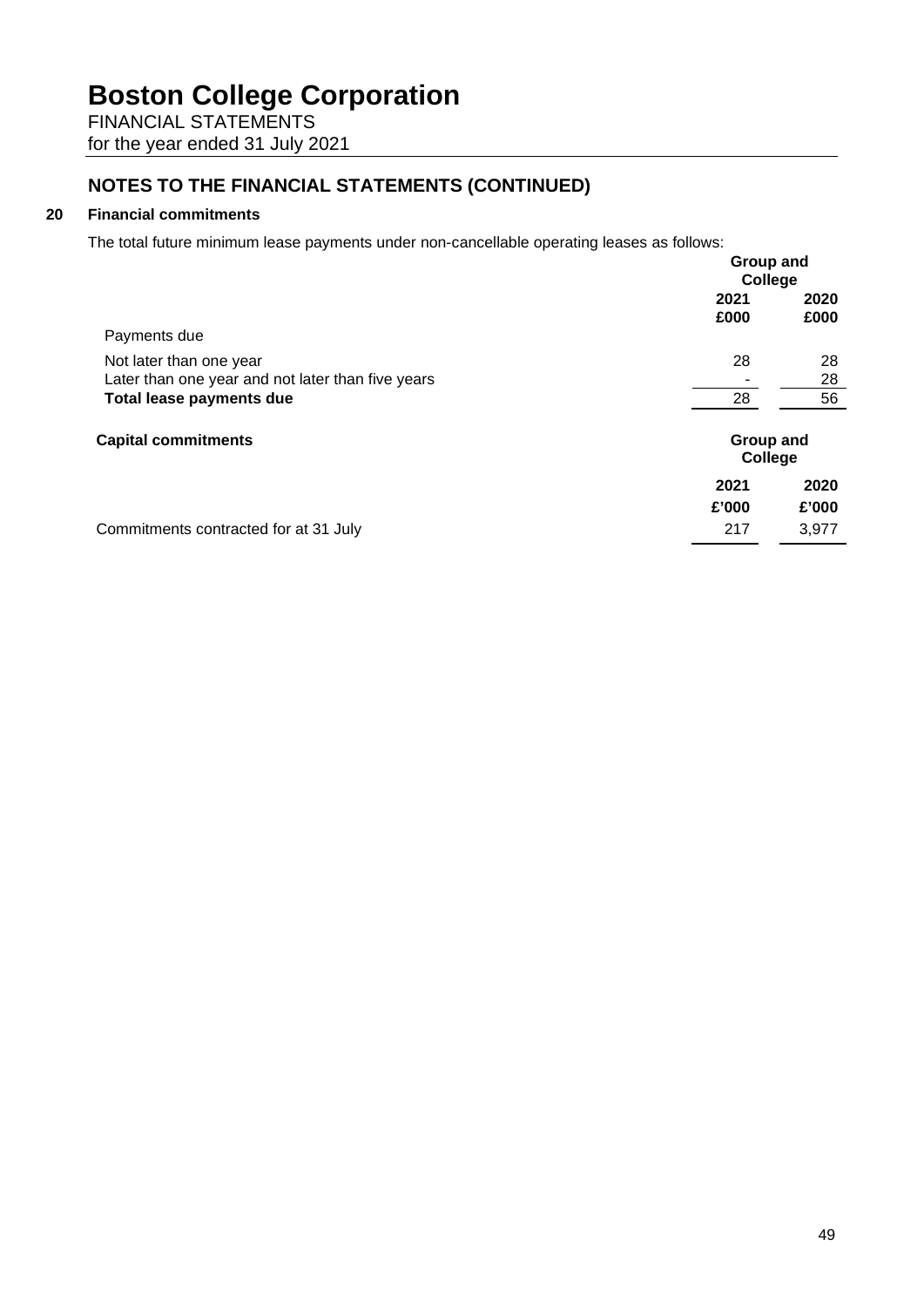FINANCIAL STATEMENTS for the year ended 31 July 2021

# **NOTES TO THE FINANCIAL STATEMENTS (CONTINUED)**

## **21 (a) Notes to the cash flow statement**

|                                                         | 2021  | 2020    |
|---------------------------------------------------------|-------|---------|
|                                                         | £'000 | £'000   |
| (Deficit) after tax for the year                        | (838) | (589)   |
| Adjustment for:                                         |       |         |
| Depreciation                                            | 947   | 739     |
| Deferred capital grants released to income              | (278) | (144)   |
| Investing activities – receipt of capital grant         |       |         |
| Investment income                                       | (1)   | (8)     |
| Interest payable                                        | 160   | 114     |
| (Decrease) in provisions                                | (281) | (111)   |
| Pensions costs less contributions payable               | 777   | 626     |
| Operating cash flow before movements in working capital | 486   | 627     |
| Decrease in stocks                                      | 6     |         |
| (Increase) / Decrease in debtors                        | (134) | 383     |
| Increase / (Decrease) in creditors                      | 1,287 | (1,082) |
| (Decrease) in creditors due after one year              |       | (647)   |
| Cash generated from operations                          | 1,645 | (718)   |
|                                                         |       |         |

# **21 (b) Analysis of changes in net debt**

|                                            | At 1 August<br>2020 | Cash<br>flows | Other non-<br>cash<br>changes | At 31 July<br>2021 |
|--------------------------------------------|---------------------|---------------|-------------------------------|--------------------|
| £000                                       | £000                | £000          | £000                          | £000               |
| Cash and cash equivalents                  | 2,083               | 538           |                               | 2,621              |
| Overdraft facility<br>repayable on demand  |                     |               |                               |                    |
|                                            | 2,083               | 538           |                               | 2,621              |
| Loans falling due within one year          | (116)               | 21            |                               | (95)               |
| Loans falling due after more than one year | (1,704)             | 99            | ۰                             | (1,605)            |
| <b>Total</b>                               | 263                 | 658           |                               | 921                |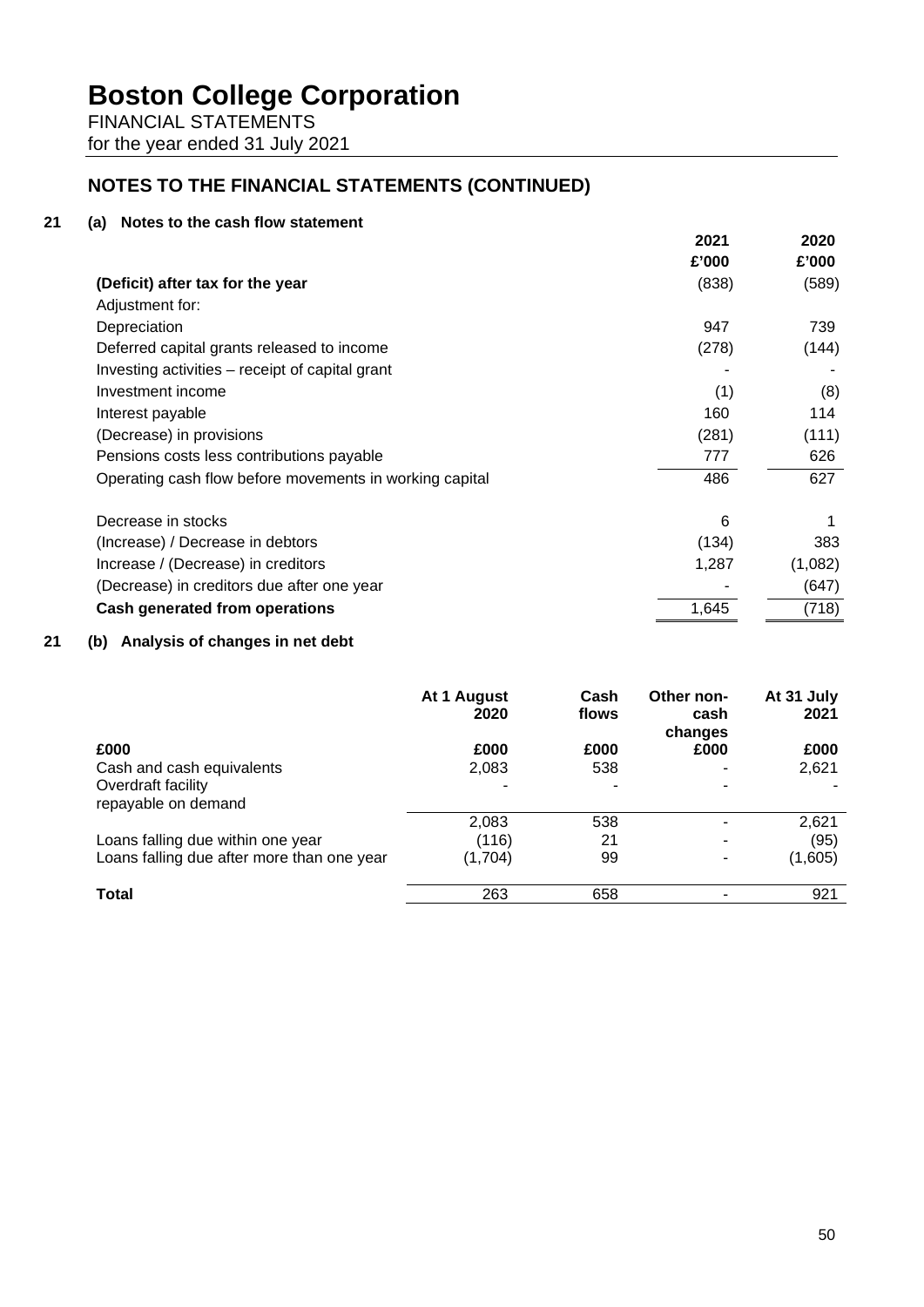FINANCIAL STATEMENTS for the year ended 31 July 2021

# **NOTES TO THE FINANCIAL STATEMENTS (CONTINUED)**

## **22 Retirement Benefits**

The College's employees belong to two principal post-employment benefit plans: the Teachers' Pension Scheme England and Wales (TPS) for academic and related staff; and the Lincolnshire County Council Pension Fund (LCCPF) for non-teaching staff, which is managed by West Yorkshire Pension Fund**.** Both are multi-employer defined-benefit plans.

| Total pension cost for the year                                                            |     | 2021<br>£000 |     | 2020<br>£000 |
|--------------------------------------------------------------------------------------------|-----|--------------|-----|--------------|
| Teachers' Pension Scheme: contributions paid<br>Lincolnshire County Council Pension Fund   |     | 1,013        |     | 962          |
| Contributions paid                                                                         | 875 |              | 870 |              |
| FRS 102 (28) charge                                                                        | 777 |              | 626 |              |
| Charge to the Statement of Comprehensive Income<br>Enhanced pension charge to Statement of |     | 1,652        |     | 1.496        |
| Comprehensive Income                                                                       |     | 5            |     |              |
| <b>Total Pension Cost for Year within staff costs</b>                                      |     | 2,670        |     | 2.465        |

The pension costs are assessed in accordance with the advice of independent qualified actuaries. The latest formal actuarial valuation of the TPS was 31 March 2016 and of the LCCPF 31 March 2019.

Contributions amounting to £208,989 (2020 £195,067) were payable to the scheme at 31 July and are included within creditors.

### **Teachers' Pension Scheme**

The Teachers' Pension Scheme (TPS) is a statutory, contributory, defined benefit scheme, governed by the Teachers' Pension Scheme Regulations 2014. The TPS is an unfunded scheme and members contribute on a 'pay as you go' basis – these contributions, along with those made by employers, are credited to the Exchequer. The TPS is a multi-employer pension plan and there is insufficient information to account for the scheme on as a defined benefit plan so it is accounted for as a defined contribution plan.

### **Valuation of the Teachers' Pension Scheme**

Not less than every four years the Government Actuary ("GA"), using normal actuarial principles, conducts a formal actuarial review of the TPS. The aim of the review is to specify the level of future contributions. Actuarial scheme valuations are dependent on assumptions about the value of future costs, design of benefits and many other factors. The latest actuarial valuation was carried out as at 31 March 2016 and in accordance with The Public Service Pensions (Valuation and Employer Cost Cap) Directions 2014 except it has been prepared following the Government's decision to pause the operation of the cost control mechanisms at the time when legal challenges were still pending.

The valuation report was published in April 2019. The key results of the valuation and subsequent consultation are:

- Total scheme liabilities for service (pensions currently payable and the estimated cost of future benefits) of £218 billion
- Value of notional assets (estimated future contributions together with the proceeds from the notional investments held at the valuation date) of £196 billion
- Notional past service deficit of £22 billion
- Discount rate is 2.4% in excess of CPI.

As a result of the valuation, new employer contributions rates were set at 23.68% of pensionable pay from September 2019 onwards (compared to 16.48% during 2018/19). DfE has agreed to pay a teacher pension employer contribution grant to cover the additional costs during the 2020-21 academic year.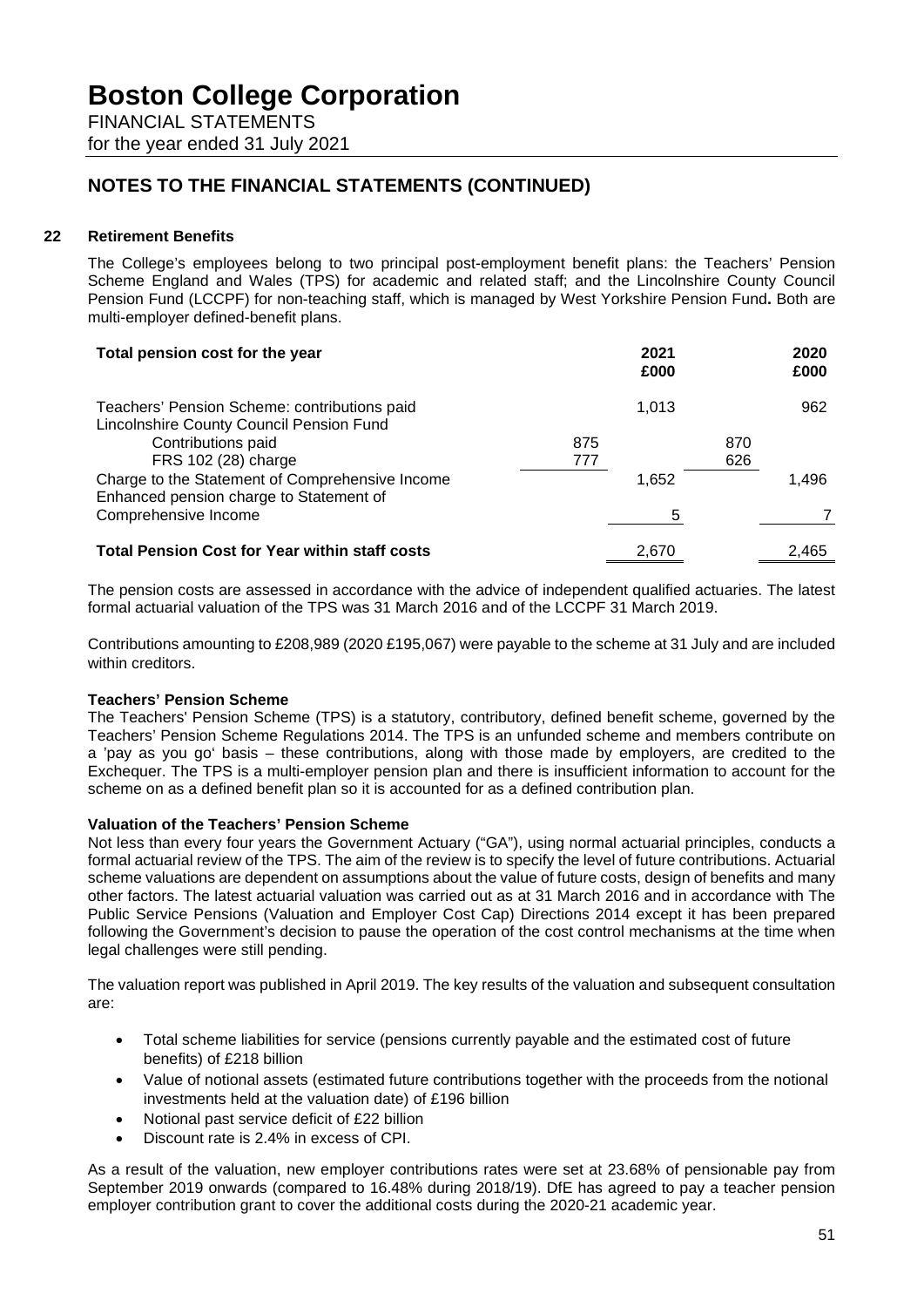FINANCIAL STATEMENTS for the year ended 31 July 2021

# **NOTES TO THE FINANCIAL STATEMENTS (CONTINUED)**

### **22 Retirement Benefits (continued)**

### **Valuation of the Teachers' Pension Scheme (continued)**

A full copy of the valuation report and supporting documentation can be found on the Teachers' Pension Scheme website.

The pension costs paid to TPS in the year amounted to £1,012,552 (2020: £962,000).

The next valuation result is due to be implemented from 1 April 2023.

### **Lincolnshire County Council Pension Fund**

The Lincolnshire County Council Pension Fund is a funded defined-benefit plan, with the assets held in separate funds administered by Lincolnshire County Council. The total contributions made for the year ended 31 July 2021 were £1,098,045, of which employer's contributions totalled £879,169 and employees' contributions totalled £218,876. The agreed contribution rates for future years are 21.5% for employers and range from 5.5% to 12.5% for employees, depending on salary.

The current valuation does not reflect the expected increase in benefits and therefore liability as a result of Guaranteed Minimum Pension ('GMP') equalisation between men and women which is required as a result of the removal of the Additional State Pension. Methodologies for a long-term solution are still being investigated by the Government as set out in the published (January 2018) outcome of the Government Consultation 'Indexation and Equalisation of GMP in Public Sector Pensions Schemes' and therefore the expected impact cannot be reliably estimated and consequently no provision/liability has been recognised.

#### **Principal Actuarial Assumptions**

The following information is based upon a full actuarial valuation of the fund at 31 March 2016 updated to 31 July 2021 by a qualified independent actuary:

|                                          | At 31 July<br>2021 | At 31 July<br>2020 |
|------------------------------------------|--------------------|--------------------|
| Rate of increase in salaries             | 2.85%              | $*2.4%$            |
| Future pensions increases                | 2.85%              | 1.9%               |
| Discount rate                            | 1.75%              | 1.5%               |
| Inflation assumption (CPI)               | 2.85%              | 1.9%               |
| Commutation of pensions to lump<br>sums. | 50%                | 50%                |

**\*** 1% for 2021/22, followed by 2% p.a. thereafter, calculated over the average term to retirement (7 years) of active members with final salary linked benefits.

The average life expectancy for a pensioner retiring at 65 on the reporting date is:

|                       | At 31 July<br>2021<br>years | At 31 July<br>2020<br>years |
|-----------------------|-----------------------------|-----------------------------|
| <b>Retiring today</b> |                             |                             |
| Males                 | 21.2                        | 21.4                        |
| Females               | 23.6                        | 23.7                        |
| Retiring in 20 years  |                             |                             |
| Males                 | 22.0                        | 22.4                        |
| Females               | 25.0                        | 25.2                        |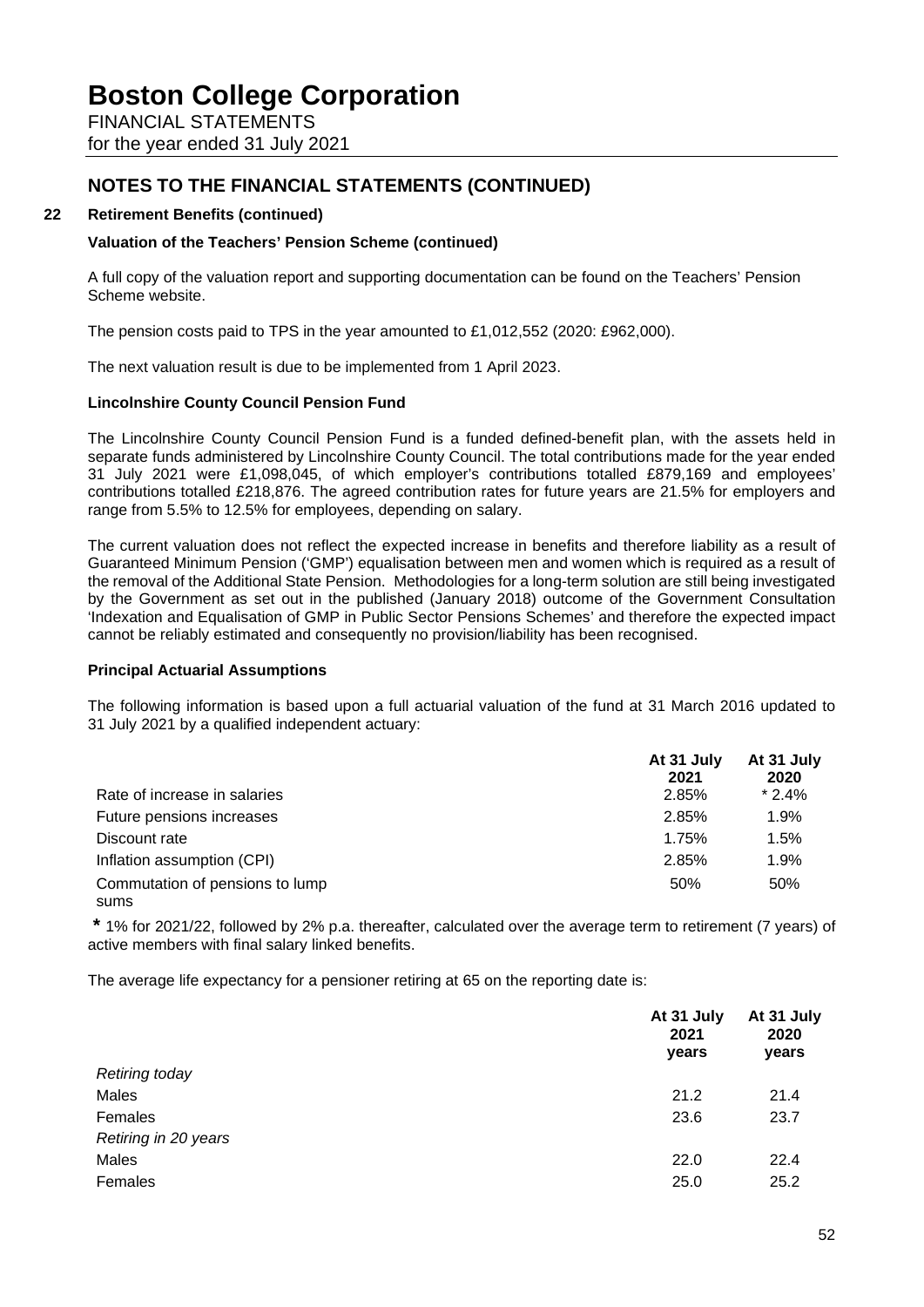FINANCIAL STATEMENTS for the year ended 31 July 2021

# **NOTES TO THE FINANCIAL STATEMENTS (CONTINUED)**

## **22 Retirement Benefits (continued)**

## **Principal Actuarial Assumptions (continued)**

|                              | <b>Fair value</b><br>at 31 July<br>2021 | <b>Fair value</b><br>at 31 July<br>2020 |
|------------------------------|-----------------------------------------|-----------------------------------------|
|                              | £'000                                   | £'000                                   |
| Equity instruments           | 19,082                                  | 14,853                                  |
| Debt instruments             | 3,753                                   | 4,587                                   |
| Property                     | 2,742                                   | 2,184                                   |
| Cash                         | 1,090                                   | 218                                     |
|                              | 26,667                                  | 21,842                                  |
| Actual return on plan assets | (5, 381)                                | (852)                                   |

The amount included in the balance sheet in respect of the defined benefit pension plan is as follows:

|                                                                                                    | 2021     | 2020      |
|----------------------------------------------------------------------------------------------------|----------|-----------|
|                                                                                                    | £'000    | £'000     |
| Fair value of plan assets                                                                          | 26,667   | 21,842    |
| Present value of plan liabilities                                                                  | (34,054) | (29, 808) |
|                                                                                                    | (7, 387) | (7,966)   |
| Amounts recognised in the Statement of Comprehensive Income in respect of the plan are as follows: |          |           |
|                                                                                                    | 2021     | 2020      |
|                                                                                                    | £'000    | £'000     |
| Amounts included in staff costs                                                                    |          |           |
| Current service cost                                                                               | (1,652)  | (1, 472)  |
| Past service cost                                                                                  |          | (24)      |
| <b>Administration Expenses</b>                                                                     | (14)     |           |
| Net interest on the net defined benefit pension liability                                          | (113)    | (75)      |
| <b>Total</b>                                                                                       | (1,779)  | (1,571)   |
| Amount recognised in Other Comprehensive Income:                                                   |          |           |
| Remeasurement of net defined benefit pension liability                                             | 1,483    | (4, 161)  |
| Amount recognised in Other Comprehensive Income                                                    | 1,483    | (4, 161)  |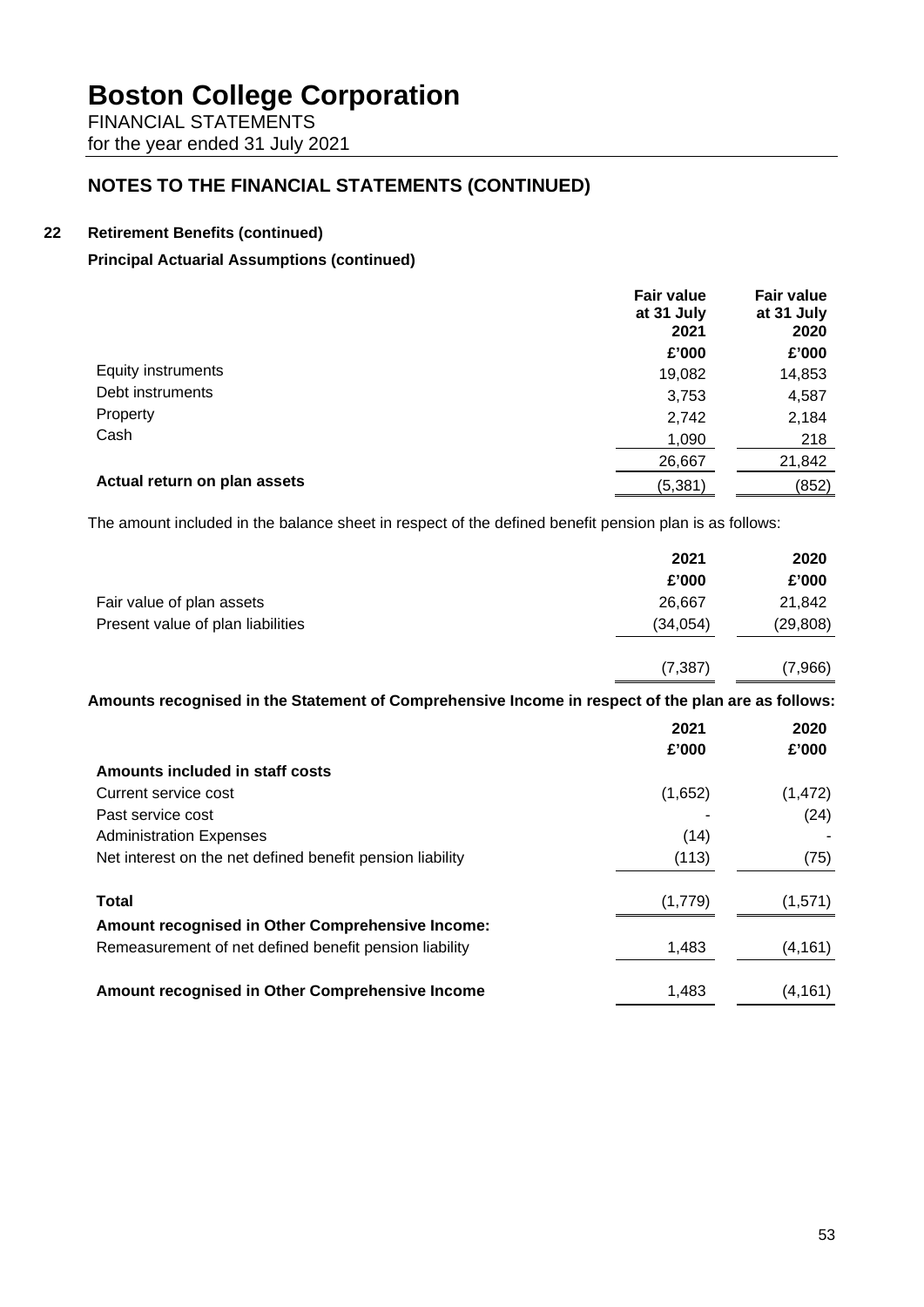FINANCIAL STATEMENTS for the year ended 31 July 2021

# **NOTES TO THE FINANCIAL STATEMENTS (CONTINUED)**

## **22 Retirement Benefits (continued)**

|    |                                                                                        | 2021          | 2020          |
|----|----------------------------------------------------------------------------------------|---------------|---------------|
|    |                                                                                        | £'000         | £'000         |
|    | Changes in the present value of defined benefit obligations                            |               |               |
|    | Defined benefit obligations at start of period                                         | 29,808        | 25,959        |
|    | Current service cost                                                                   | 1,652         | 1,472         |
|    | Past service cost                                                                      |               | 24            |
|    | Interest cost                                                                          | 444           | 585           |
|    | Contributions by scheme participants                                                   | 219           | 211           |
|    | <b>Actuarial Losses</b>                                                                | 2,631         | 2,041         |
|    | Benefits paid                                                                          | (700)         | (484)         |
|    | Defined benefit obligations at end of period                                           | 34,054        | 29,808        |
|    | Changes in fair value of plan assets                                                   |               |               |
|    |                                                                                        | 2021          | 2020          |
|    |                                                                                        | £'000         | £'000         |
|    | Fair value of plan assets at start of period                                           | 21,842        | 22,855        |
|    | Interest income                                                                        | 331           | 510           |
|    | Return on plan assets (excluding net interest on the net defined benefit<br>liability) | 4,114         | (2, 120)      |
|    | <b>Administration Expenses</b>                                                         | (14)          |               |
|    | <b>Employer contributions</b>                                                          | 875           | 870           |
|    | Contributions by scheme participants                                                   | 219           | 211           |
|    | Benefits paid                                                                          | (700)         | (484)         |
|    | Fair value of plan assets at end of period                                             | 26,667        | 21,842        |
| 23 | Amounts disbursed as agent learner support funds                                       |               |               |
|    |                                                                                        | 2021<br>£'000 | 2020<br>£'000 |
|    | Funding body grants                                                                    | 607           | 526           |
|    | Disbursed to students                                                                  | (315)         | (251)         |
|    | Administration costs                                                                   | (21)          | (16)          |
|    | Balance unspent as at 31 July, included in creditors                                   | 271           | 259           |

Funding body grants are available solely for students. In the majority of instances, the College only acts as a paying agent. In these circumstances, the grants and related disbursements are therefore excluded from the Statement of Comprehensive Income. Where bank details were unavailable for the disbursement of funds vouchers were purchased from EdenRed who worked in conjunction with the National Voucher Scheme and distributed to students.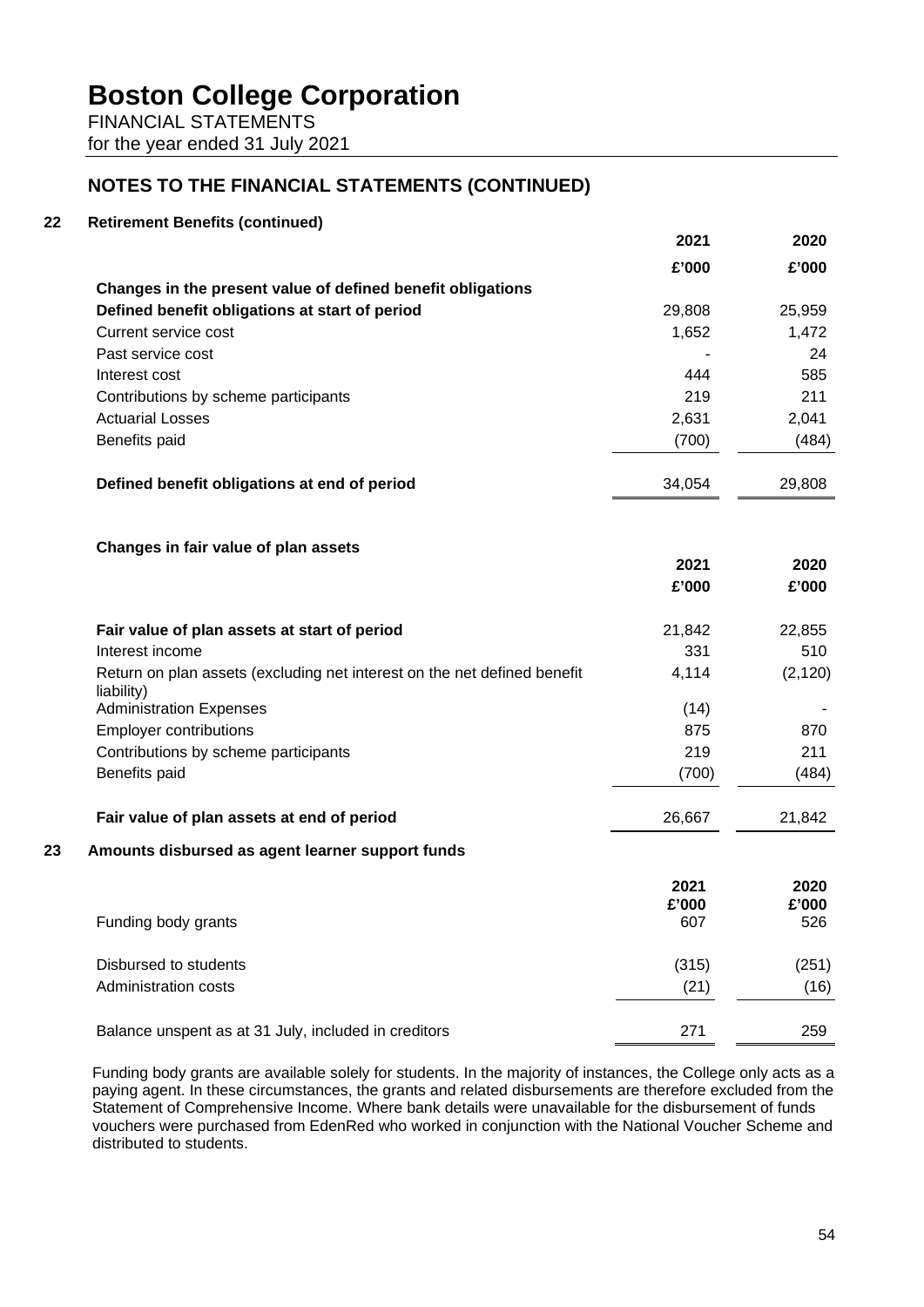FINANCIAL STATEMENTS for the year ended 31 July 2021

# **NOTES TO THE FINANCIAL STATEMENTS (CONTINUED)**

## **24 Access and participation expenditure – Group and College**

|                                                             | 2021<br>£'000 | 2020<br>£'000 |
|-------------------------------------------------------------|---------------|---------------|
| Access investment                                           | 9             |               |
| Financial support provided to students                      | 13            |               |
| Support for disabled students                               |               |               |
| Research and evaluation related to access and participation | 27            |               |
| Total access and participation expenditure                  | 49            |               |

The College's access and participation plan is available on the College's website at [Boston-College-Access](https://www.boston.ac.uk/app/uploads/2018/06/Boston-College-Access-and-Participation-Plan-2020.pdf)[and-Participation-Plan-2020.pdf.](https://www.boston.ac.uk/app/uploads/2018/06/Boston-College-Access-and-Participation-Plan-2020.pdf)

## **25 Related party transactions**

Key management compensation disclosure is given in note 8.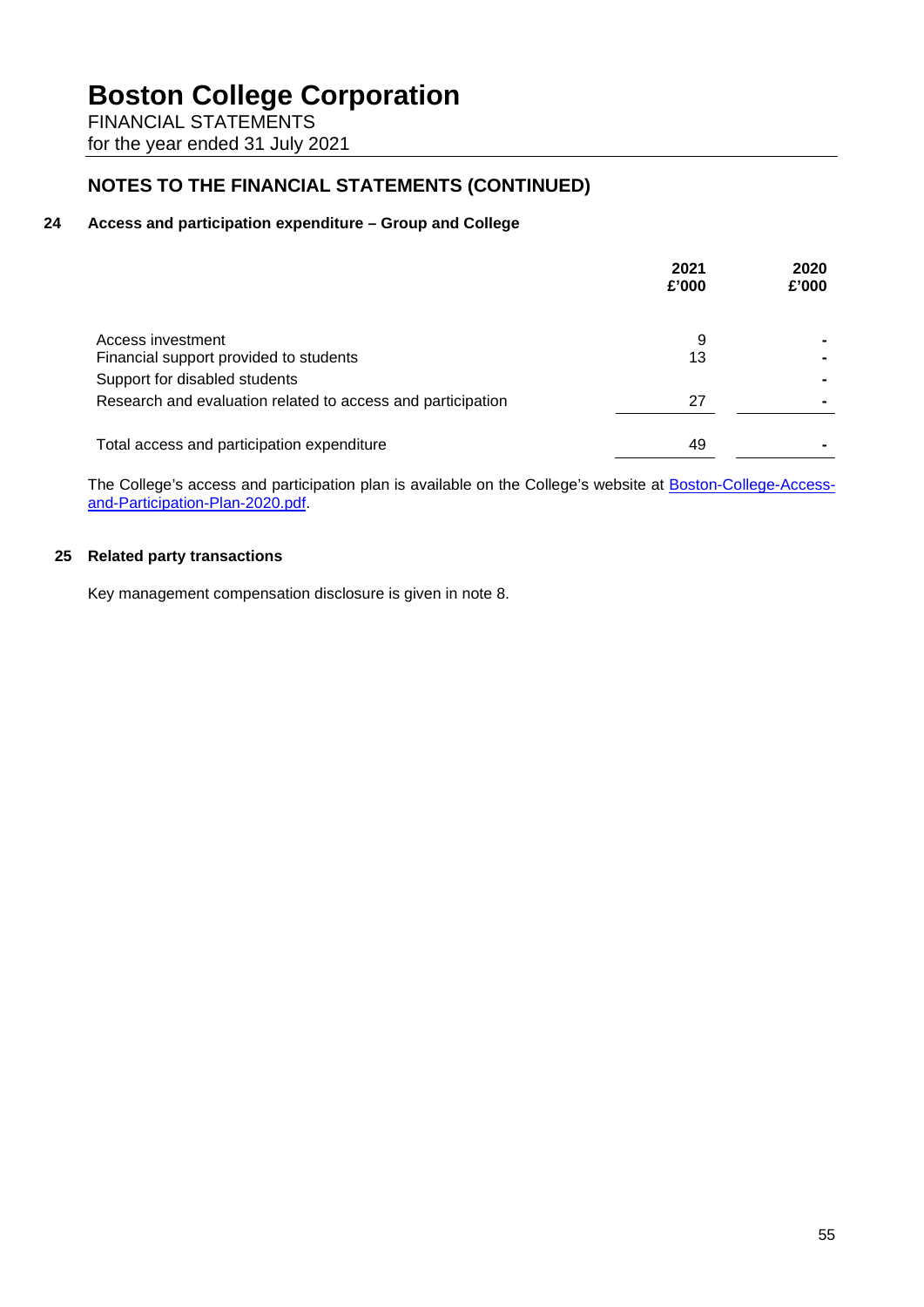#### **INDEPENDENT REPORTING ACCOUNTANT'S REPORT ON REGULARITY TO THE CORPORATION OF BOSTON COLLEGE AND THE SECRETARY OF STATE FOR EDUCATION ACTING THROUGH THE EDUCATION AND SKILLS FUNDING AGENCY**

#### **Conclusion**

We have carried out an engagement, in accordance with the terms of our engagement letter dated 26 October 2020 and further to the requirements of the grant funding agreements and contracts with the Education and Skills Funding Agency (the "ESFA") or any other public funder, to obtain limited assurance about whether the expenditure disbursed and income received by Boston College during the period 1 August 2020 to 31 July 2021 have been applied to the purposes identified by Parliament and the financial transactions conform to the authorities which govern them.

In the course of our work, nothing has come to our attention which suggests that in all material respects the expenditure disbursed and income received during the period 1 August 2020 to 31 July 2021 have not been applied to purposes intended by Parliament and the financial transactions do not conform to the authorities which govern them.

#### **Basis for conclusion**

The framework that has been applied is set out in the Post-16 Audit Code of Practice (the Code) issued by the ESFA and in any relevant conditions of funding concerning adult education notified by a relevant funder. In line with this framework, our work has specifically not considered income received from the main funding grants generated through the Individualised Learner Record (ILR) data returns, for which the ESFA has other assurance arrangements in place.

We are independent of the Boston College in accordance with the ethical requirements that are applicable to this engagement and we have fulfilled our ethical requirements in accordance with these requirements. We believe the assurance evidence we have obtained is sufficient to provide a basis for our conclusion

#### **Responsibilities of Corporation of Boston College for regularity**

The Corporation of Boston College is responsible, under the grant funding agreements and contracts with the ESFA and the requirements of the Further & Higher Education Act 1992, subsequent legislation and related regulations and guidance, for ensuring that expenditure disbursed and income received are applied for the purposes intended by Parliament and the financial transactions conform to the authorities which govern them. The corporation of Boston College is also responsible for preparing the Governing Body's Statement of Regularity, Propriety and Compliance.

#### **Reporting accountant's responsibilities for reporting on regularity**

Our responsibilities for this engagement are established in the United Kingdom by our profession's ethical guidance and are to obtain limited assurance and report in accordance with our engagement letter and the requirements of the Code.

The objective of a limited assurance engagement is to perform such procedures as to obtain information and explanations in order to provide us with sufficient appropriate evidence to express a negative conclusion on regularity. A limited assurance engagement is more limited in scope than a reasonable assurance engagement and the procedures performed vary in nature and timing from, and are less in extent than for a reasonable assurance engagement; consequently a limited assurance engagement does not enable us to obtain assurance that we would become aware of all significant matters that might be identified in a reasonable assurance engagement. Accordingly, we do not express a positive opinion.

We report to you whether anything has come to our attention in carrying out our work which suggests that in all material respects, expenditure disbursed and income received during the period 1 August 2020 to 31 July 2021 have not been applied to purposes intended by Parliament or that the financial transactions do not conform to the authorities which govern them.

Our work included identification and assessment of the design and operational effectiveness of the controls, policies and procedures that have been implemented to ensure compliance with the framework of authorities including the specific requirements of the grant funding agreements and contracts with the ESFA and high level financial control areas where we identified a material irregularity is likely to arise. We undertook detailed testing, on a sample basis, on the identified areas where a material irregularity is likely to arise where such areas are in respect of controls, policies and procedures that apply to classes of transactions.

This work was integrated with our audit of the financial statements and evidence was also derived from the conduct of that audit to the extent it supports the regularity conclusion.